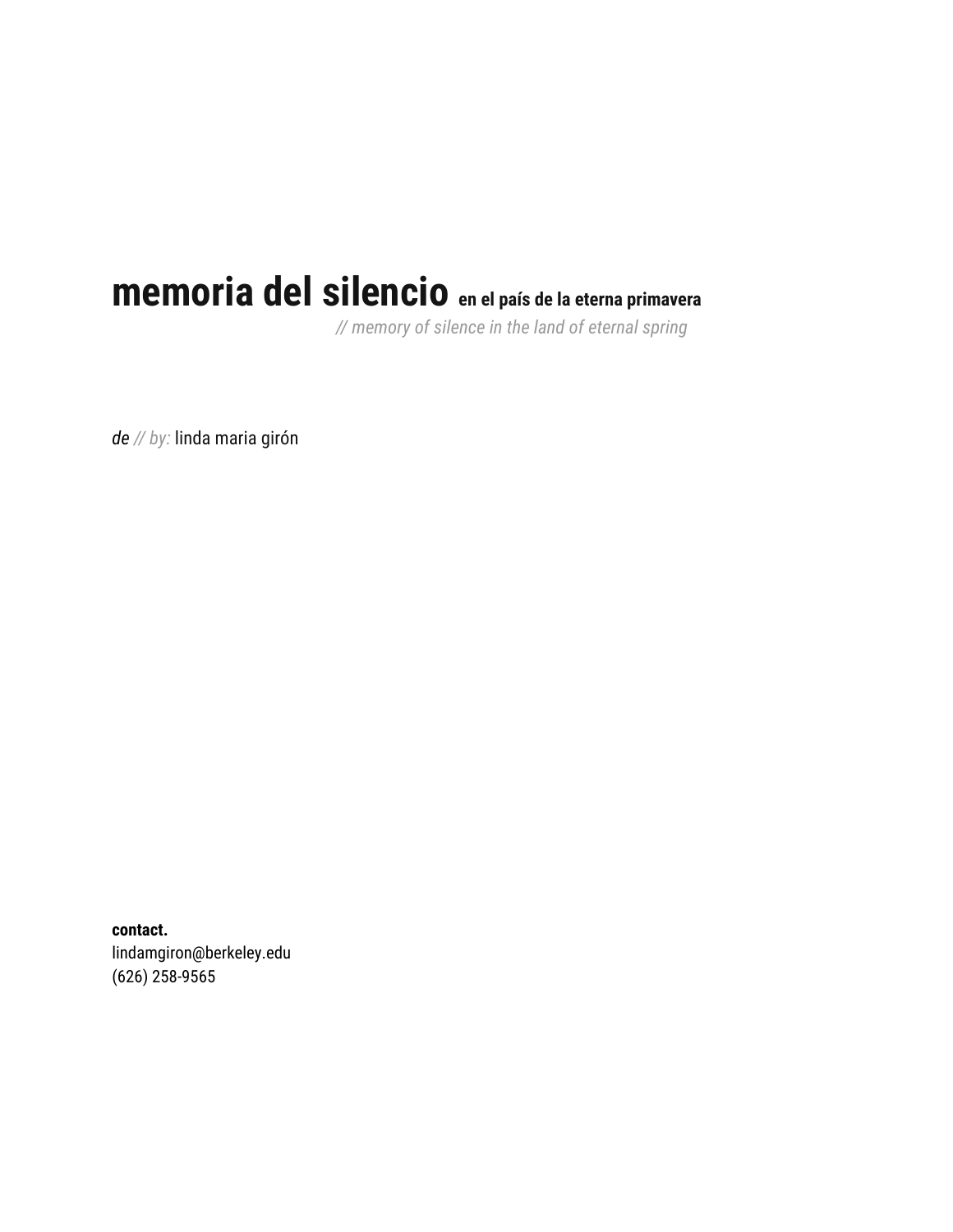#### **THE CHARACTERS**

| <b>IRMA</b>             | late 50s, cursed with disrupted memory.                                                                                                                                                                                     |
|-------------------------|-----------------------------------------------------------------------------------------------------------------------------------------------------------------------------------------------------------------------------|
| <b>PACO</b>             | late 50s, Irma's husband; a natural green thumb and intense optimist.                                                                                                                                                       |
| <b>MARI</b>             | teens, Irma's niece; guarded and fiercely independent.                                                                                                                                                                      |
| <b>LUPITA</b>           | 20s, Irma's eldest niece; a bride-to-be, fair and adored by all.                                                                                                                                                            |
| <b>CARMEN</b>           | 30s, Mari's mom, recently widowed, distant.                                                                                                                                                                                 |
| <b>LA NIÑA</b>          | teens, a young thief with a secret; clever, headstrong.                                                                                                                                                                     |
| <b>SANTA MUERTE</b>     | 600, saint of death, a spirit ancestor of the trees. trans/non-binary.                                                                                                                                                      |
| <b>LOS VIEJXS BOLOS</b> | 40-60s, A chorus of old drunks. Messengers of hijinks, songs and magic.<br>suggested Viejx ensemble tracks:<br>Viejx #1: Mama Chelo, Doña Chon<br>Viejo #2: Fernando, Carlos, Papa Carlos<br>Viejx #3: Santa Muerte, Doctor |

#### **SETTING**

*The space should embody a dream-like delicacy as if the very ground were on the verge of fading away. It represents an aging pueblo that rests deep in the grassy highland regions of eastern Guatemala. This Guatemala lives in an endless spring; flowers grow large as cattle and ghosts may rise from nearby rivers seeking refuge from their eternal solitude. As the play deepens, the world surrounding la familia Noguera slowly forgets itself, little by little, peeling away into a mutation of memory.*

#### **NOTES**

Character genders must not stay limited to conventions of the Spanish language and cis-het culture. A slash [ / ] indicates the point of interruption in which the next line of dialogue begins and overlaps. **Please mind the accent marks,** this Spanish is written to reflect a Guatemalan or Central American voseo's accent. Accent marks noted in the script will reflect accent stresses that change due to common use of vos/vosotros conjugation (i.e. '**Dé**jame' changes to 'De**já**me' or 'Qué quieres?,' becomes 'Qué que**rés**') [Colored text] serves solely as translation, not to be spoken out loud.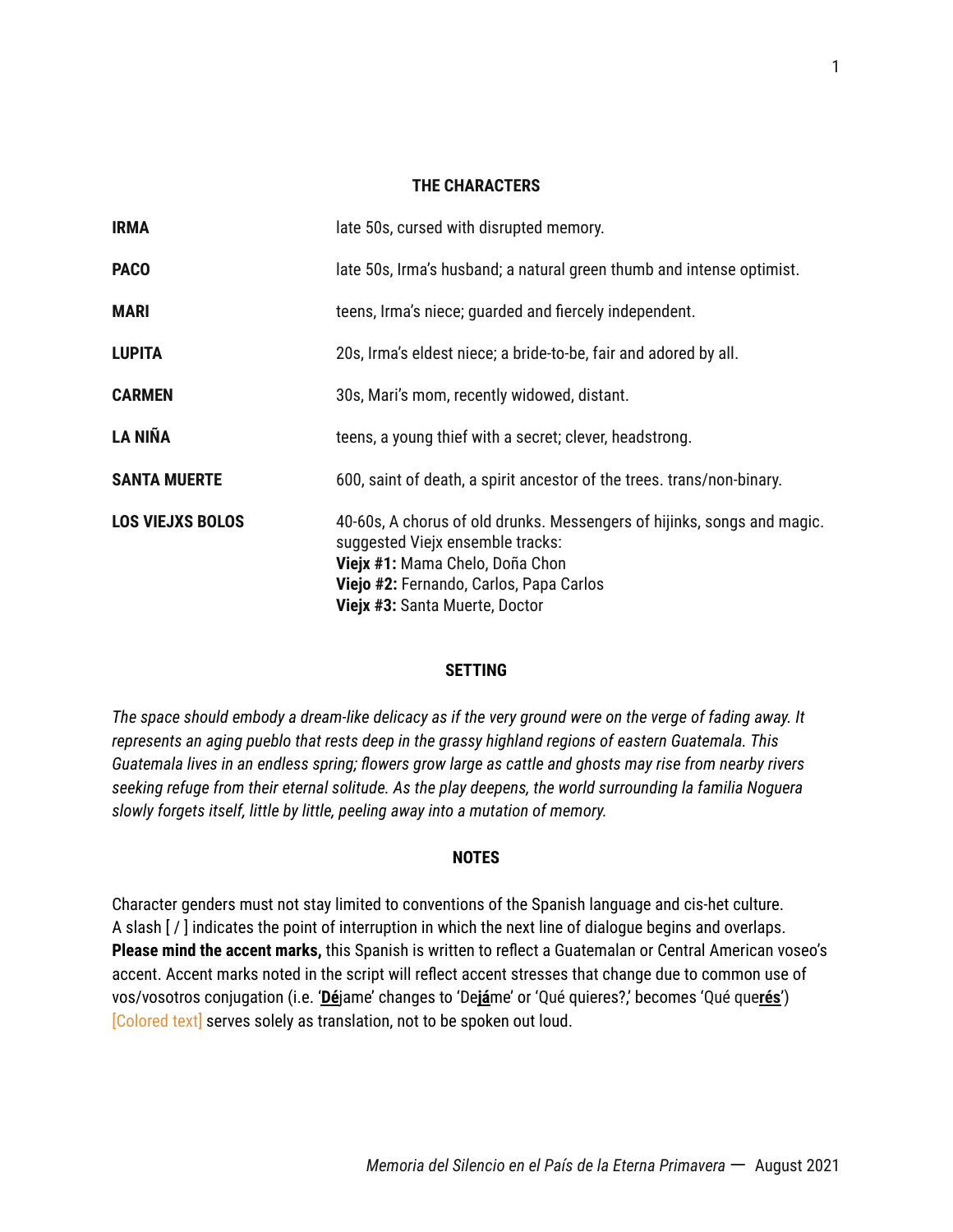#### **n. prólogo / prologue**

*Nighttime. Shadows of an old finca.*

*Moonlight over a towering bush of pink roses. La Rosas.*

*Underneath the roses' sits a tiny house. La Casa Noguera.*

*An occasional pop of overburdened wood echoes through the farmland.*

*From beneath the roses appears a child, LA NIÑA.*

*She cradles a small wooden box with a golden latch.*

*LA NIÑA sees us. The crickets wake.*

#### **LA NIÑA.**

In full bloom they glow like the moon or giant pink stars tethered to earth. This, my home, where crickets croon And I grow old, the place of my birth.

Here, our old pueblito de Papalhuapa, Jutiapa sits por el lado de Agua Blanca aging and shrinking, forgetting itself. . . A tale of greed only ghosts can foretell.

Here, begins a curse and family story Here, beneath las Rosas de mi mama Here, is a land on the verge of fading, A stolen land known as Guatemala. . .

*In the distance, screams:*

*Ayuda! Ayuda! ¡Hay ladrones! Help! Help! There are thieves! Ladrón! Ladrón! ¡Me robaron! Thieves! Thieves! I've been robbed! Alguien! ¡Socorro! ¡Socorro! Someone! Call for help! Call for help!*

**LA NIÑA.** *to audience. Shh…*

*LA NIÑA flees.*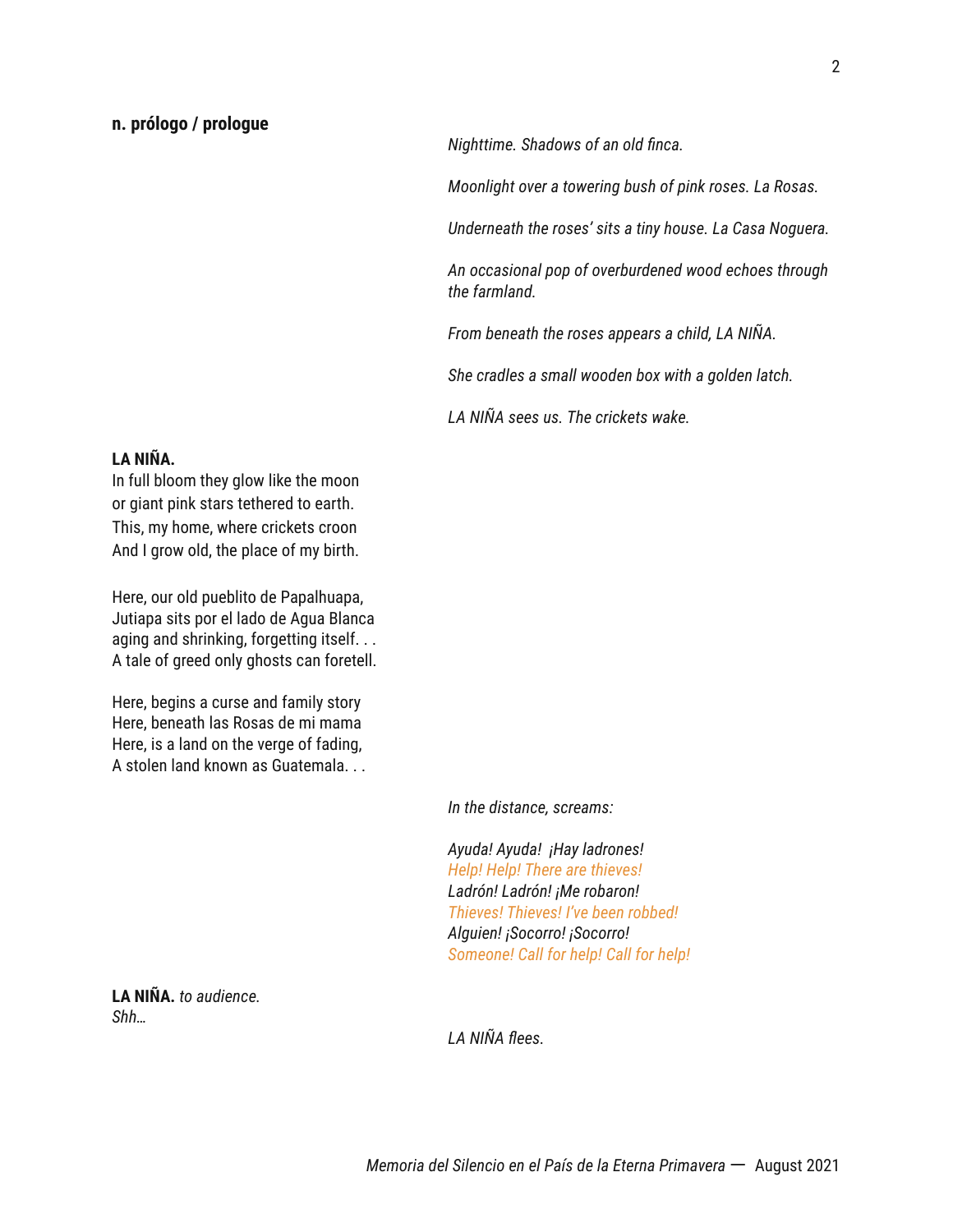# **ACT ONE**

**i. tierra / earth**

*As the voices near, the rumbling of a mob grows louder.*

*A torrential sound, like wildfire, or rattling carcasses.*

*Auxilio! Auxilio! Auxilio! [Help! Help! Help!]*

*LOS TRES VIEJOS BOLOS burst into the night!*

*Jeering and howling, they play out shenanigans.*

**BOLO 3.** AY! AUXILIOOOOOO!!! [AH! HEEEEEEEELP!]

**BOLO 1.** *Shh!* It's dark!

**BOLO 2.** NO! SOCORRRRRRO!!! [NO! CALL FOR HEEEELP!!]

**BOLO 1.** Quiet that bark!

**BOLO 3.** Is it already dusk?

**BOLO 1.** No, it is *dawn!*

**BOLO 2.** I think it is dusk.

**BOLO 3.** How can you tell?

**BOLO 2.** Well, I wake up at dusk and sleep after dawn.

**BOLO 1.** No, you wake at dawnand sleep after dusk.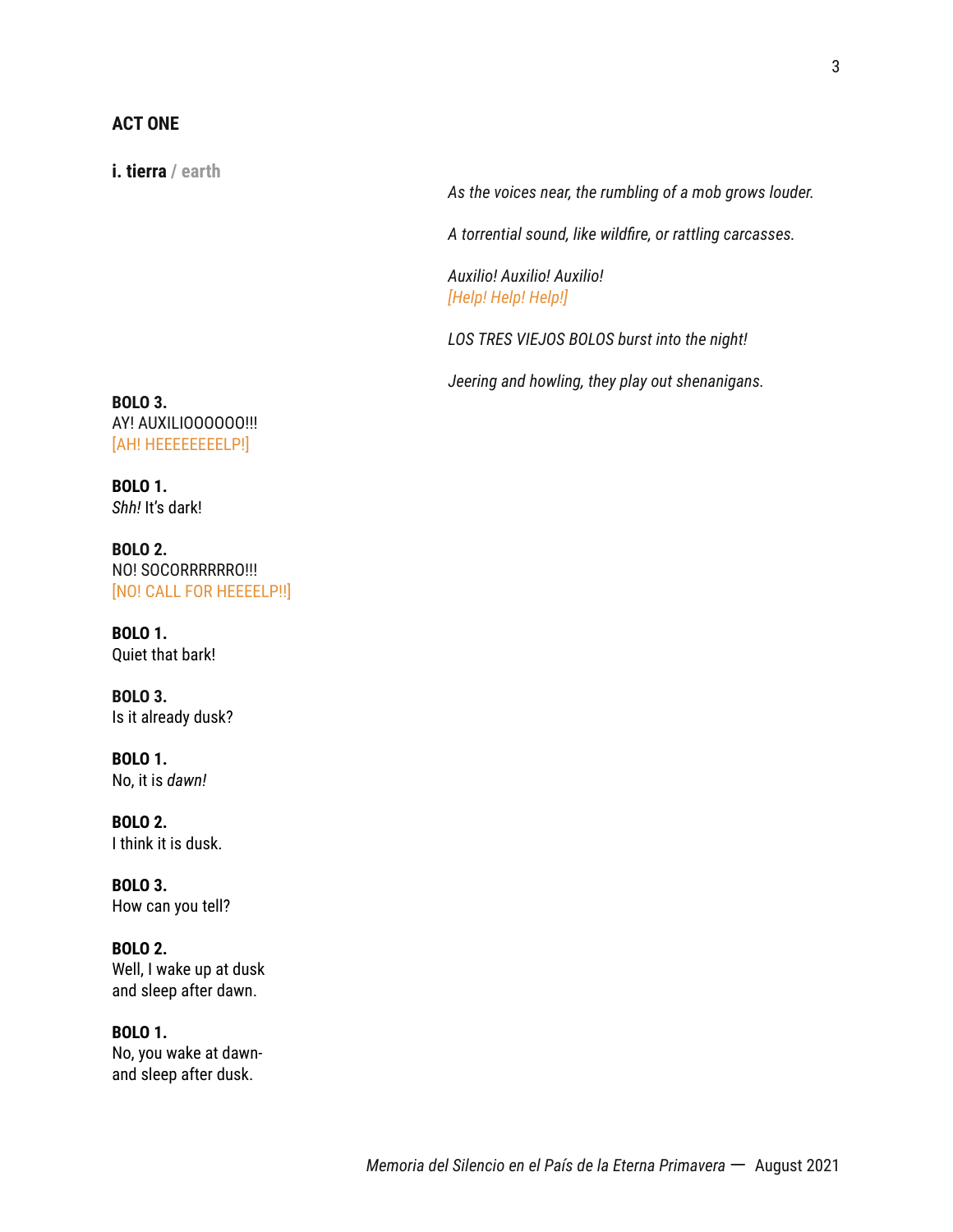**BOLO 3.** So that means it's. . .

**BOLO 2.** *Dusk!*

**BOLO 1.** It means you're a Drunk.

**BOLO 2.** ME!? A BORRACHO!? [A DRUNKARD!?]

**BOLO 3.** ¡QUE MAMARACHO! [A DRUNK INDEED!]

**BOLO 1.** ¡Ya cállense, muchá! [Y'all, shut up already!]

**BOLO 3.** No, *you* shut it, viejo!

**BOLO 1.** ¡Debería darte un gran [I oughta give you a big] pencazo en el pecho! [smack on the breast!]

**BOLO 2.** You better watchale, vos! They bruised my chi-chi the last time I misspoke. . .

**BOLO 1.** That was barely a poke!

**BOLO 3.** I'm scared!

**BOLO 2.** I'm sleepy.

**BOLO 3.** This place is so creepy!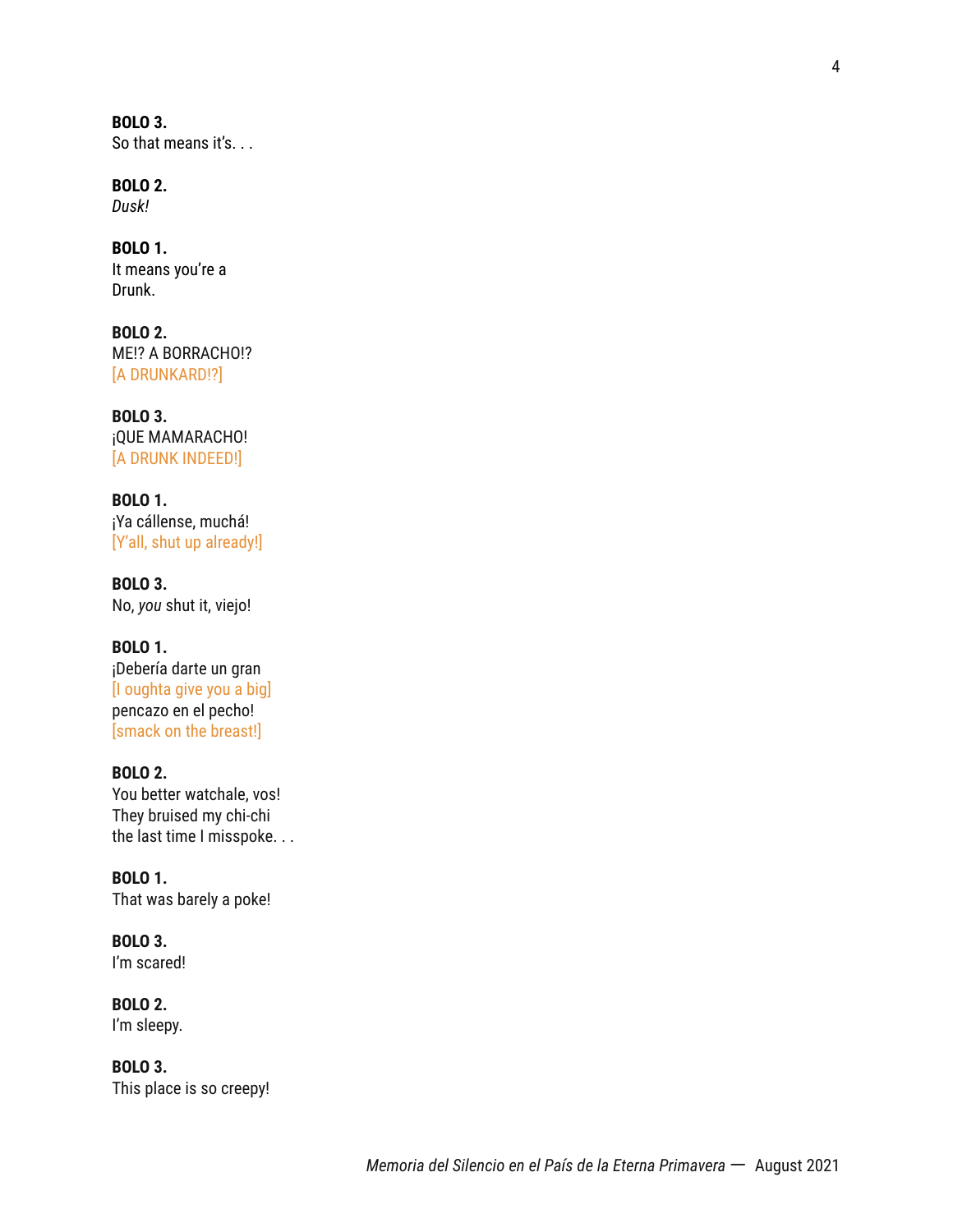**BOLO 1.** Ay! Have some respect.

**BOLO 2.** Why?! Huele a pee pee. ['Smells like pee pee.]

**BOLO 3.** Hey, I know it's not me.

**BOLO 2.** Maybe it's all'us three?

**BOLO 1.** Or the stain on your knee.

**BOLO 2.** ¡No, es just agua pura! [No, It's just pure water!]

**BOLO 1.** Estás segura? [You sure?]

**BOLO 2.** Pos no. . . but ¿si? [Well no. . .but yes?]

**BOLO 3.**

**BOLO 2.** For aguita. [For water.]

**BOLO 3.** Tiene poquita. . . [It has a little bit. . .]

**BOLO 2.** *spilling all over.* **BOLO 1.** Ou! Ou! Ou! Ou! iAy! ¡Ay! ¡Aguas! ¡Aguas! [Ow! Ow! Ow! Ow!] [Ah! Careful! Careful!]

**BOLO 3.** Shó! You spilt it all over!!

**BOLO 2.** *hot mouth.* Joo sed et wus wuhter!!

Still thirsty homie? *BOLO 3 hands 2 a drink.*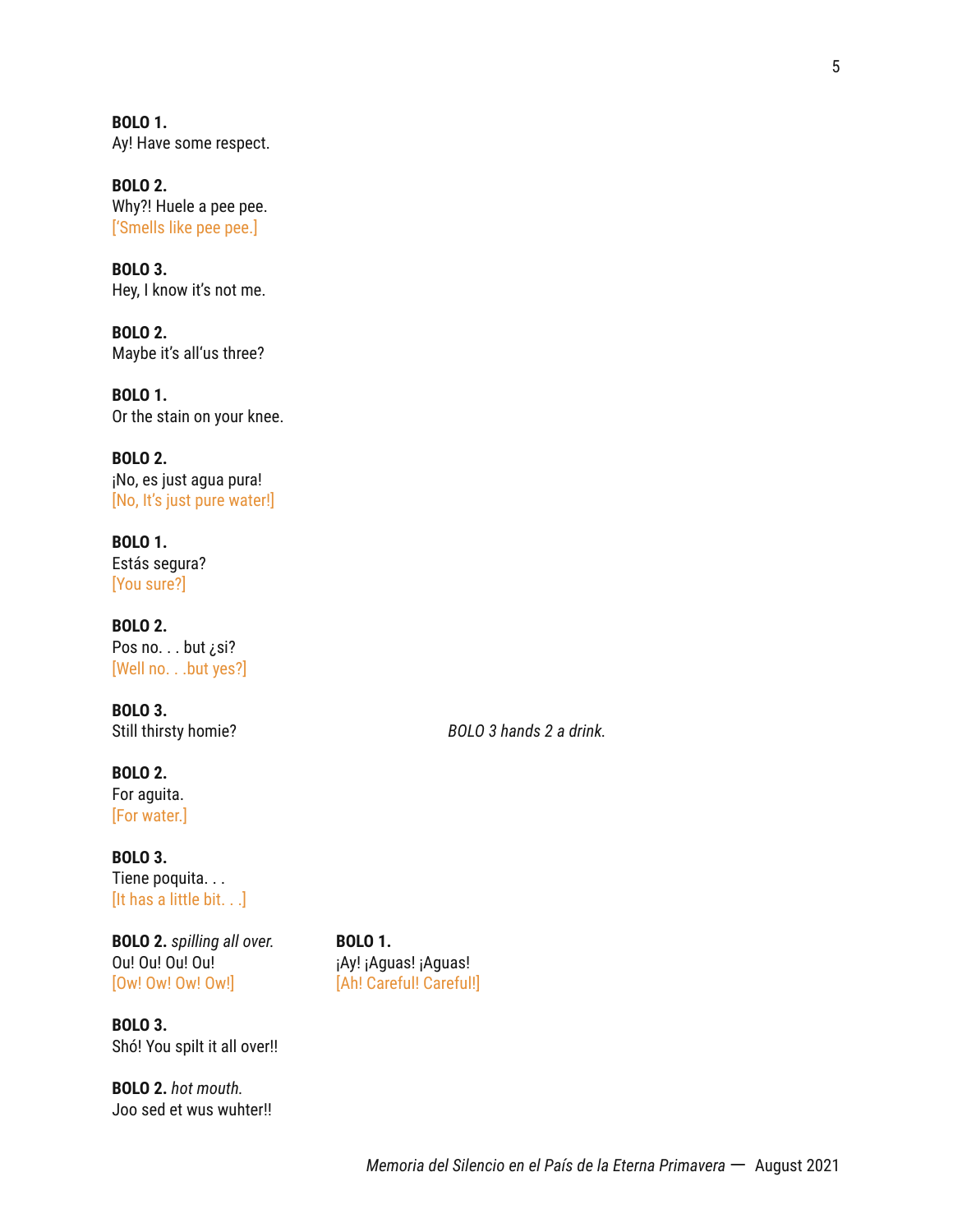**BOLO 3.** ¡No! Dicho, agu*ardiente*! *enter CARMEN, broom in hand!* [Noo, I said firewater!]

**CARMEN.** OKAY, *ya* viejos, vete! [Okay! old men, go away!]

**BOLO 2.** *BOLO 2 starts pouring out liquor.* I'm throwing this out—

**CARMEN.** EY, NOT ON LAS *ROSAS!!! Smack!*

**BOLO 2.** OUCH! Vieja dolorosa— *Smack!* [Painful old woman-!]

**CARMEN.** Ay! Don't call me *vieja!!!*

**BOLO 2.** You could be my abuela.

**CARMEN.**

Shute-! [Brat-!] *Smack, smack, smack!*

#### **BOLO 1.**

Wait, wait, please! It's all a misunderstanding.

**BOLO 3** See, we thought you were—

**BOLO 2.** A different vieja!

**BOLO 1.** But one less enchanting!

**BOLO 2. .** And incredibly angry!

**BOLO 3.** Yes, a bitter old lady! *What was her name?*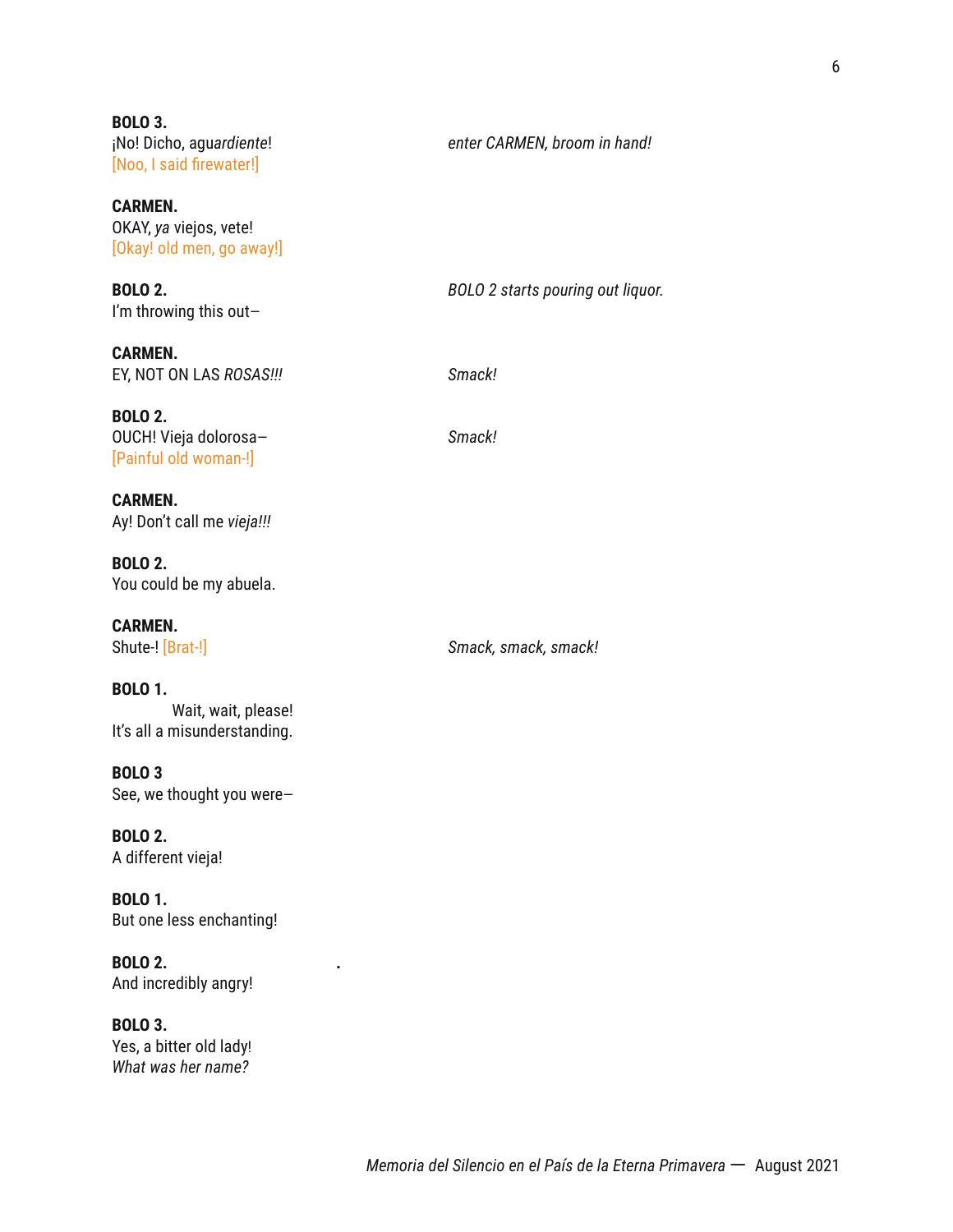#### **CARMEN.**

La Senora Irma, mi estimada cuñada? [That lady Irma, my esteemed sister-in-law?]

**BOLO 1.**

We meant no disrespect!

**BOLO 3.** Not to you o a la Irma—

#### **CARMEN.**

I don't care, I don't care! Just don't kill the roses or I *swear. . .*

#### **BOLO 2.**

I heard she'll rip the head off your hair.

#### **BOLO 1.**

What—??

#### **BOLO 3.**

Ay, but I thought she hated those roses!

#### **CARMEN.**

No importa, they're *her* roses to hate. *enter MARI.*

#### **BOLO 2.**

Esa planta could use a tall drink If you ask me. Look how wilty. . . *BOLO 2 starts to pour over some tequila.*

#### **CARMEN.**

*Stop!* You'll burn the leaves with that! Keep the basura *[trash]* in your mouth, mejor, save your gut *¡y dejá de chupar!* [better yet, save your gut, *quit drinking!*]

#### **MARI.**

Mom, what are you doing?

#### **CARMEN.**

I'm talking to the. . . gardeners.

# **BOLO 2.**

I've never gardened in my life.

#### **CARMEN.**

Ay dios, Mari, go back inside—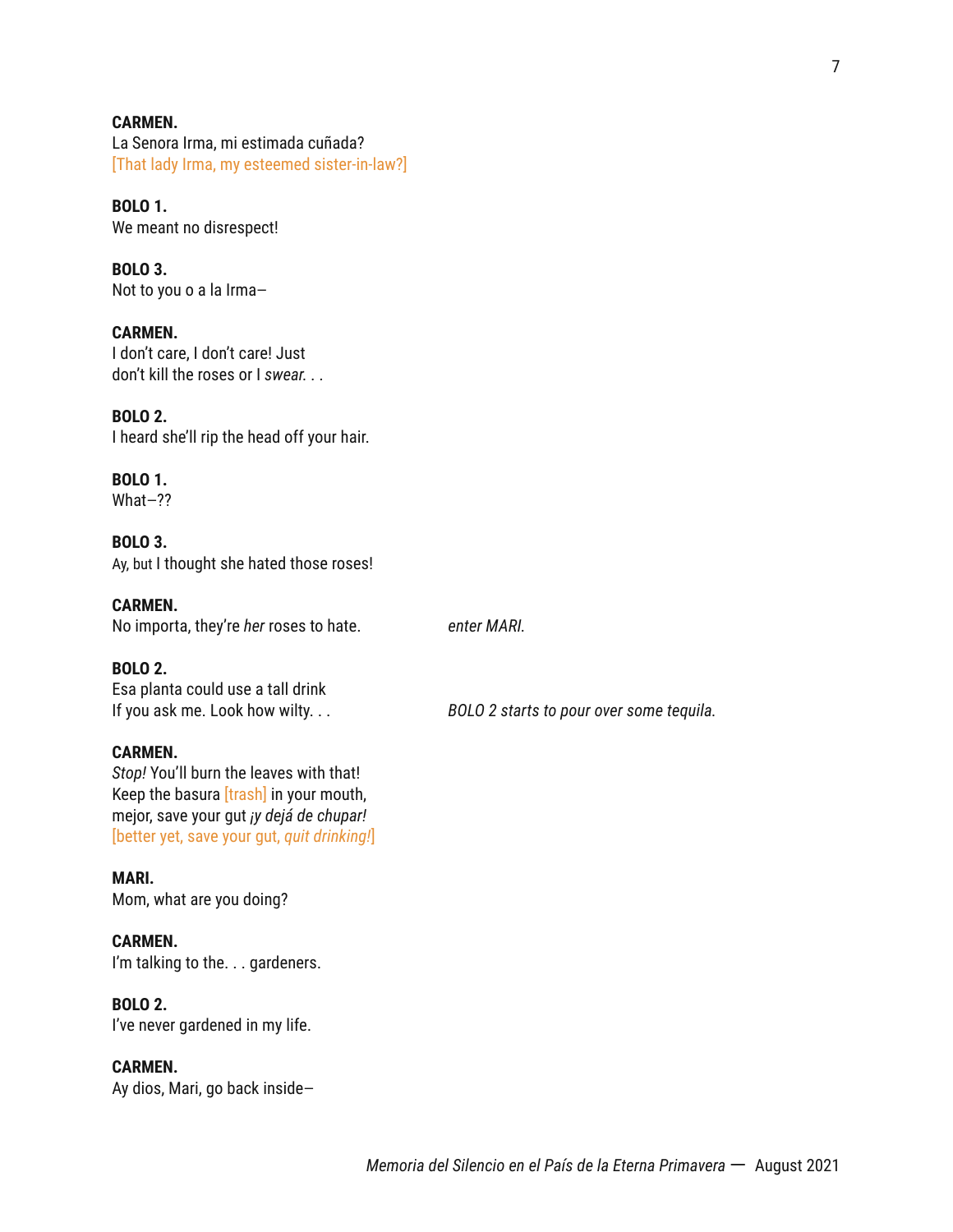8

**MARI.** *amused.* Tia Irma said they're drunks.

**BOLO 2.** We are people . . .of a drunken nature—

**BOLO 1.** Some more than others.

**CARMEN.** Inside, please estrellita. . . .Pretty, pretty please?

**MARI.** Fine. . .

*MARI exits.*

**CARMEN.** Viejos bolos sin respeto. . . [Disrespectful old drunks. . .]

**BOLO 3.** *We're* not drunks!

**BOLO 2.** *drunkenly.* Yeah! *I'm* drunk!

**CARMEN.** ¡Vergüenza de este país! [Shame of this country!]

**BOLO 2.** *mocking.* "Vergüenza de este pipís"

**BOLO 1.** Que preciosa. [How precious.]

**BOLO 3.** Que princesa! [What a princess.]

**BOLO 1.** You know what gets me, jefe?

**BOLO 2.** Eh?

*CARMEN points them down with her broom.*

*CARMEN leaves. BOLO 2 awaits her full exeunt.*

[Shame of this pee-pee!] *The BOLOS howl with laughter.*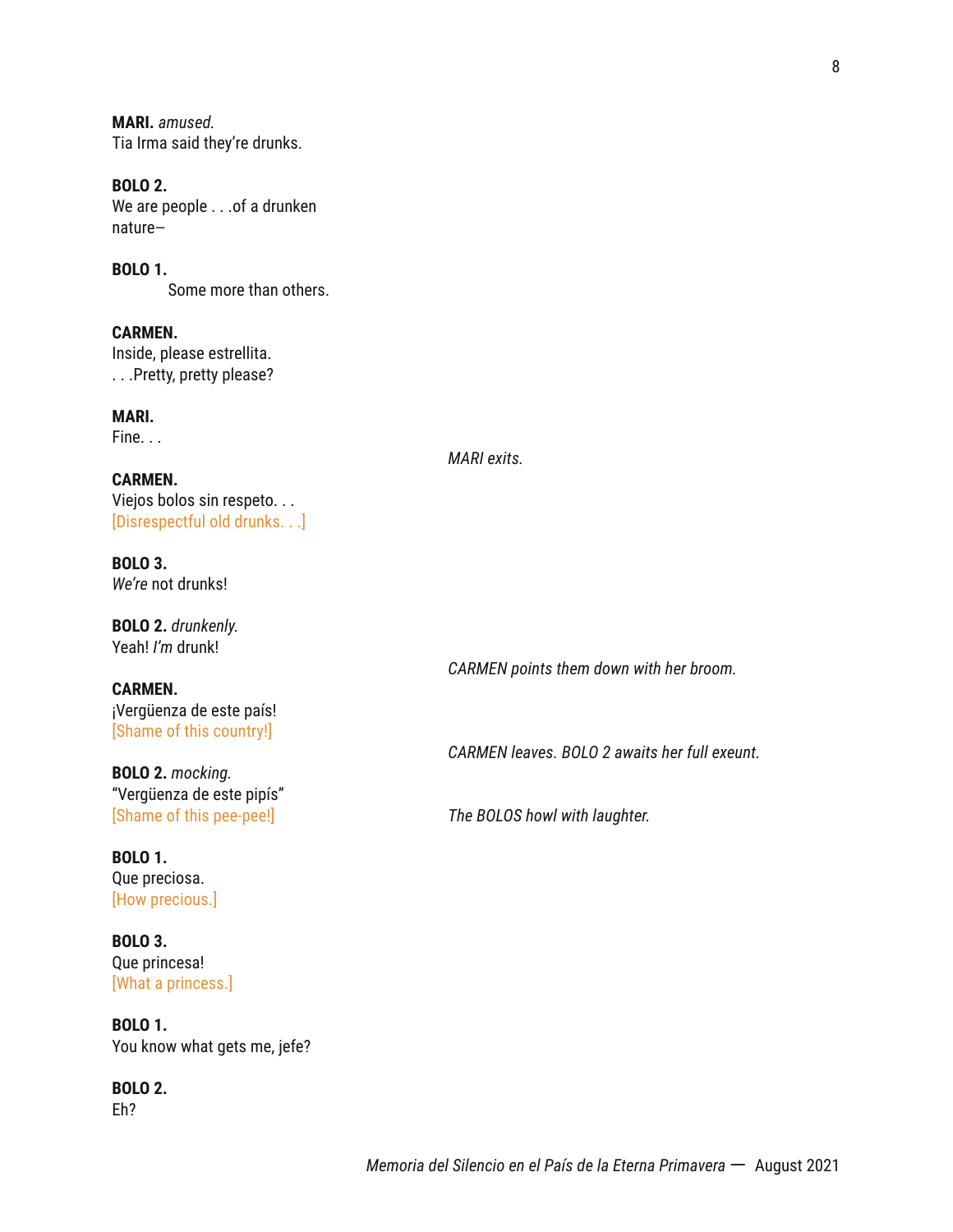**BOLO 1.** I kind of agree. . .

**BOLO 2.** About my pipí?!

# **BOLO 1.**

*Bruto, no!* This borracheria [Idiot, no! This drunkenness] It's shameful to see. . . But she may not find better in that land of the free. . .

**BOLO 2.** Púchica. .  $[No way...]$ You think she's gonna leave?

**BOLO 3.** But how can you tell?

**BOLO 1.** I have my way of knowing on the eve of a farewell.

**BOLO 2.** Like that new car smell.

**BOLO 1.** *cont.* Vamonos, muchá, the sun comes up. [Let's go, friends]

**BOLO 2.** As does my acid reflux. . .

**BOLO 3.** Yuck! Sos tan grosero. [Yuck! You're so gross.]

**BOLO 2.** Quiero echarme un pedo. . . [I wanna fart . . .] Me jallas el dedo? [Pull my finger?]

**BOLO 3.** Cochino!

[Pig!] *VIEJOS shift into the tableau of a migrant caravan.*

*CARMEN and MARI re-emerges from the home.*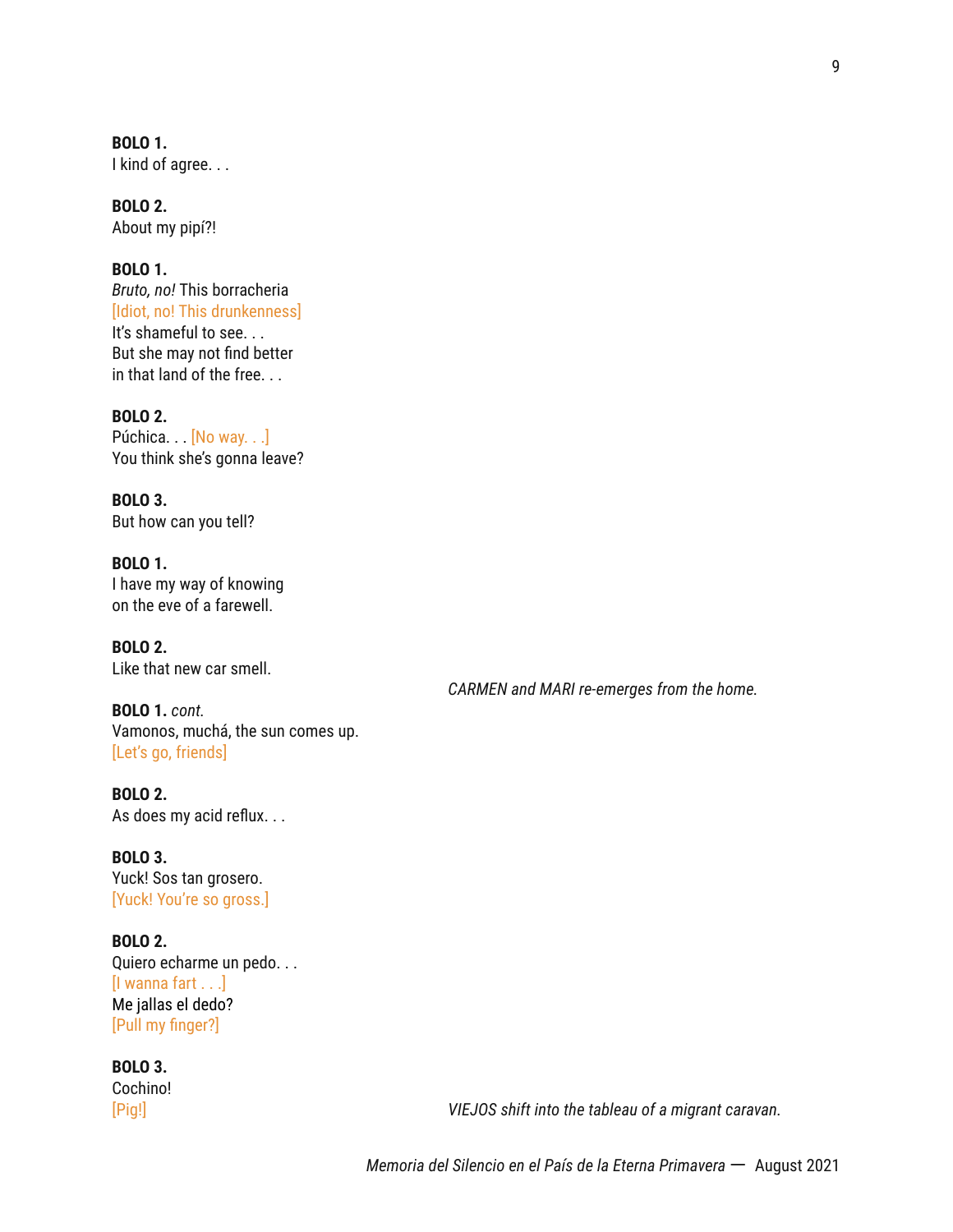# **ii. raiz / the root**

*As the sun rises, las rosas unfurl and breathe.*

*Pap! Pap! Pap! Roots crackle beneath the earth.*

*PACO and IRMA emerge from the home.*

#### **MARI.**

What is that noise!?

#### **PACO.**

Don't worry, don't worry! It's just the roots soaking up the first drop of morning dew. . . Think of it as the roses stretching their toes!

#### **MARI.**

Mom, please don't leave me here. . .

#### **CARMEN.**

No tenemos otra opción, mija. [But I have no other option.]

#### **MARI.**

Why can't we just stay in the city? It was safe there, you even said!

#### **CARMEN.**

We can't afford to stay there safely. . . Not anymore and so, while I'm away-

#### **MARI.**

Then let me come with you!!

# **CARMEN.**

Tia Irma y Tio Paco are going to take great, great care of you here, okay? After all, this is where you were born Mari, si! I know you remember it, va? When you were born, your Papi said, "Sabes, if anything happened to us. . . I could leave Mari bundled up in one of those rosebuds and know she'd be in one of the safest places del mundo! Right here beneath Irma's gran rosal."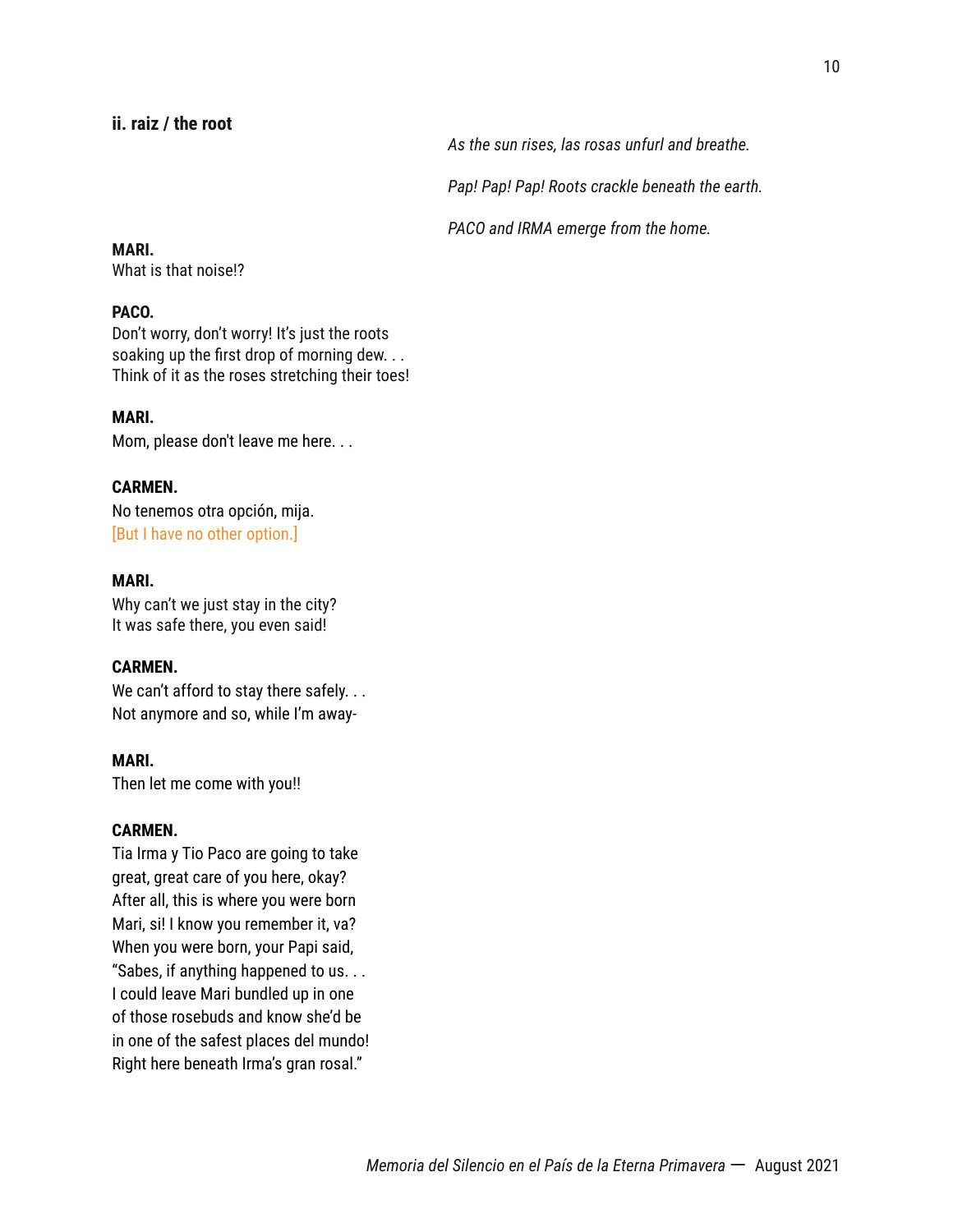Well, if the *roses* could cook and clean that'd be true-

# **PACO.**

. . .So, it's a good thing we do!

#### **CARMEN.**

Mil, mil, gracias hermano y Irma. . . I know I can't ever thank you enough. Bueno. Marialena. Te quiero mucho. And I'll only be gone for a short time. . . .Okay? Volveré por ti. Muy Pronto. [I'll be back for you. Very soon.] *A final embrace.*

*CARMEN joins the VIEJOS. ALL but MARI leave. She takes in the roses. . . And imagines climbing them. . . Again, something the earth heaves. MARI retreats.*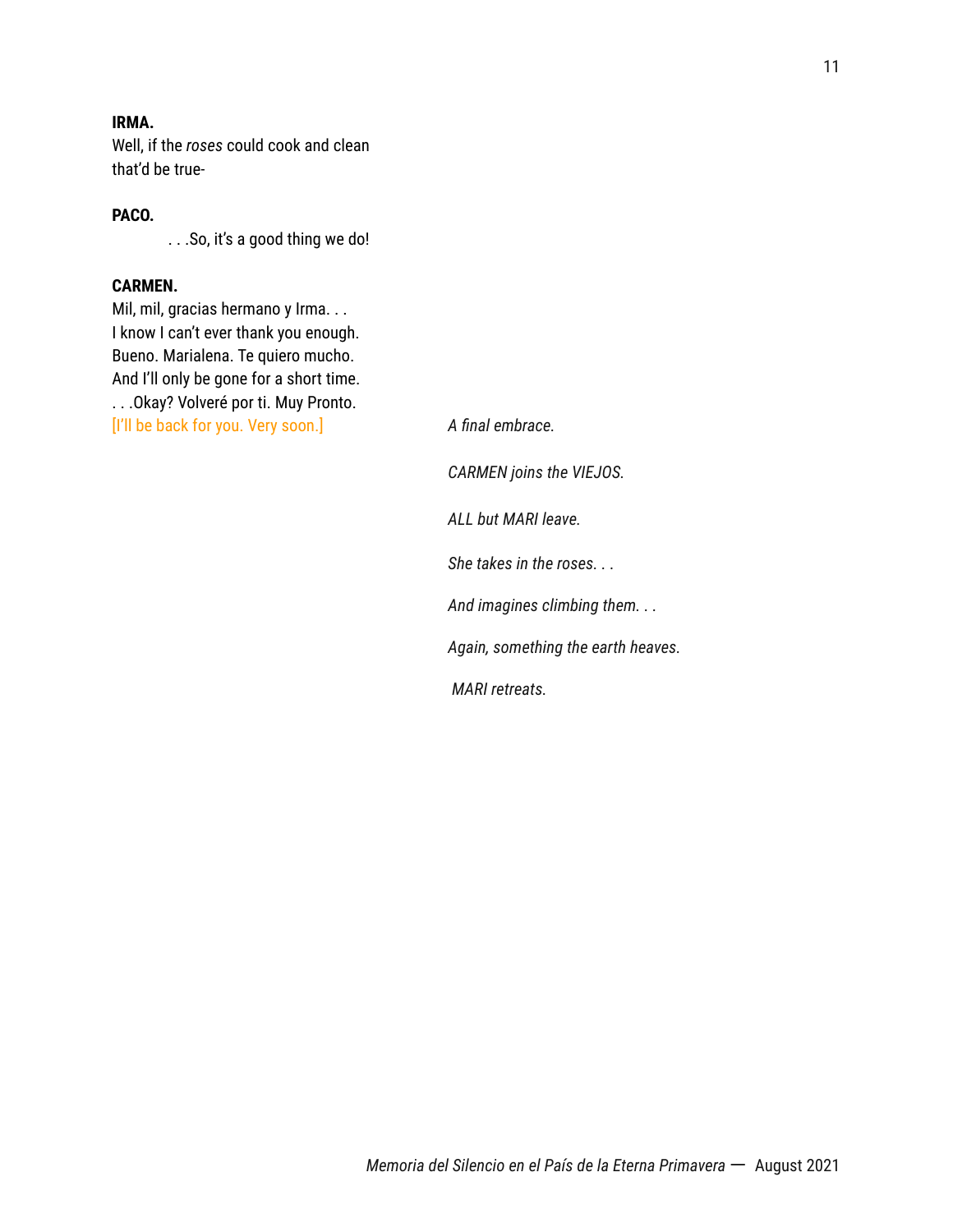*Smack. Smack. Smack.*

*Sunlight over La Casa Noguera. Present day.*

*Smack. Smack. Smack.*

*IRMA dismembers a chicken with an abusive dexterity.*

*Smack. Smack. Smack.*

*Her pace is quick and methodical, humming to the National Anthem, keeping beat with each chop.*

*Chop. Chop*— *MARI enters.*

#### **IRMA.**

You're finally awake. ¿Dormiste bien? [. . .Did you sleep alright?] Did you eat? Hay huevo y plátano. . . *An awkward quiet. . . IRMA snaps.* [There's egg and plantains.] ¡No seas tan tímida! Como ratoncita. [Don't be so timid! Like a little mouse.] You need to speak up, Marialena—

#### **MARI.**

Just Mari. I don't like being called that.

#### **IRMA.**

Good. You're a fast learner. Mari it is.

**IRMA.** What's that?

#### **MARI.**

A scab.

#### **IRMA.**

From what?

#### **MARI.**

I tried climbing up the roses yesterday.

*MARI picks something on her knee.*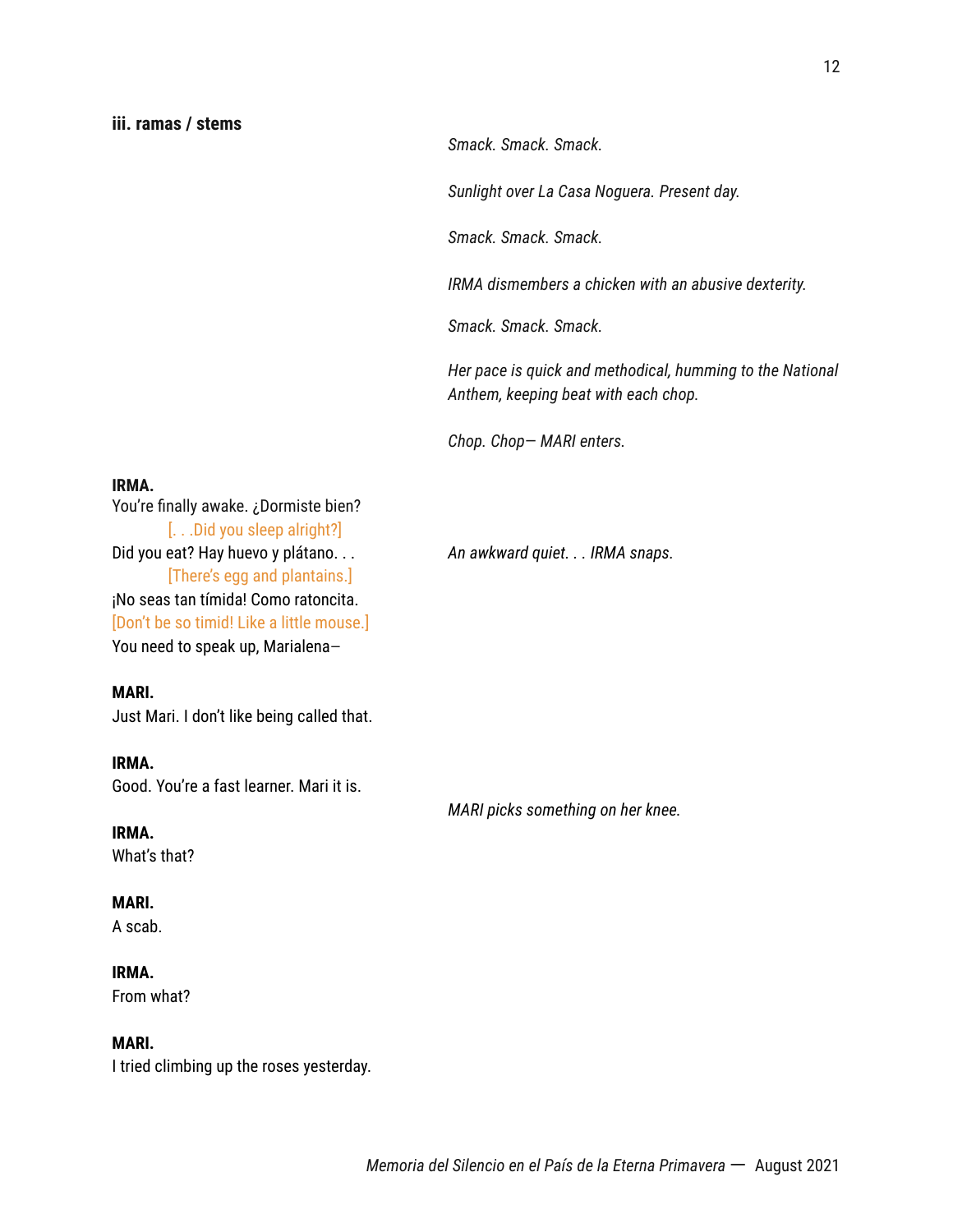¡Ay dios, deja de rescarlo! [Oh god! Stop picking at it!] It's going to leave a scar... y va a ver fea. [It'll look ugly.] And no more climbing. You'll break the plant or worse. . .

# **MARI.**

You don't even like the roses. . .

#### **IRMA.**

Speak up!

### **MARI.**

Nothing.

#### **IRMA.**

¿Estás aburrida? You look bored. Why don't you come and help me.

#### **MARI.**

With what?

#### **IRMA.**

*Sit. . . .Then drops a dead chicken on her lap!*

*IRMA drapes an apron over Mari. . .*

# **MARI.**

¡Uy, Tía, no!

# **IRMA.**

No te preocupes. Solo es sangre. [Stop worrying. It's just the blood.]

#### **MARI.**

#### **IRMA.**

Ay, niña stop whining. It's normal.

# **MARI.**

What am I supposed to do?!

Tia, it smells. . . *MARI gags over the fowl's fumes.*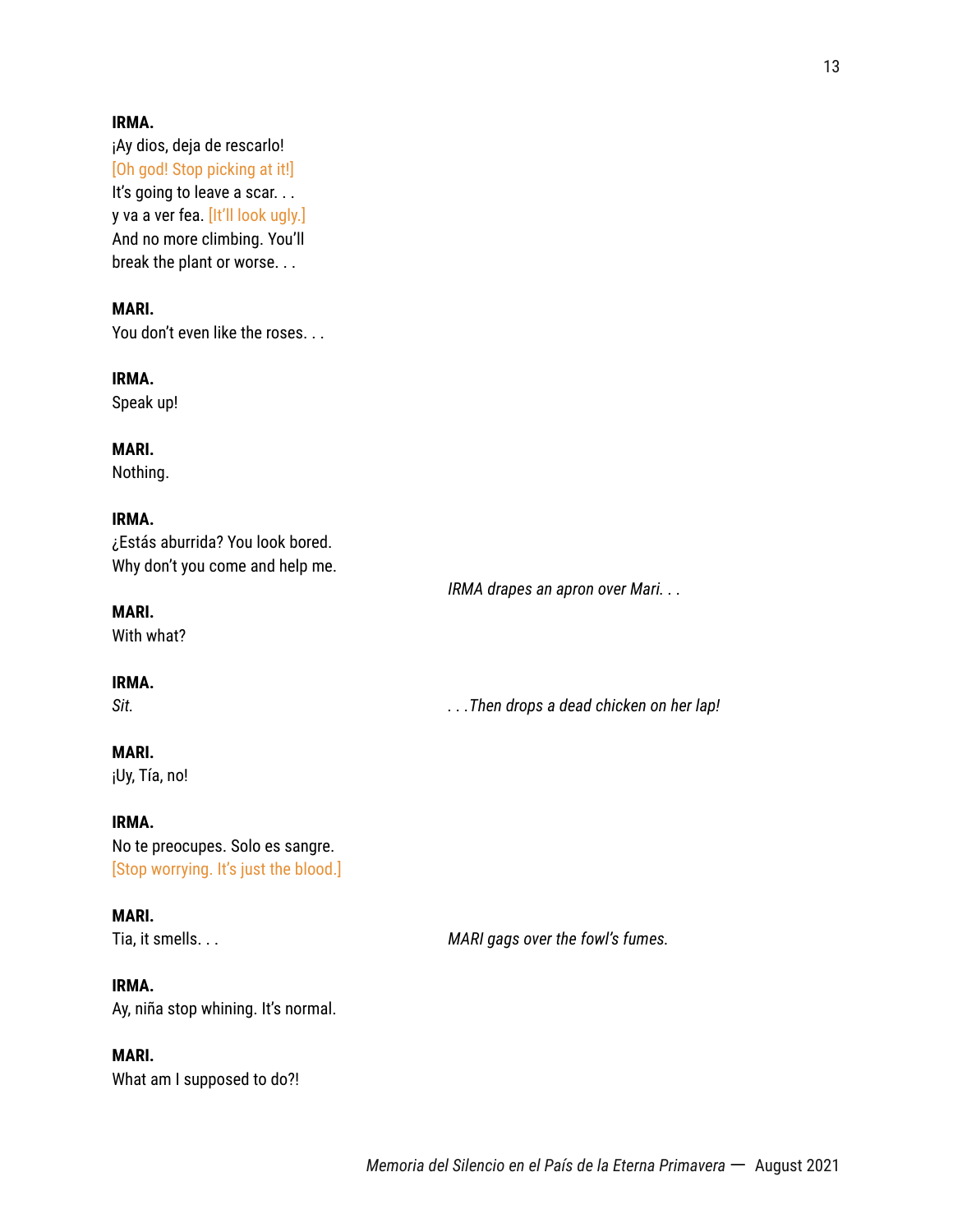Limpialo. And when you're done with that. . . I*rma exits.* [Clean it.]

#### **MARI.**

Ok. . . *MARI wipes the chicken with a rag.*

#### **IRMA.** *offstage.*

I have another task for you to do, for Lupita. Who is being picky, as always, about fabric for the dress. But it's her wedding, asi que, whateeeeever she wants, we will do it— *IRMA re-enters with dress fabrics.* . . .Marialena, what on earth are you doing?

#### **MARI.**

You said to clean it. . .

#### **IRMA**

*Las tripas,* niña. *Empty* them.

Don't tell me you don't know— *Your mom didn't ever teach you?* It's fine! It's fine! ¡No problema! Today's your lucky day to learn. It's easy. Mira. Just take the neck *Forcing MARI's arm inside the chicken* and cut it. Then*,* pull las tripas. . . Dump them, *chüp chüp chüp*, asi into the little bucket, just like that. ¡Y guau! Clean! Guau. ¿Qué fácil no? [And wow! Clean! Wow. So easy huh?] Paco says I should bond with you.

¡Paco! You're late.

#### **PACO.**

¡Ay, Mari! ¿A quién mataste?! [Yikes, Mari! Who did you kill?!]

#### **MARI.**

I didn't kill anyone-

. . . *MARI looks blankly at IRMA.*

So mirá. . . Now we are bonded. *MARI holds her bloody hands up in horror.*

**IRMA.** *enter PACO dancing.*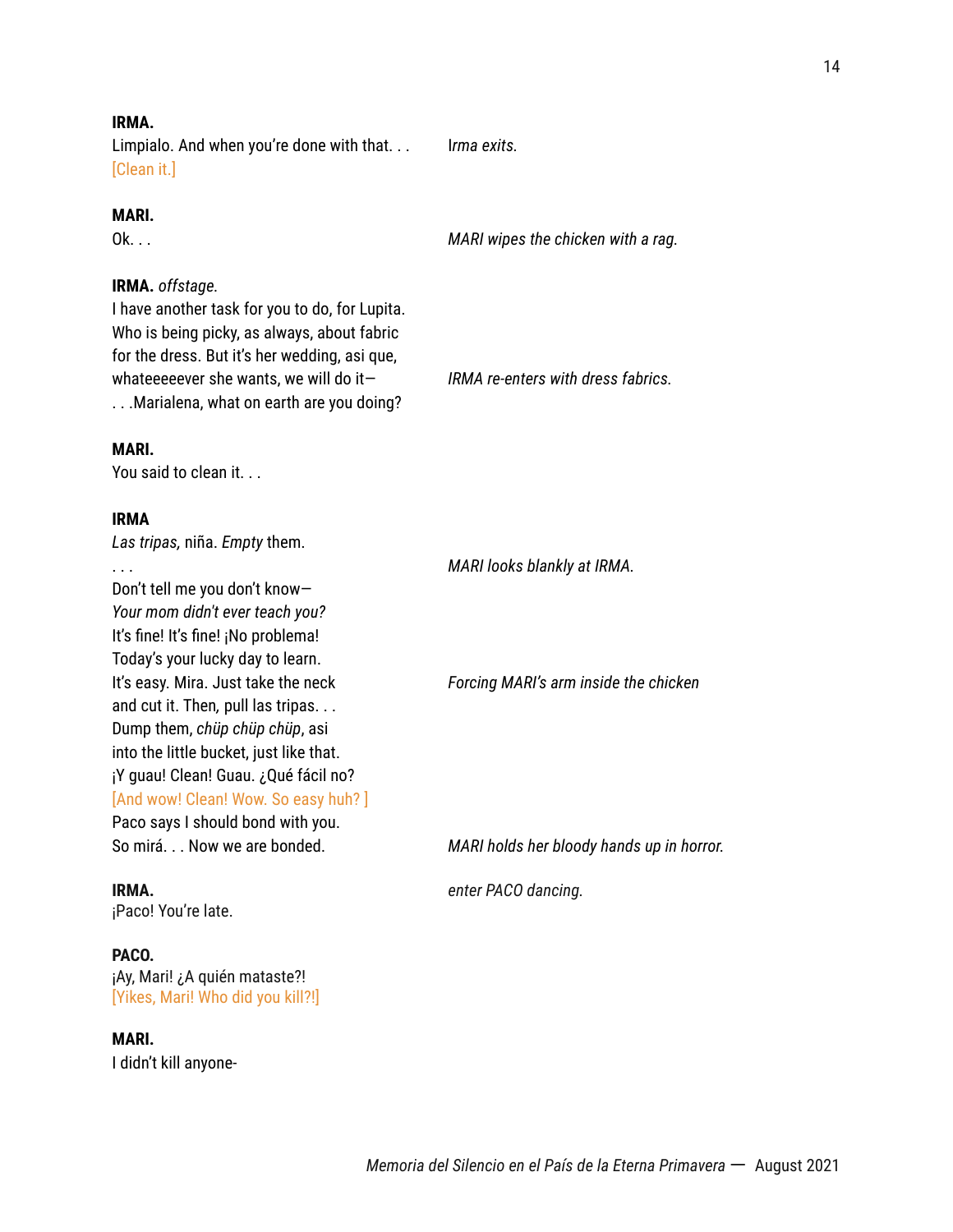Ay! You're getting blood everywhere! Ten cuidado, Mari! Go wash up. Now.

*MARI exits.*

**PACO.** So you are already putting Mari to work!

**IRMA.** ¿Lo ves? We're *bonding.* Mejores amigas. [You see? We're bonding. Best of friends.]

**PACO.** *laughing.* That's not bonding, mi'amor, that's. . . No se, Irmita, una tortura de tripas! [I don't know, Irmita, torture by tripes!]

**IRMA.** Dime, que hora es, Paco? *re-enter MARI.* [So tell me what time is it?]

**PACO.** *Looking for the sun.* Ay dios! The time! Where did it go?

**IRMA**. You won't find time in the sky, viejo!

**PACO.** *Counting the sky.* Sure I can. Uno. . . Dos. . . Tres. . .

**IRMA.** ¿Y qué pasó con ese reloj, I got you? [And what happened to the watch]

**PACO.** *Still counting.* It broke. . .

**IRMA.** Again?

**PACO.** I can't believe I lost half the day again!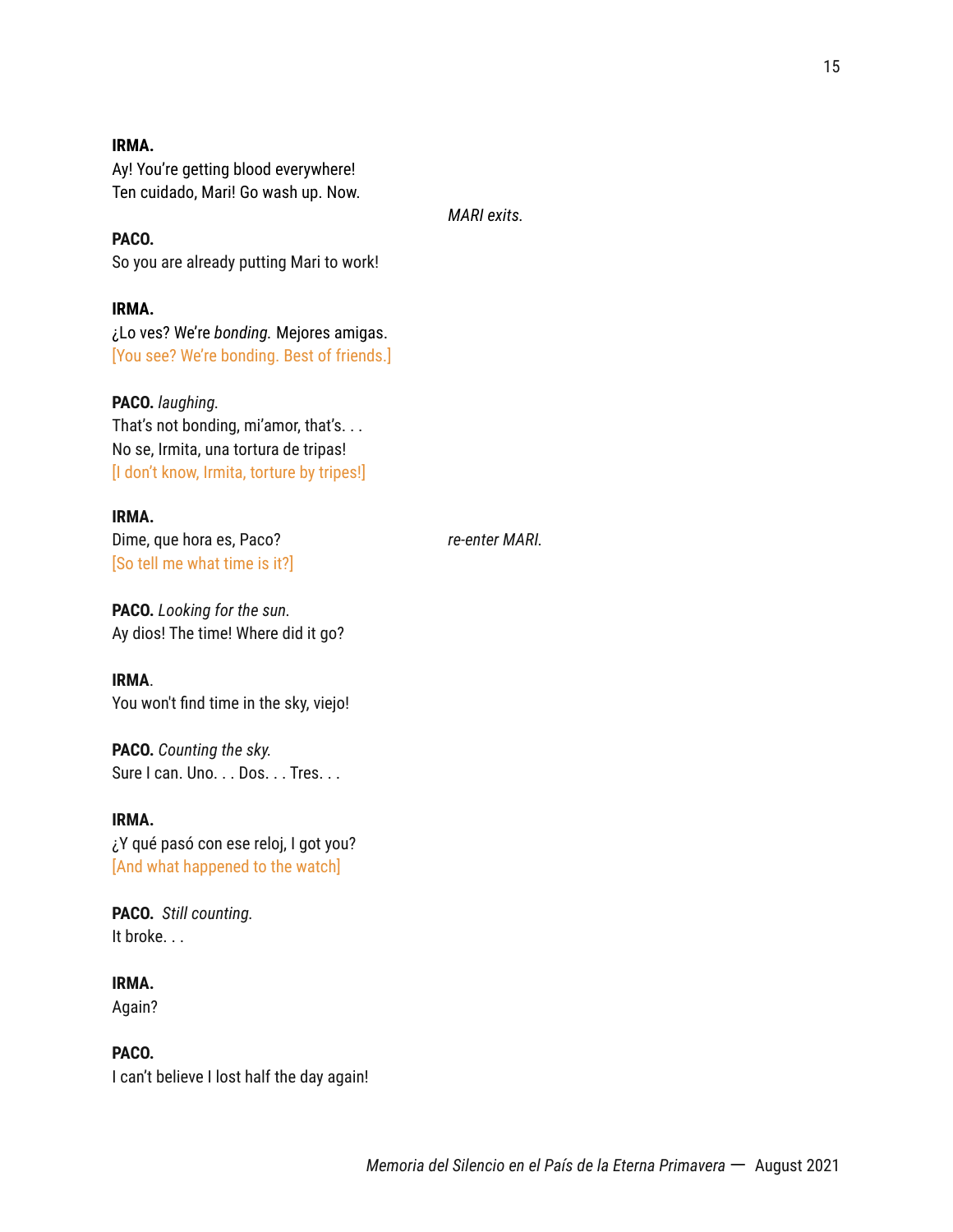There's a much better way to keep time. It's called, not breaking your watches.

# **PACO.**

O! I did buy a new one from the store!

**MARI.** Why aren't the hands moving. . . ?

**PACO.** Because it still needs the batteries.

**IRMA.** So then where are the batteries, Paquito?

#### **PACO.**

Aaa. . . Se me olvido. I was distracted! [Aaah. . .I forgot.]

#### **IRMA.**

Doing what this time? Ah, let me guess! Chismeando con las rositas por la calle? [Gossiping with the roses by the street?]

#### **PACO.**

Don't be silly, Irma, the roses are still too young to talk!

#### **IRMA.**

O, *I'm* being silly? Yet, he who dances in the garden and lets the fruit go bad because he take *forever* to pick them is the voice of reason. Meanwhile, silly me solo trabajando, limpiando, cocinando. . . [only working, cleaning and cooking. . .]

# **PACO.**

I told you Irmita, you work to hard! Listen, If you had seen the sunrise this morning. . . ¡Ay, Diosito! Bien dulcito— Gold, fat and ripe! [My dear God! Such sweetness— ] A big tomato feast for my eyes! ¡Fijáte, Mari!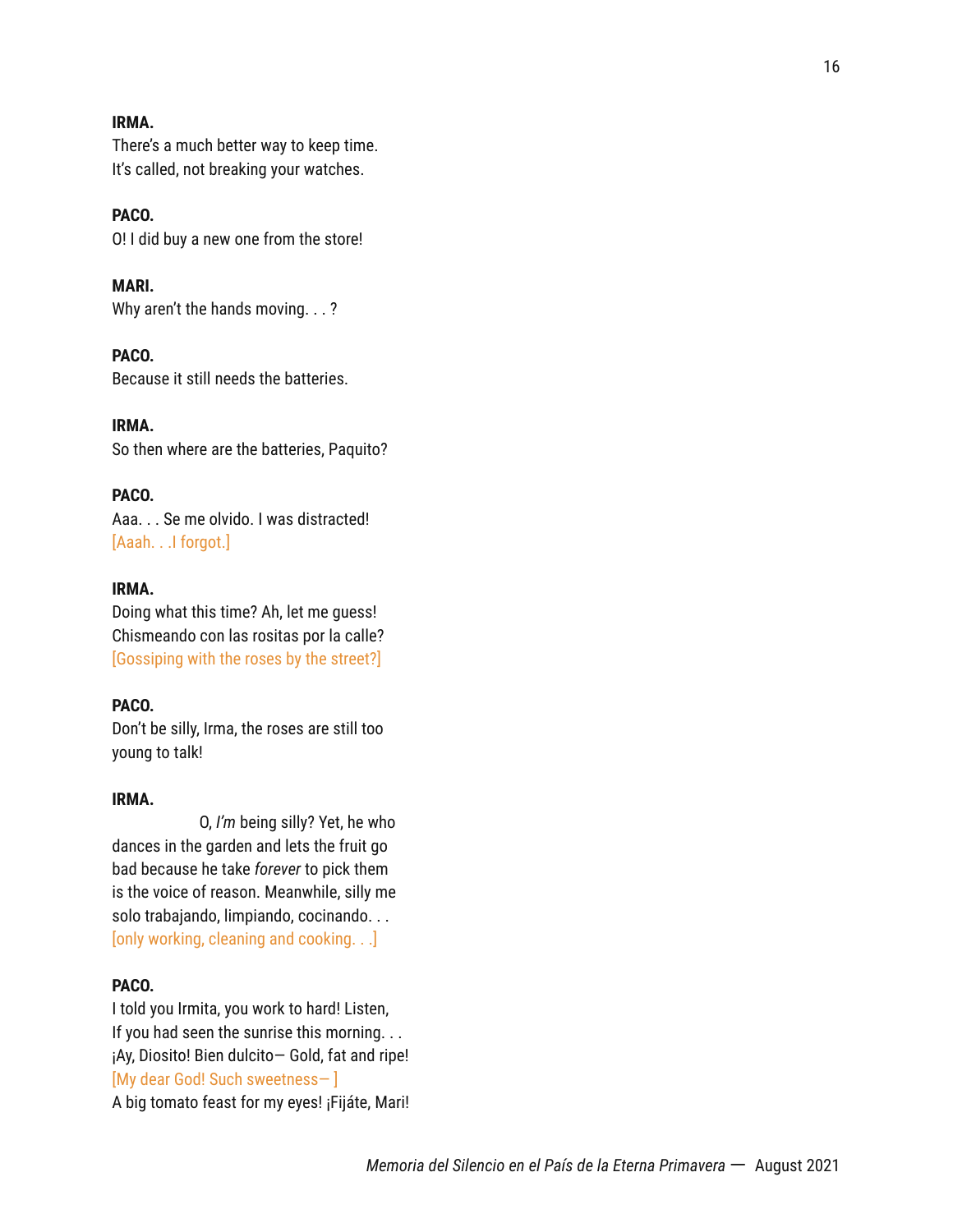Ay dios.

# **PACO.**

¡Púchica! I've never seen a more handsomer sun!

# **IRMA.**

Ya vas a ver, Paco. One of these days you won't [You just wait] be *seeing* anything at all.

#### **PACO.** *sweetly.*

*Ay!* Life is too small

Irmita, dance with me!

#### **IRMA.**

Enough Paco! I have heard enough nonsense— Suficiente por una eternidad. [. . .—Sufficient for an eternity.]

#### **PACO.**

Bueno, then I will show Marialena how to dance—

#### **IRMA.** *to Mari.*

¿Y vos, que? Standing around con tu boca 'bierta? [And you, what? Just standing, mouth wide open?] Did you wash your hands?

#### **MARI.**

Yes, I washed my hands.

# **IRMA.**

So what are you waiting for? The fabrics aren't going to sprout little patitas and walk themselves are they?

# **MARI.**

I don't know how to get to Lupita's house from here.

# **PACO.**

Irmita, why don't I show Marialena how to get there?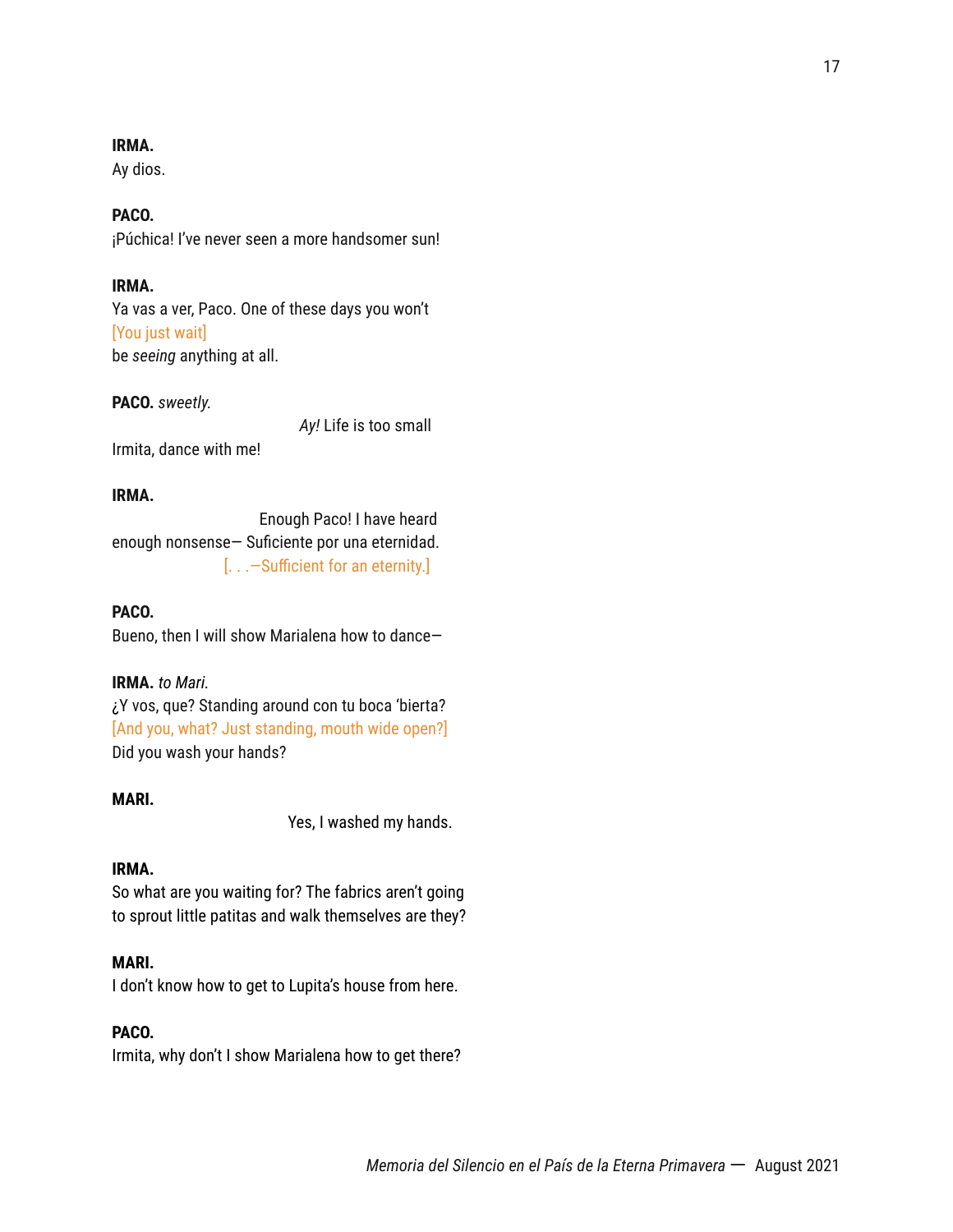You can show *Mari* where to go but I need you to come right back to start pruning all the roses—

# **PACO.**

Pruning!? We don't prune the roses, Irmita, you hate those roses!

#### **IRMA.**

Ni modo! Lupita loves them and because she wants to have her perfect wedding under *las rositas lindas.* You will take Mari, hurry back with the all of the gallon buckets we have, fill them con un mezcló azur y agua—

#### **PACO.**

Sugar water!?

#### **IRMA.**

*Half and half.* I want petals large enough to sew skirts for the dancers—

#### **PACO.**

There's dancers!? Where are we getting dancers, Irmita—!?

#### **IRMA.**

Ay viejo, callate, ya! All I hear is 'ta-ke-ta-ke*-Dancers?'* [Be quiet, old man! It's only ever 'bla-bla-*Irma!*'] And 'ta-ke-ta-ke-*Irmita!?'* Instead of ta-ke-ta-ke-talking, [Or 'bla-bla-*my love!* Instead of bla-bla-bla-] Why don't you two hurry up and make yourself useful!

#### **PACO.**

Ay dios, Irma—!

#### **IRMA.**

*CHHT!!* . . .A la gran puchica. [No translation.]

*[SHUSH!!] PACO and MARI scurry away.*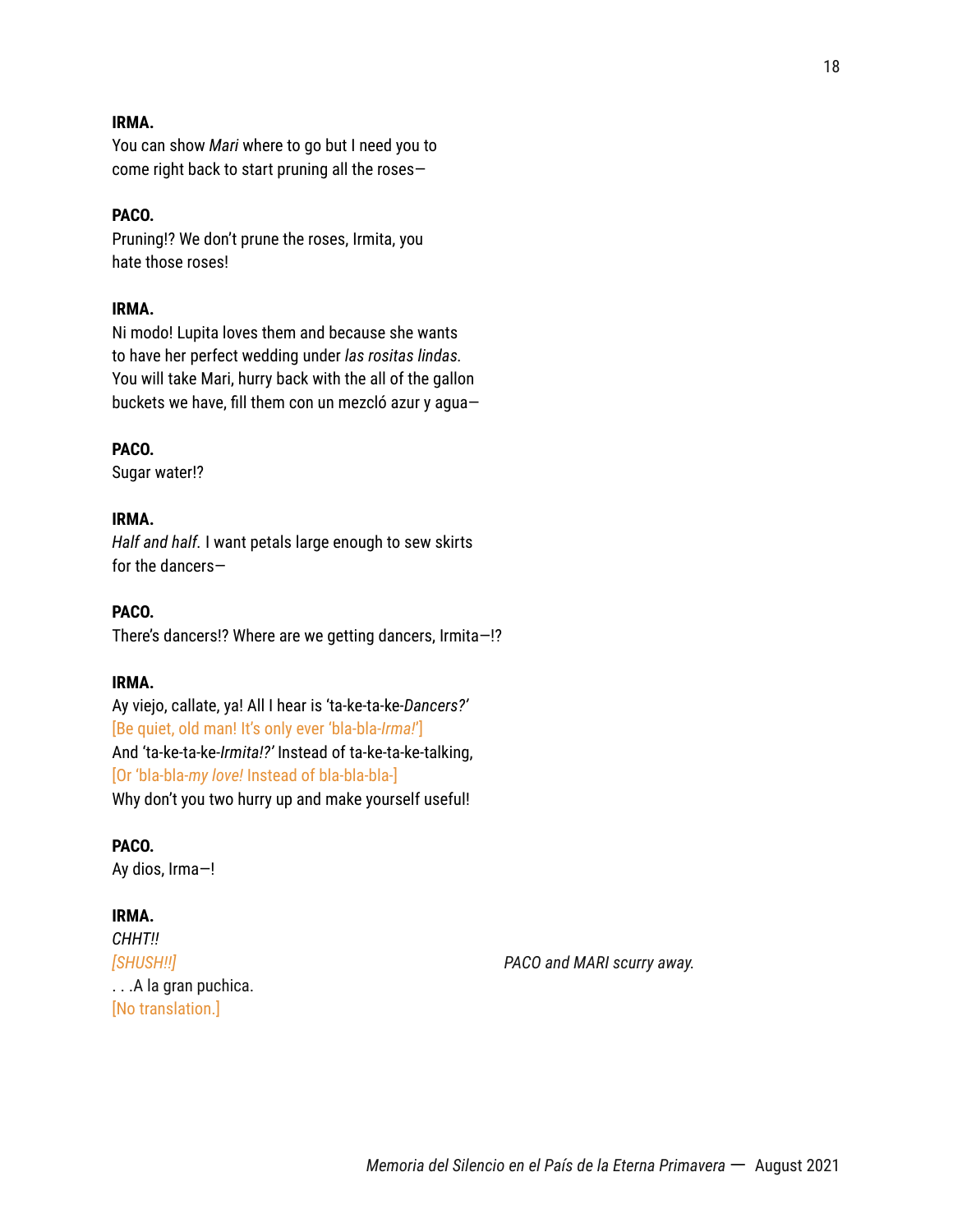**iv. chupón / sucker; shoot**

*Busy market streets. La Plaza Central.*

*LOS VIEJOS stir under a noontime sun.*

*They sing a cacophonous rendition of "Luna De Miel En El Río Dulce" [Honeymoon in Rio Dulce] by Paco Caceres.*

**ALL VIEJOS.** ¡EN GUATEMALA TIERRA LINDA [IN GUATEMALA, BEAUTIFUL LAND,] TIERRA HERMOSA, ME ENAMORÉ... [LOVELY LAND, I FELL IN LOVE…] DE UNA PATOJA SUGESTIVA Y CAPRICHOSA [WITH A CAPRICIOUS AND SUGGESTIVE LADY] QUE VI PASAR… [I SAW PASS BY…] *LUPITA enters.*

**VIEJO BOLO 1.** ¡Púchica! Look who it is. . . ¡La patojita canchita Lupi! [The little blondie, Lupi]

**VIEJO BOLO 3.** Lupita la linda, the bride-to-be.

**VIEJO BOLO 2.** Or would luck have it that poor

Fernando is alone at the altar cause you come to marry me?!

**LUPITA.**

¡Pícaros! [Rascals!]

**VIEJO BOLO 2.** But am I right?

**LUPITA.** ¡Que no! [Of course not!]

**ALL VIEJOS.** ¡Ay Dios!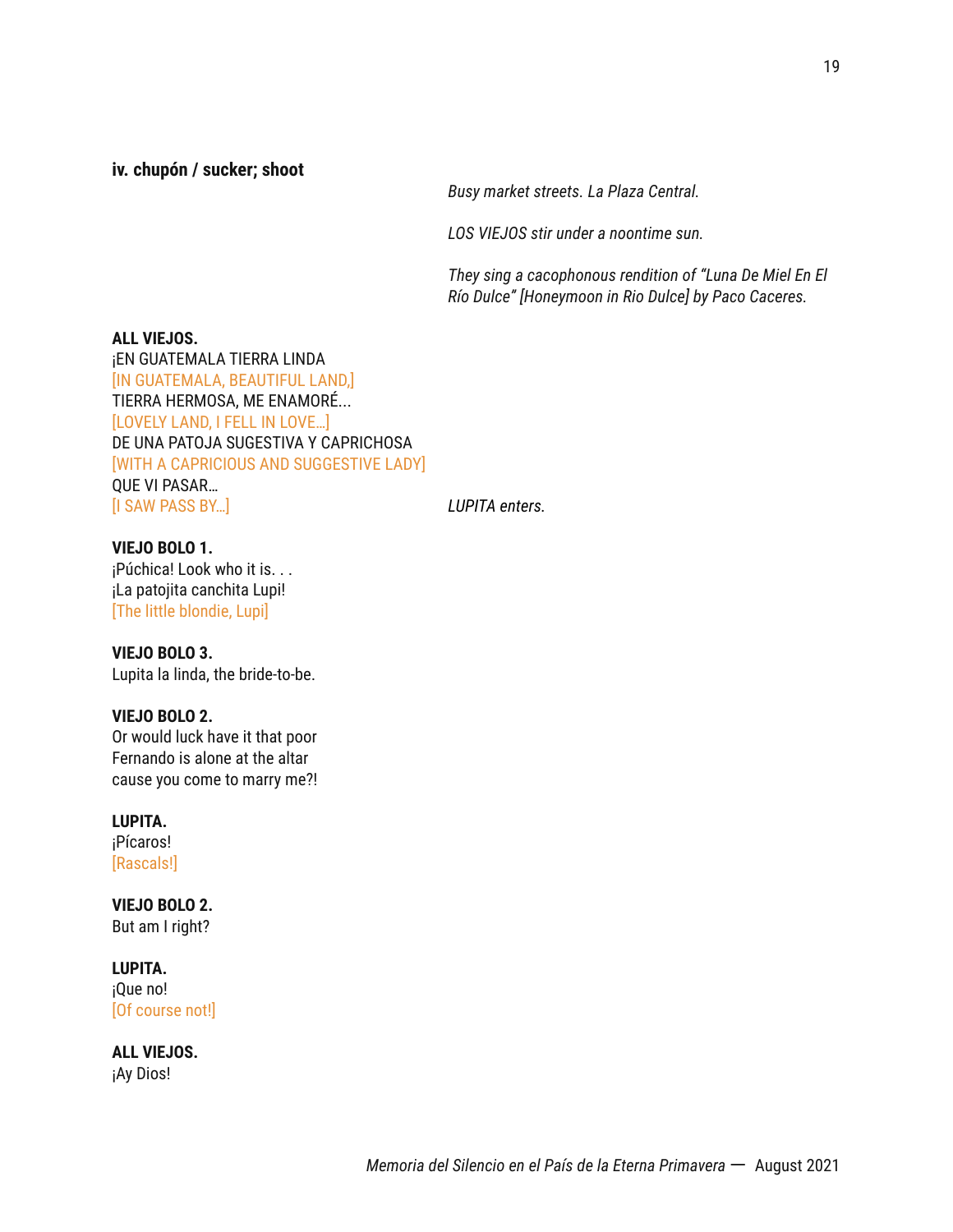**LUPITA.** But, you're all invited to la boda!

**ALL VIEJOS.** The whole pueblo y su abuela están invitados! [town and his grandma are invited!]

#### **LUPITA.**

¡Y la fiesta va a ser bien finita! Asi que, [The wedding will be very refined! So,] I don't want you coming todos borrachos! [all drunk!]

**VIEJO BOLO 2.** But, Lupita, cerveza is my passion!

**VIEJO BOLO 3.** They say a borracho without chicha. . . [drunk without corn beer. . .]

**VIEJO BOLO 2.** Is like a poet without poetry!

**VIEJO BOLO 3.** And a poet without poetry. . .

**VIEJO BOLO 1.** Is just a sad, lonely man.

**VIEJO BOLO 3.** Ghosts would smell our tears

**VIEJO BOLO 2.** All the way from Petén!

**VIEJO BOLO 3**. And no one likes ghosts at their boda, Now do they?

**MARI.** Ghosts?

**VIEJO BOLO 2.** ¡Si, niña! The ghosts enjoy a sad parranda.

**LUPITA.** Don't listen to them, Mari.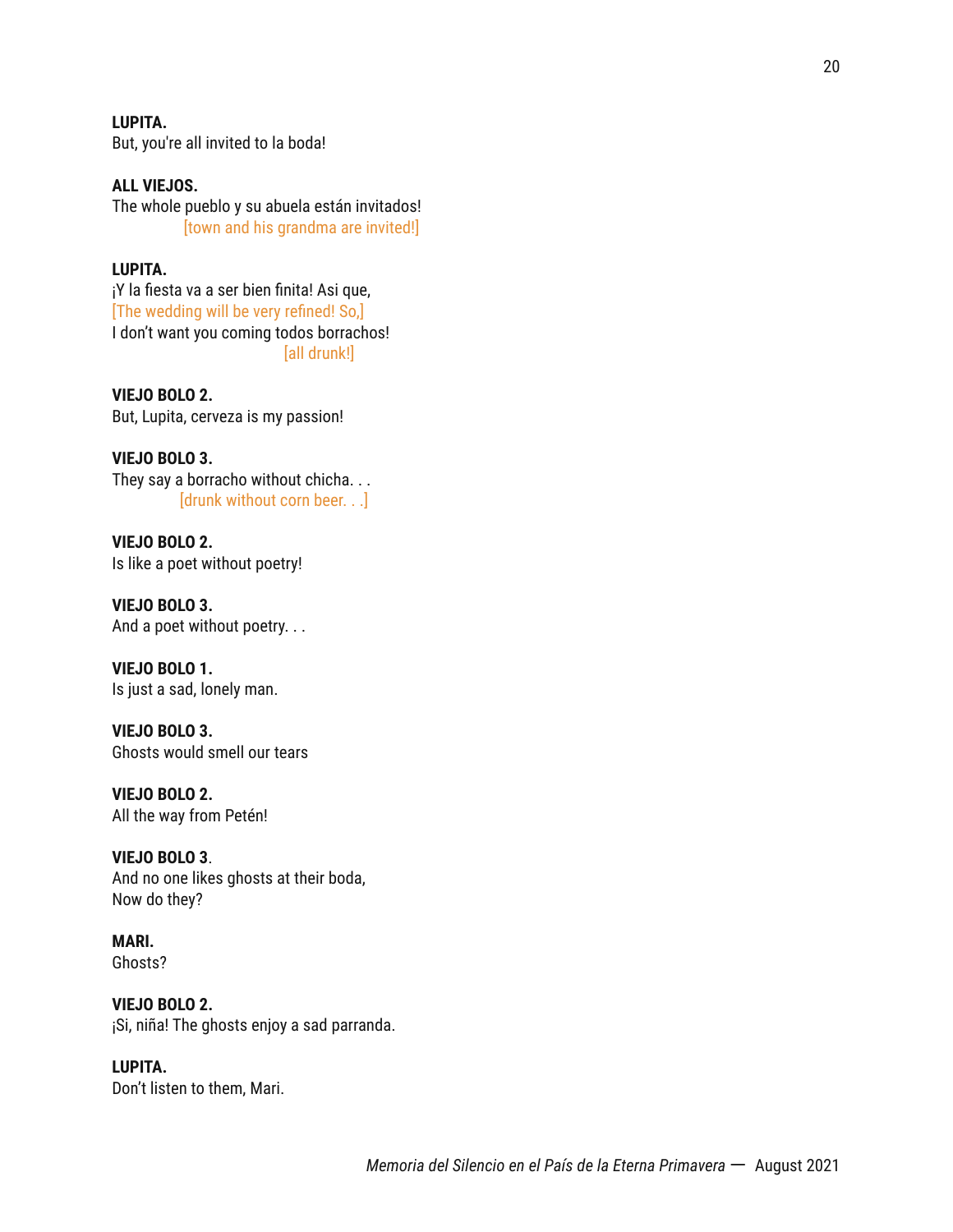**VIEJO BOLO 3.** ¿So, te llamas Mari como María? [You're named Mari like Maria?]

**VIEJO BOLO 2.** ¿O Marichuy?

**VIEJO BOLO 3.** ¿O Marylin?

**MARI.** No, just Mari.

**ALL VIEJOS.** Sólo Mari. . . va pues! [Just Mari. . . well then!]

**BOLO 1.** And what brings you to town, Mari?

**LUPITA.** We're headed to Doña Chon's today.

**VIEJO 1.** The mean little dressmaker?

**VIEJO 3.** No, don't! Come stay with us!

**VIEJO 2.** Yeah, sit with us morons!

**VIEJO 1.** We want to know where you're from!

**VIEJO 3.** Dressmaking's no fun!

**LUPITA.** Mari just moved here from la Ciudad.

**ALL VIEJOS.** ¡La Capital!

**MARI.** From Zona Cuarenta. . . [Zone 14]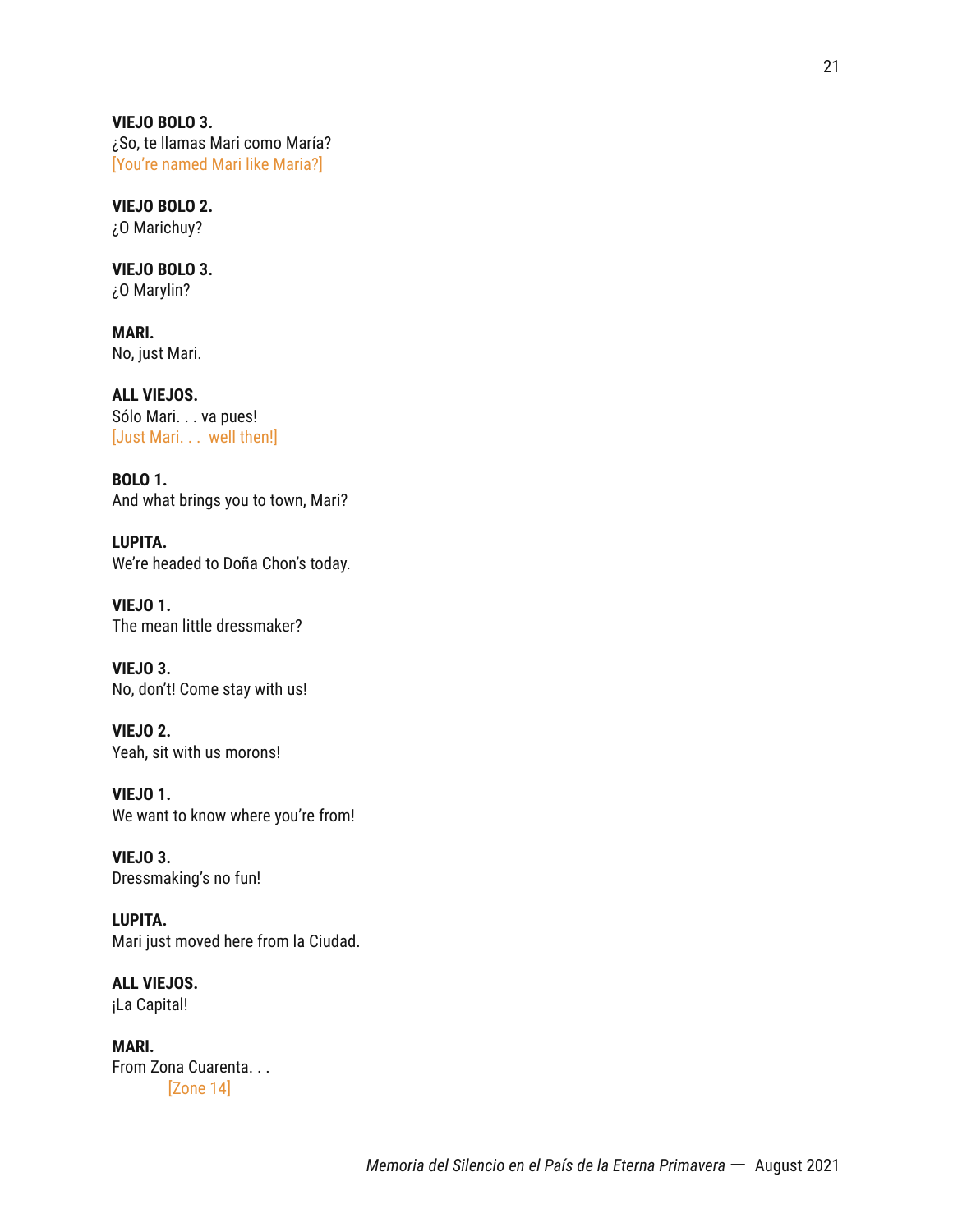**LUPITA.** But she was born right here, first!

**VIEJO 1.** So born in the fincas. . .

**VIEJO 2.** But raised in the city. . .

**VIEJO 3.** Así es como canciones empiezan. [That's how some songs begin.]

**LUPITA.** *to MARI* I doubt you remember any of it.

**MARI.** I do a little, but it is really different. . .

**LUPITA.** You left after your Dad was elected, no? Well after he was . . .

**MARI.** Asesinado, I know. [Assassinated]

**VIEJO BOLO 1.** So, it is you, hija de Don Cornelio!

**MARI.** You knew my dad?

**ALL VIEJOS.** Aaa, Mari . . .

**VIEJO BOLO 2.** Many call us the eyes—

**VIEJO BOLO 1.** —and the ears—

**VIEJO BOLO 3.** —of el pueblo . . .

**MARI.** That sounds nosey. . .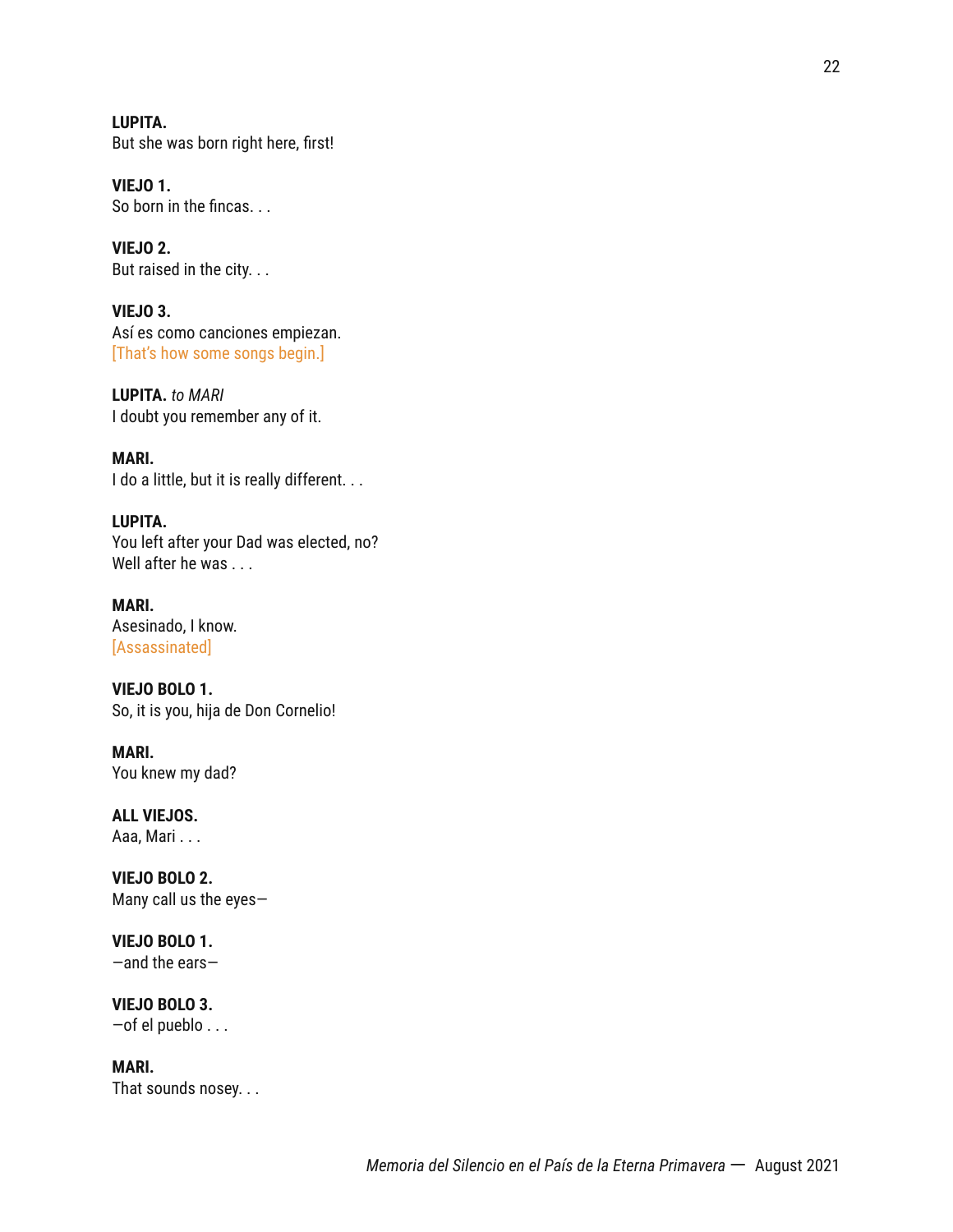**LUPITA.** I would call them los chismosos if they weren't already los bolos—

**VIEJO 3.** Borrachos! [The drunks!]

**VIEJO 2.** Y mamarrachos! [And buffoons]

**VIEJOS 2 + 3.** Los tres viejos bolos! [The three old drunks! ]

**VIEJO 1.** Let's have some self-respect! I never agreed on that name. . .

**MARI.** How did you know him?

**VIEJO BOLO 2.** ¿Tu papá?

**MARI.** My mom said he died 'cause The people didn't like him.

**VIEJO BOLO 1.**

No, nena, no.

**VIEJO BOLO 3.** Maybe *some* people.

**VIEJO BOLO 2.** But that man, your father. . .

**VIEJO 3.** Was a man of *The* People.

**VIEJO 1.** ¡Y nunca tomé! ¡Ni un drop de liquor! [And never drank liquor! Not one drop!]

**VIEJO BOLO 2.** He would say: "My mind is the sword,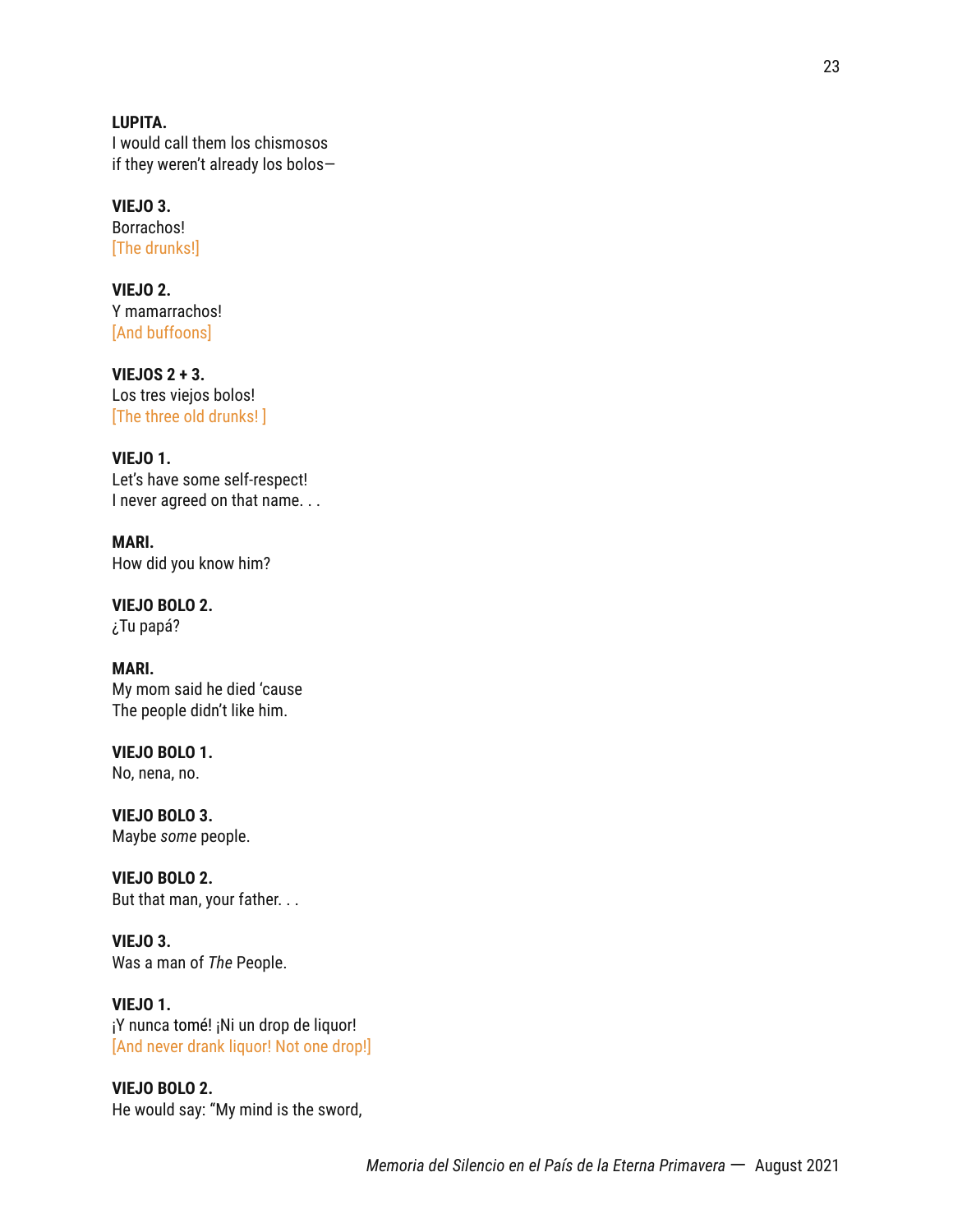**ALL VIEJOS.** "Y ese trago lleva fuego del diablo!" [that drink is the devil's flame]

**VIEJO BOLO 1.** "I will not have poison dull my edge"

**VIEJO BOLO 3.** "or melt at my wits!"

**VIEJO BOLO 2.** *proudly* He said that to me more than all the rest!

**VIEJO BOLO 1.** Si, and I think we know why.

**VIEJO BOLO 3.** Your father was a good man.

**VIEJO BOLO 2.** A great man.

**VIEJO BOLO 3.** But even small towns have their fair share of ghosts. . .

**VIEJO BOLO 1.** The city may not seem as messy as Jutiapa—

**MARI.** Messy?

**VIEJO BOLO 3.** Pues, desordenado. . . [Well, disorderly. . . ]

**VIEJO BOLO 1.** Desorganizado. [Disorganized.]

**VIEJO BOLO 2.** Descombombulado. [Discombobulated.]

# **VIEJO BOLO 1.** But I think you will find a home here just the same.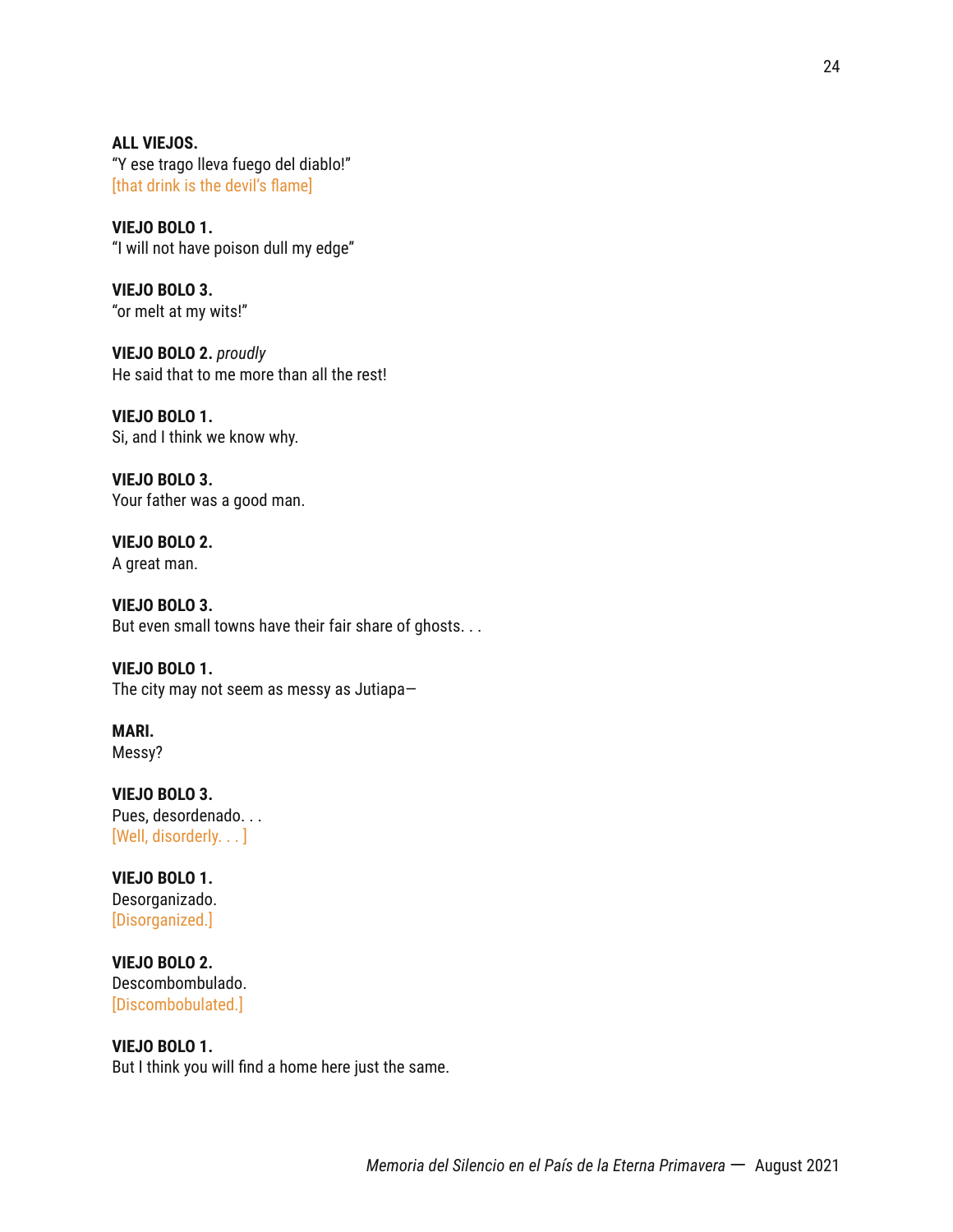#### **MARI.**

I don't want to live in a town full of ghosts...

#### **LUPITA.**

Well there's no ghosts here, cause they don't exist—

#### **VIEJO BOLO 2.**

That statement is only partly true. . .

#### **VIEJO BOLO 3.**

You won't have to worry about ghosts around *here.*

#### **VIEJO BOLO 1.**

As most of them sleep far in the mountains. . .

#### **VIEJO BOLO 3.** Or wander alone deep en el bosque. . . [in the forest. . .]

**VIEJO BOLO 2.** Buuut, once in a while they'll dance in plain view!

**VIEJO BOLO 1.** After all, they may look just like me and you.

#### **VIEJO BOLO 3.** Except they may speak in whistles like birds. . .

**VIEJO BOLO 2.** Or the chirps of a cricket . . .

**VIEJO BOLO 3.** Or in poetic words. . .

**VIEJO BOLO 1.** And if you sing the right tune, they'll come to you!

# **MARI.**

The right tune? What's that, like their favorite song?

# **VIEJO BOLO 3.** They say it's different for everyone.

#### **VIEJO BOLO 2.** It may be the song that lifts a spirit from their tristezas. . .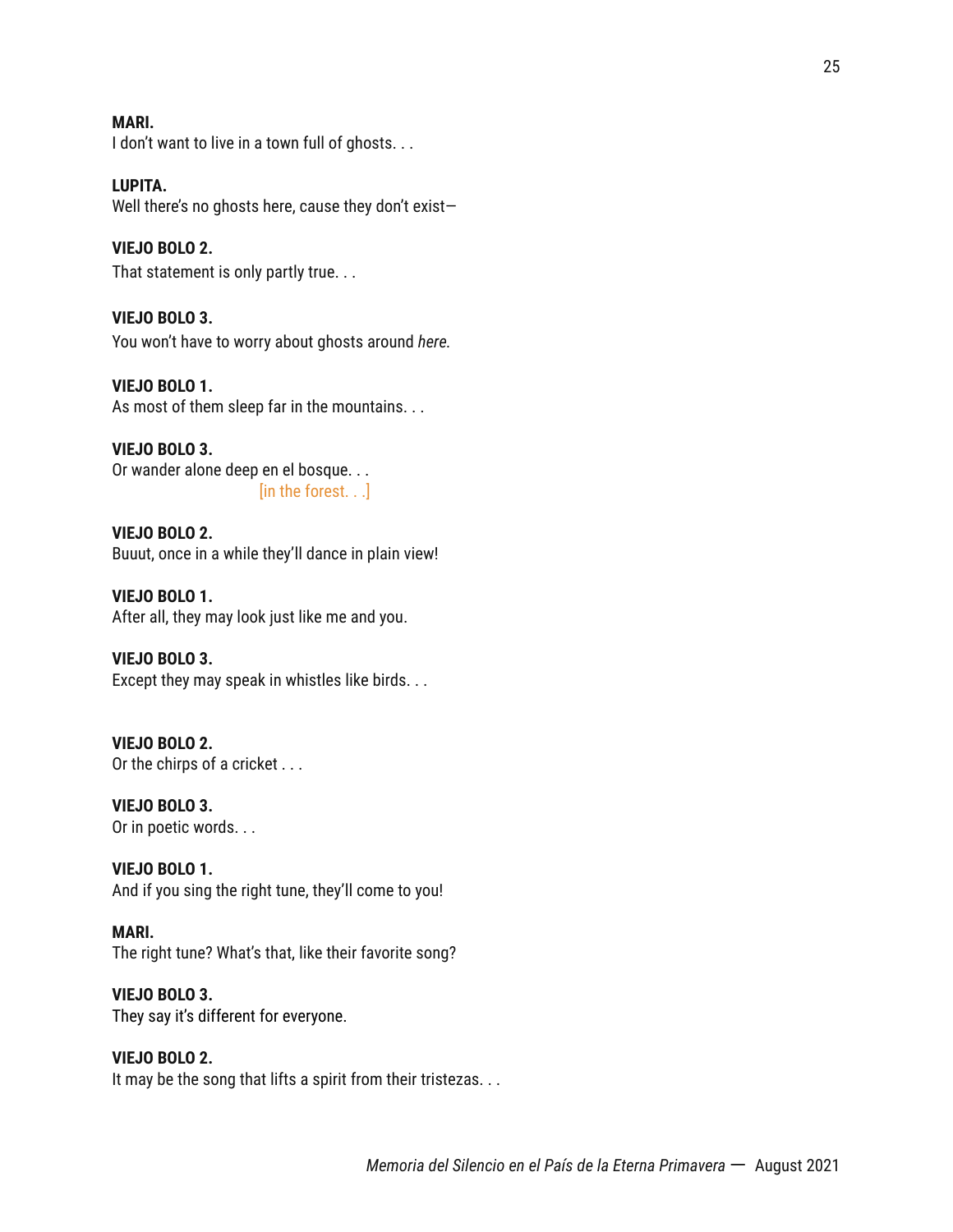#### **VIEJO BOLO 3.**

Or the melody that imprints onto a memory like glass.

#### **VIEJO BOLO 1.**

Can you hear it?

# **MARI.**

Mmm. . .

# **VIEJO BOLO 1.**

Mmm. . .

# **VIEJO BOLO 3.**

Mmm. . .

#### **VIEJO BOLO 2.**

Mmm. . .

# **LUPITA.**

Uh. . . Time to go.

Ok, Mari! *The harmony breaks.*

*Together their hums build harmony.*

#### **MARI.**

But—

#### **LUPITA.**

Mari, please. We're gonna be late.

**VIEJO BOLO 3.** We'll walk with you!

**LUPITA.** Oh, no thanks!

**ALL VIEJOS.** Adios Mari! Til we see you again. . .

**VIEJO BOLO 1.** I don't think I remember my song. . .

**VIEJO BOLOS 3.** 'Tampoco.

*LUPITA and MARI scurry off.*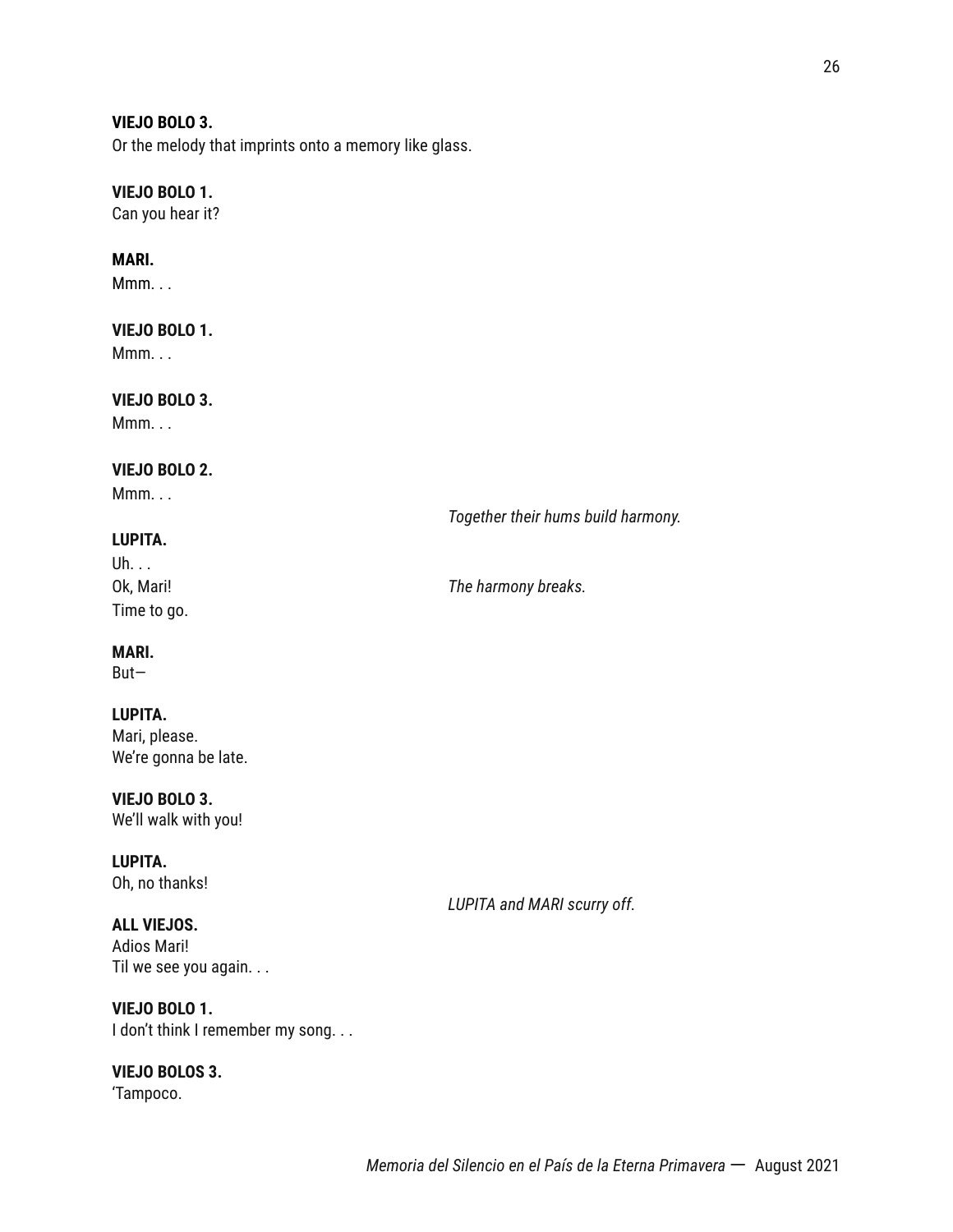#### [Me neither.]

**VIEJO BOLO 2.** Yo si!

**VIEJO BOLO 3.** You lie!

**VIEJO BOLO 2.** *trumpeting.* Tan-tan-tan-tan-tan Ti-tan-taaaan! ¡SÍ, PORQUE TOMO TEQUILA. [YES, BECAUSE I DRINK TEQUILA.]

#### **VIEJO BOLO 1.**

¡MAÑANA TOMO JERÉZ! [TOMORROW I'LL DRINK JERÉZ!]

**VIEJO BOLO 2.** ¡SÍ, PORQUE ME VEN BORRACHO! [YES, BECAUSE YOU SEE ME DRUNK!]

**VIEJO BOLO 3.** MAÑANA YA NO ME VEN… [TOMORROW YOU WON'T SEE ME AGAIN…]

**ALL VIEJOS.** VALENTINA, VALENTINA RENDIDO ESTOY A TU PIES! [I AM WASTING AWAY AT YOUR FEET!] SI ME HAN DE MATAR MAÑANA… [IF YOU'RE TRYING TO KILL ME TOMORROW…] ¡QUE ME MATAN DE UNA VEZ! [GO ON AND KILL ME RIGHT THIS SECOND!]

*As VIEJOS stumble off. . .*

*The song continues to play from a radio.*

*LA NIÑA appears and the music skips.*

*She picks up the radio, voices emerge:*

*Ayuda! Ayuda! ¡Ladrón--! [Help! Help! Thieve--!]*

*LA NIÑA drops the radio and runs.*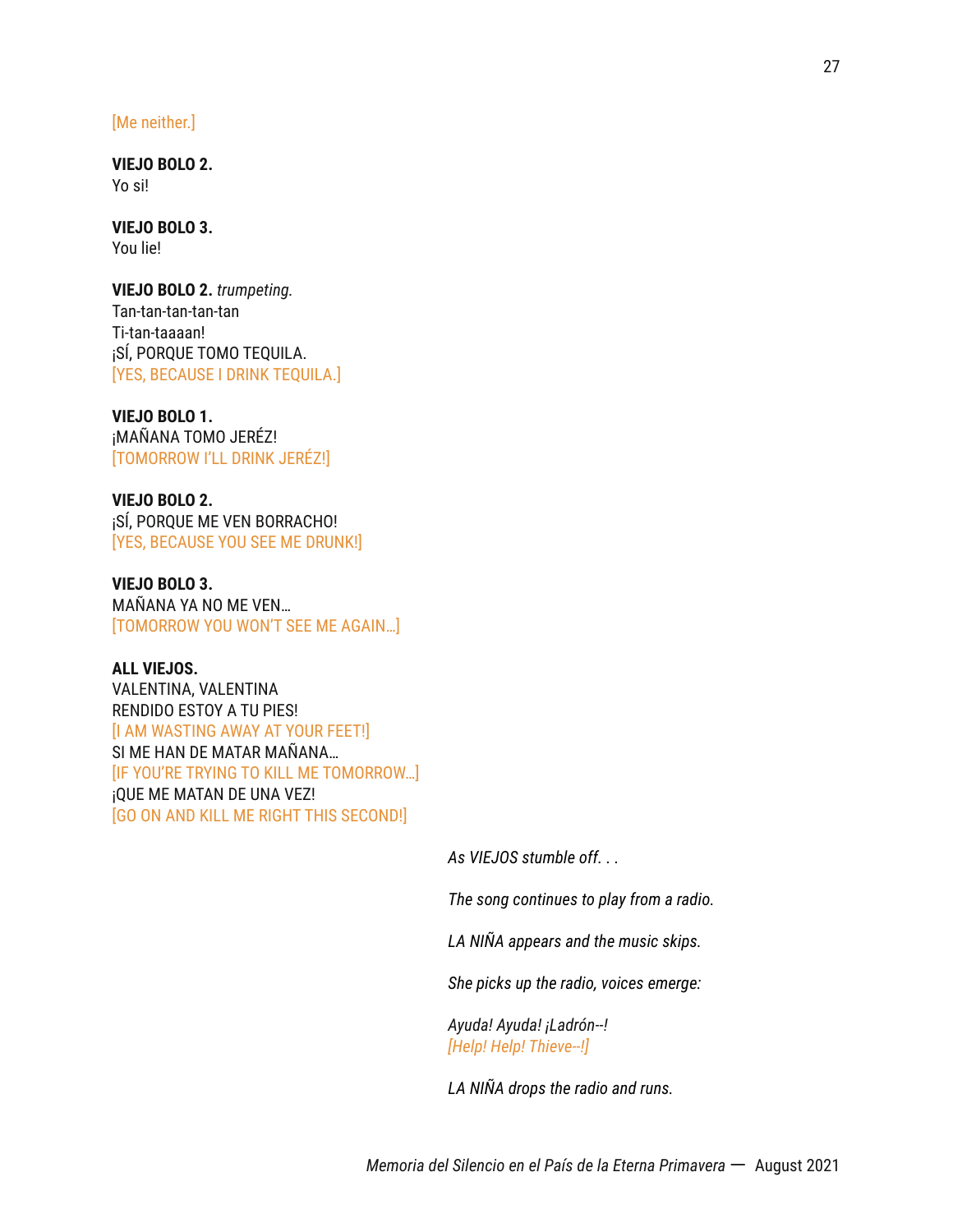#### **v. espina / thorn**

*The dressmaker's house.*

*A terribly bored MARI slouches on the floor.*

*LUPITA stands on a chair.*

*Doña Chon drapes various fabrics over LUPITA.*

*LUPITA's gossip rides out her mouth like gunfire.*

*Doña Chon, listens with a mouthful of needles.*

#### **LUPITA.**

Ay pero que triste, esa Sandra. [Oh, but how sad that Sandra.]

#### **DOÑA CHON.**

Mhm.

# **LUPITA.**

To think that the man you love, tu esposo de quince años, dies. [your husband of 15 years]

# **DOÑA CHON.**

Mmm...

#### **LUPITA.**

¿Y por qué? [But why?]

# **DOÑA CHON.**

Hm.

#### **LUPITA.**

And you know esa Sandra, poor thing. She doesn't ask for any help, *nothing!* I've invited *everyone* else to mi boda except her. ¡Es que me da vergüenza! [But it makes me feel so bad!]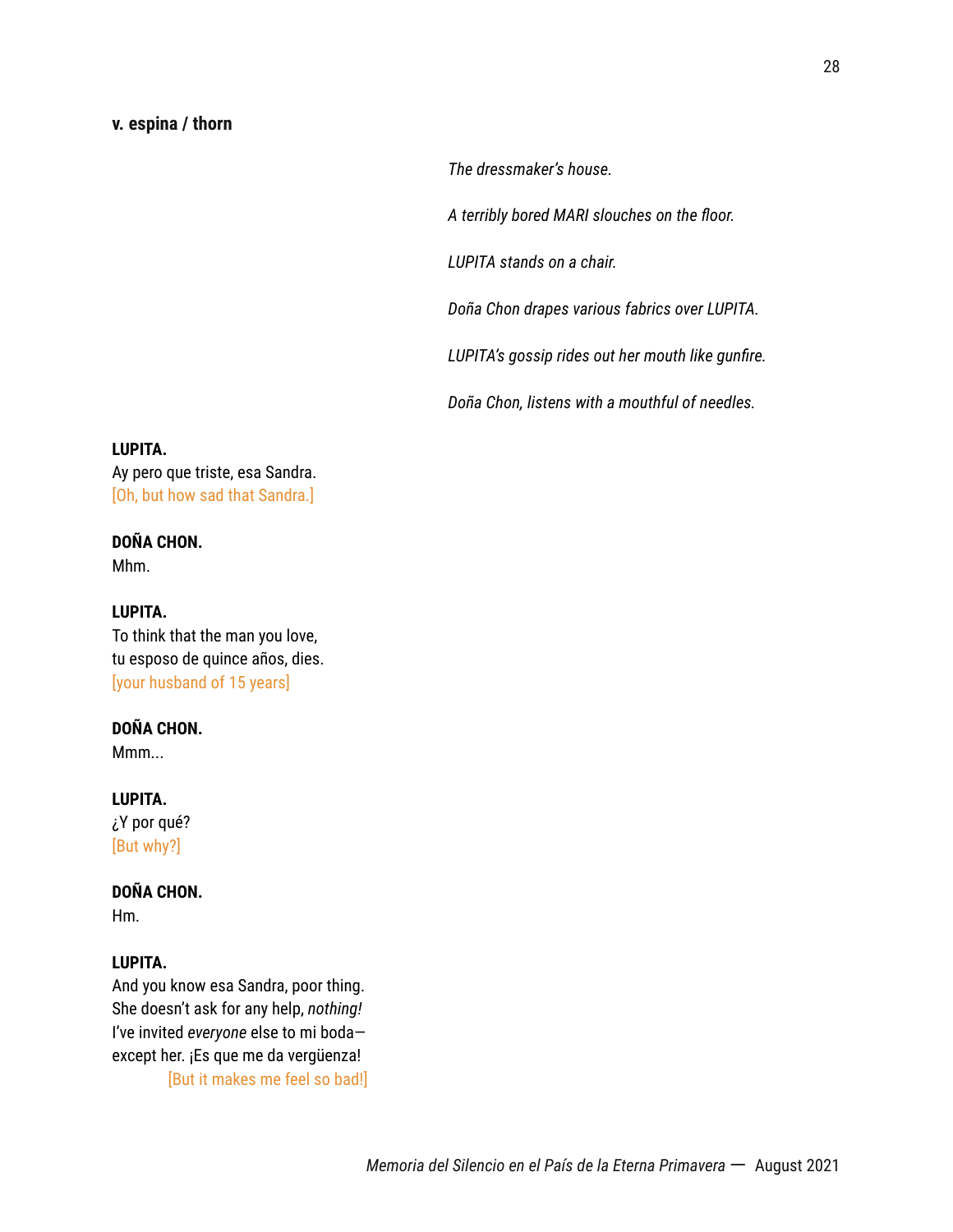# **DOÑA CHON**.

Hm!

#### **LUPITA.**

Is that wrong? It feels wrong, but I— It feels worse having a recent widow at a wedding! Y es *mi boda*, no less!

### **DOÑA CHON**.

It would be bad luck not to.

# **LUPITA.**

You think? . . . ¡Ay Dios! I don't know! I can't—I just imagine her big sad ojos lastimosos exploding in front of me—

#### **DOÑA CHON**.

Besides, you can invite her, it doesn't mean she will come. . . but imagine, the whole town is invited, but Sandra? Catching a curse could be even worse.

## **LUPITA**

. . . ¡Mari! ¿Hay noticias de tu mamá? Ouch!!!

[Any news from your mom?] *DOÑA CHON pricks Lupita with her needle.*

# **DOÑA CHON**.

Sorry. . .

**MARI.** No, not yet.

#### **LUPITA**

Guau. . . It's been a while since she left, no?

Ou!! Doña, cuidado. [Ow!! Miss, be careful.]

#### **MARI.**

I don't really know how long it's going to take.

*DOÑA CHON pricks Lupita with her needle.*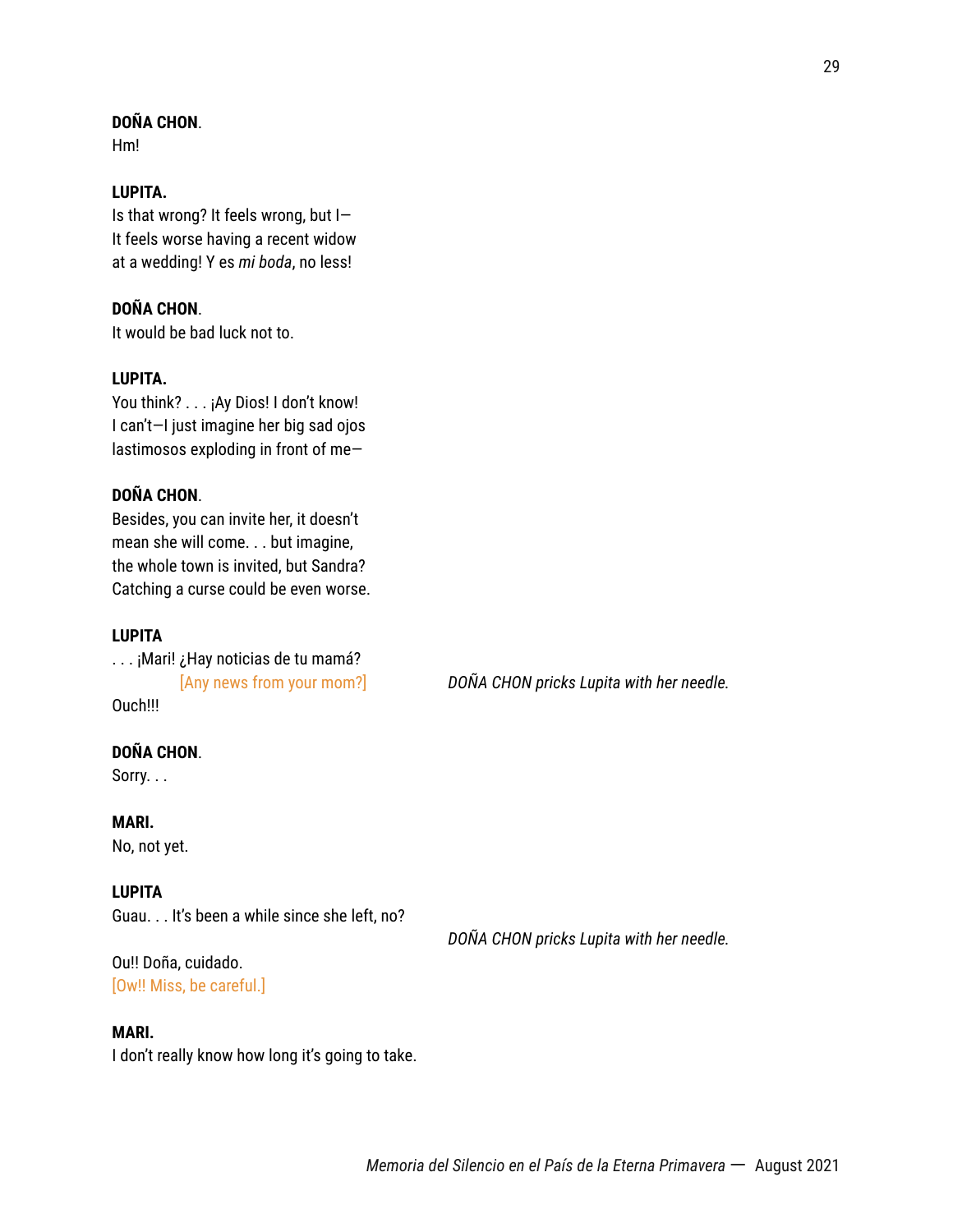## **DOÑA CHON**. *to MARI*

Que Dios se muestra compasión a tu mamá [May God, show compassion to her on] en su viaje y en medio de todos peligros. . . [on her travels and in the midst of all dangers. . .]

#### **MARI.**

Gracias Doña. . . . I heard you and Fernando are planning to move up north after the wedding too, no?

# **LUPITA.**

Si, Fernando and I have been talking about it. . .

# **MARI.**

Handsome, rico y tiene papeles! Good for you. [rich and has papers!]

# **LUPITA.**

Ay gracias, Mari. Yeah, we're lucky.

. . . Bueno--

**DOÑA CHON.** No. Ay, no. This won't do. It is too short.

# **LUPITA.**

Do we get more fabric?

#### **DOÑA CHON.**

Unless you are wanting to shorten those legs.

#### **LUPITA.**

Nope. . . Mari, can you ask Tia Irma if--?

# **MARI.**

Yup!

*MARI runs off.*

# **DOÑA CHON.** Ay, como corre esa niña. [Wow, how that girl runs.]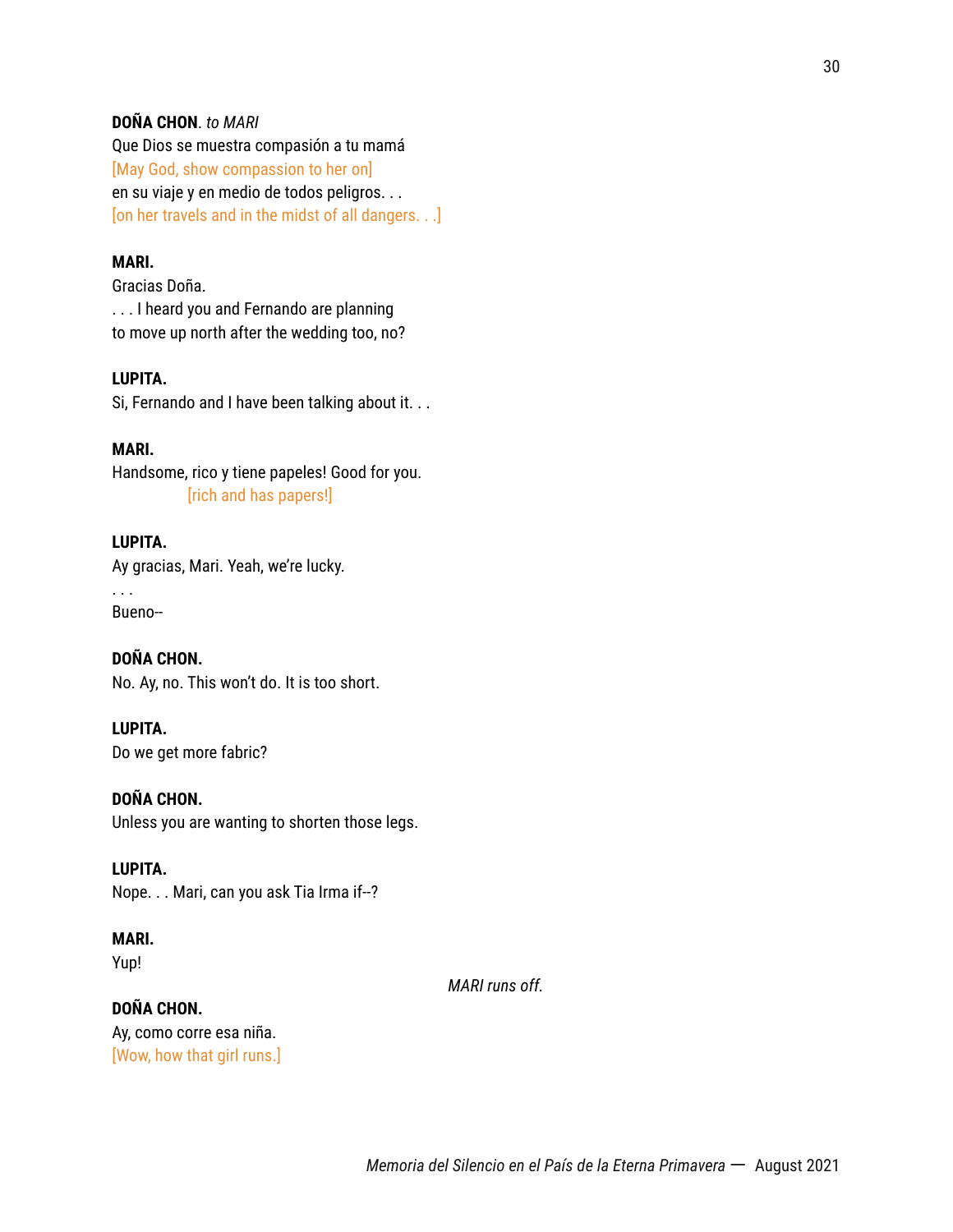# **LUPITA.**

Yeah, she's like a little roadrunner! Let's hope she got it from her Mom. *DOÑA CHON pricks LUPITA.* Ou! I meant for her mom's sake--Ou!! *And again!*

# **DOÑA CHON.**

¡No seas tan maleducada! [Don't be so disrespectful!] Es una trauma immensa. [It's an immense trauma.] Open your eyes. Ay Dios! I know you are young but you are not stupid, Lupita. Bringing that up about her mami abandoning--

# **LUPITA.**

She's not abandoning Mari--

# **DOÑA CHON.**

Tell that to Mari if that is how you think she feels right now. Aaa, you see? Acting like brat and you know better than that.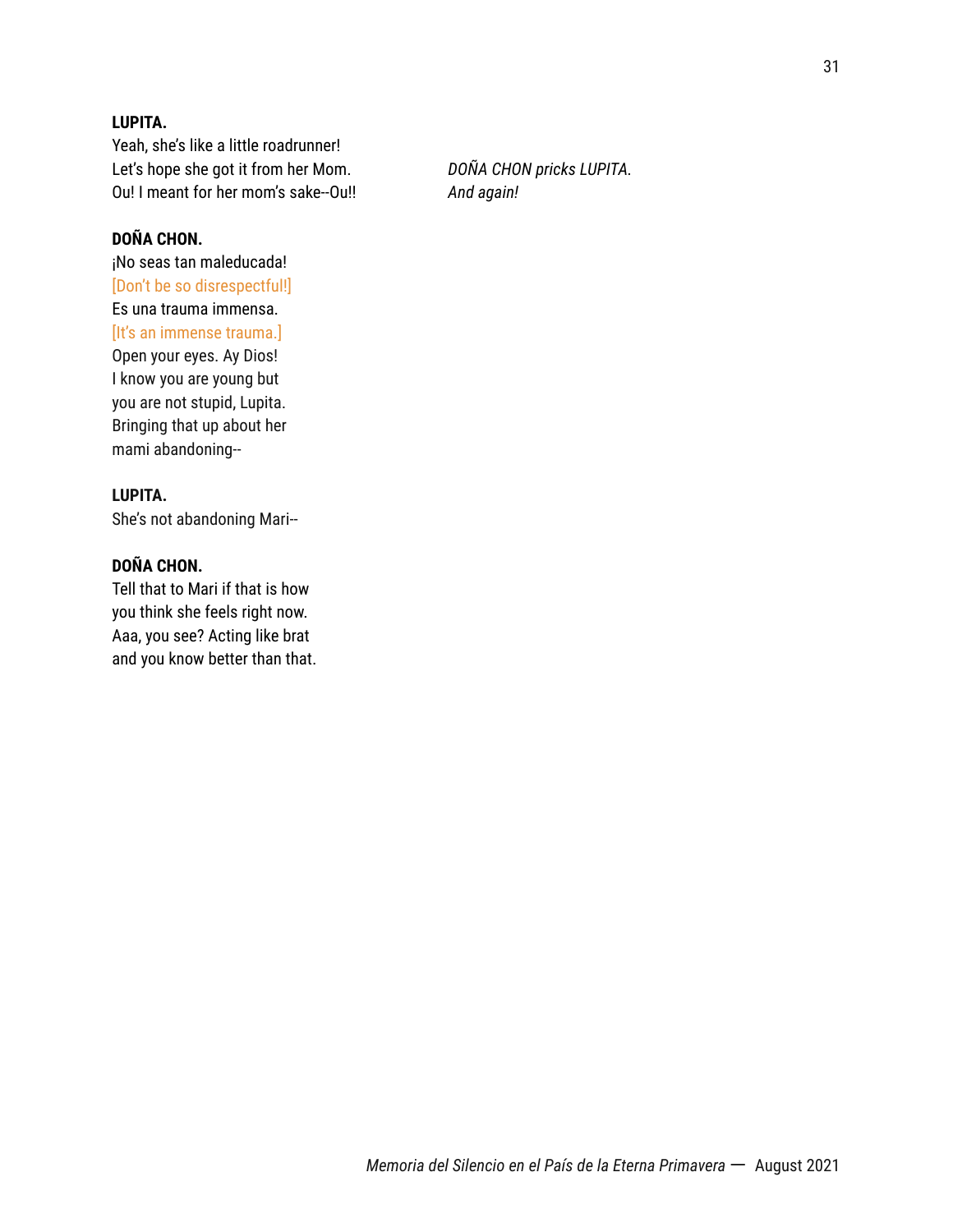# **vi. foliolo / foliage**

*El bosque rosado. The pink forest. Deep in the rose bush at La Noguera's property edge. MARI enters, running, she trips on one of the roots.*

**MARI.** Stupid root! *MARI kicks the roses, the earth growls back.*

. . .Sorry!

*The air is tight. MARI tries to find her breath.*

*LA NIÑA sprints in, their little wooden box in hand.*

**LA NIÑA.** It's a good hiding place, isn't it?

**MARI.** Who are you?!

**LA NIÑA.** I can't tell you.

**MARI.** That's weird. . .

**LA NIÑA.** I'm not *weird!*

**MARI.** Where did you even come from?

**LA NIÑA.** Over there.

**MARI.** Where?

**LA NIÑA.** How did you even find us here?!

**MARI.** Who's us? I wasn't *looking* for you.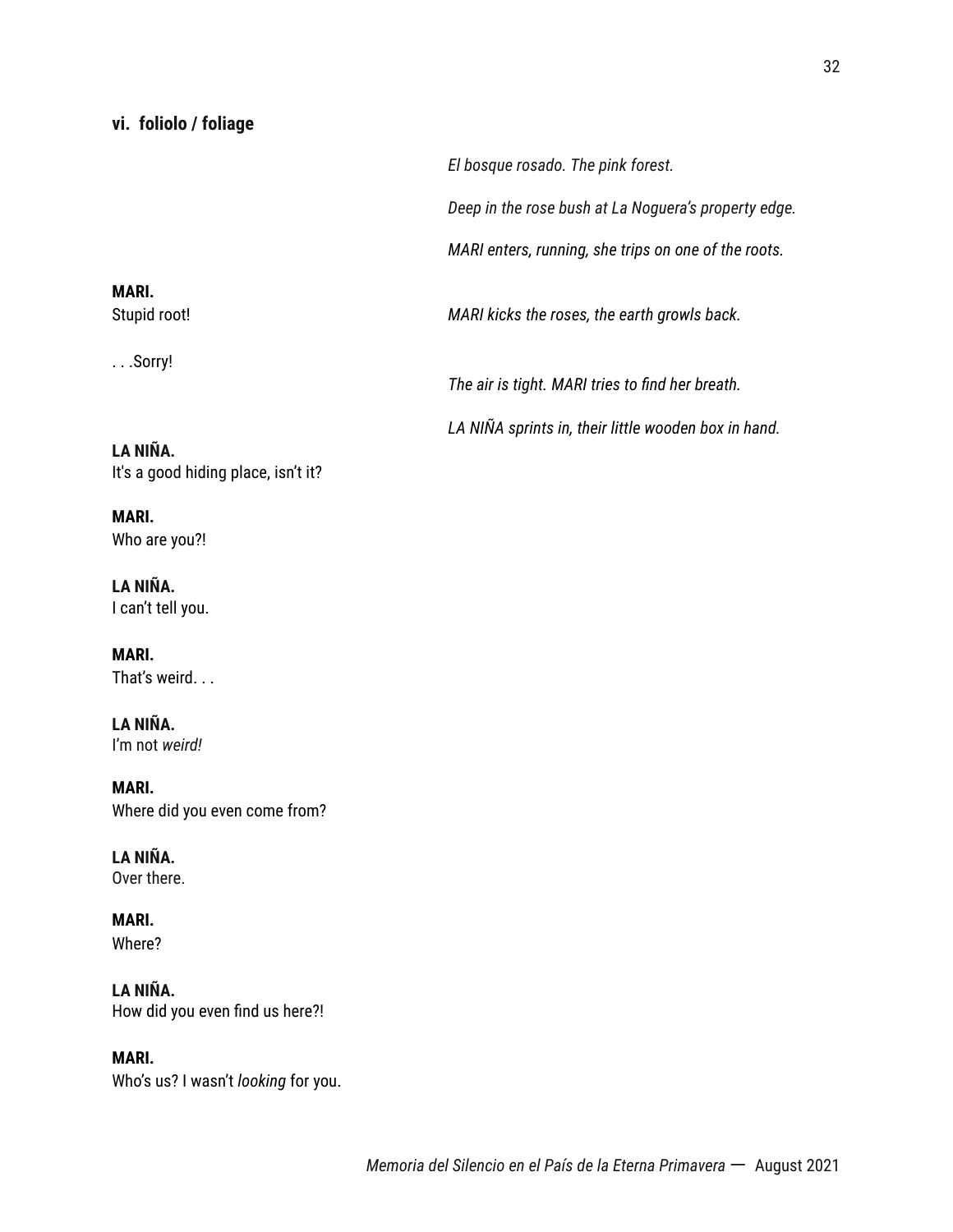# **LA NIÑA.**

 $Oh. . .$ 

**MARI.** Well. . . I wasn't looking for anyone, really.

**LA NIÑA.**

So you're lost.

**MARI.** No I'm not, I'm. . .

**LA NIÑA.** Smelling the roses?

**MARI.** Something like that.

#### **LA NIÑA.**

It's hard not to, they're everywhere now! My gran'pa once tried to tear them down. Ever since the roses took over, everyone just gets lost, leaves, or never ever visits.

# **MARI.**

That's so sad. . .

# **LA NIÑA.**

Why? Papá said the roses are here to guard our house, especially, mamita's huerta with all of her fruit trees and flowers. . .

# **MARI.**

Guard your house from what?

# **LA NIÑA.**

Anything. Everything! Especially. . . *Mala gente. [Bad people.]*

# **MARI.**

*Sure. . .* You know, there's bad people all over.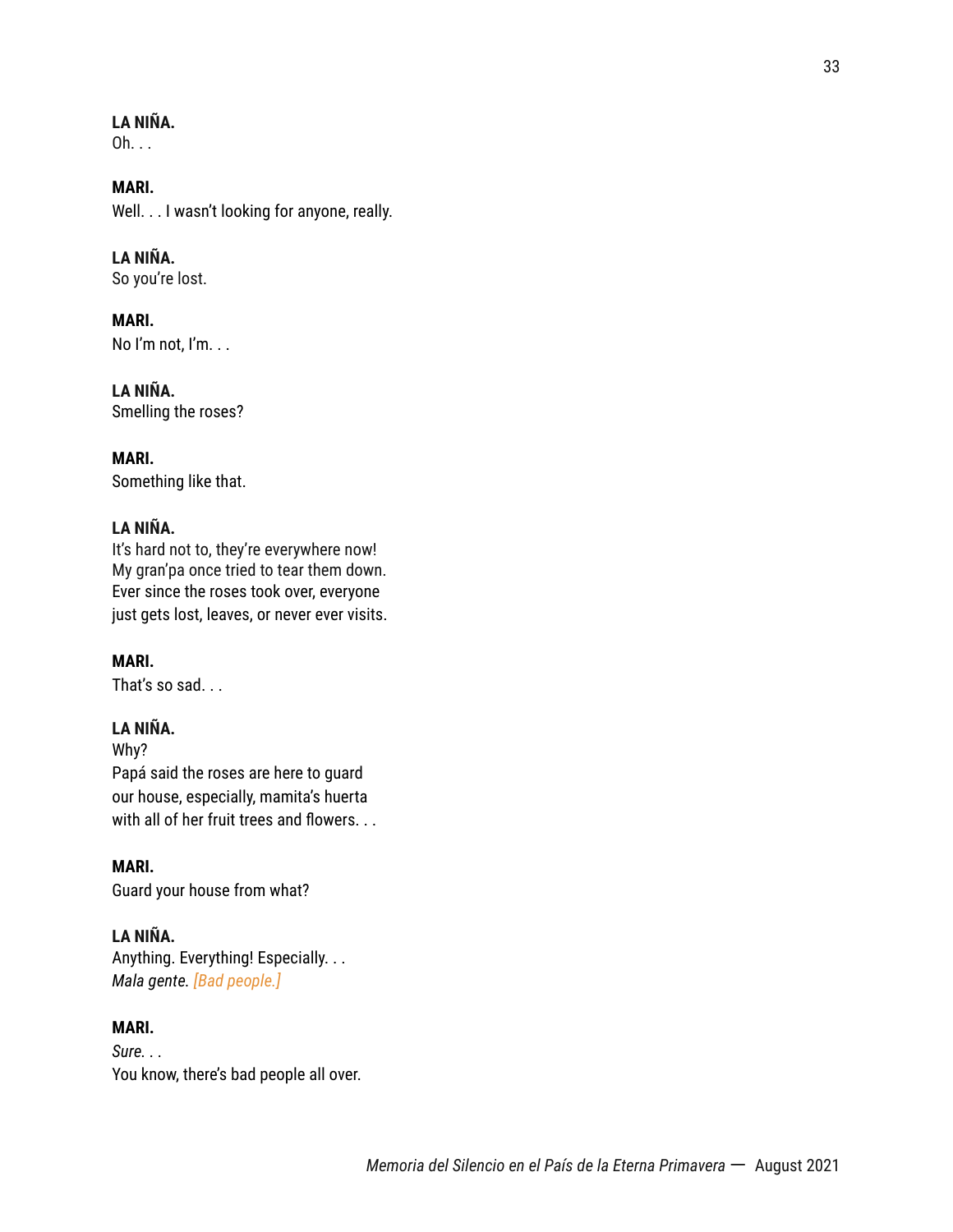**LA NIÑA.** Everywhere! But they can't come here.

**MARI.** Is that why you have that little box??

**LA NIÑA.** What box?!

**MARI.** So you're hiding it! What's in it, huh?

**LA NIÑA.** It's a secret.

**MARI** Is it stolen?

**LA NIÑA.** No.

**MARI.** . . . I don't believe you.

**LA NIÑA.** I don't believe *you!*

**MARI.**

What??

# **LA NINA.**

You're not smelling the roses, you're *lost!* And if you don't find your way back soon You'll be forgotten by the next full moon.

*MARI walks off.*

. . .Hey wait, ¿donde vás? [Where are you going?]

**MARI.** I don't talk to strangers.

**LA NIÑA.** But I'm not a stranger.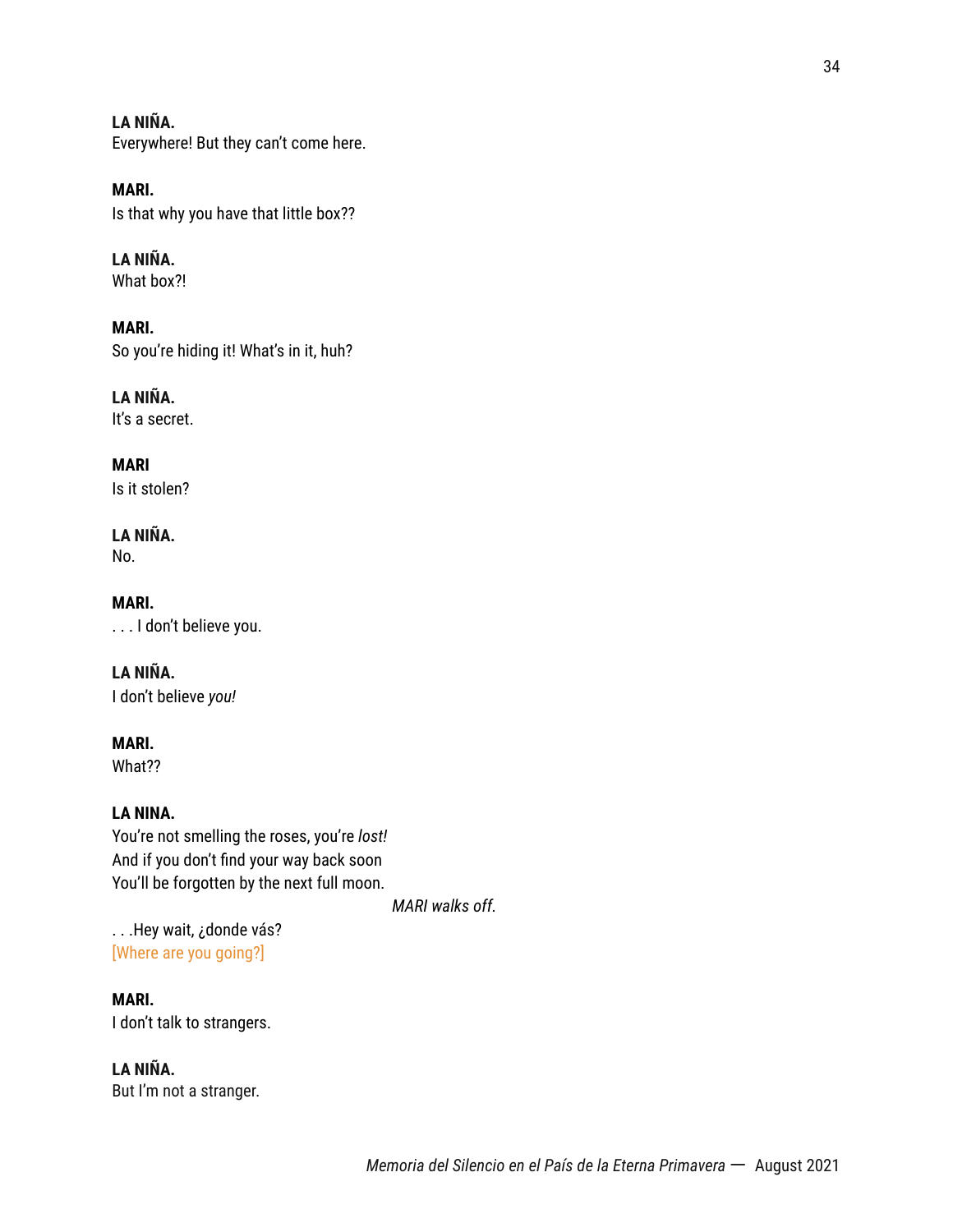**MARI.** Then tell me your name.

**LA NIÑA.** I can't say. . .

**MARI.** I'll tell you mine.

**LA NIÑA.** *deflecting.* Hey, be careful where you're standing 'cuz when older rosebuds get too big they fall right off, smack on the ground!

**MARI.** Is that why you won't tell me your name?

**LA NIÑA.** ¿Qué querés decir con eso? [What do you mean by that?]

**MARI.** *snarky.* Did one of the bulbs fall and hit your head on the way down? Cause if you don't know your own name you should just say so. . .

**LA NIÑA.**

I know my name!

**MARI.** So say it.

**LA NIÑA.**

. . .

**MARI.**

That's what I thought. *MARI ventures off again.*

# **LA NIÑA.**

*Espera!* [Wait!]

**MARI.** Why should I?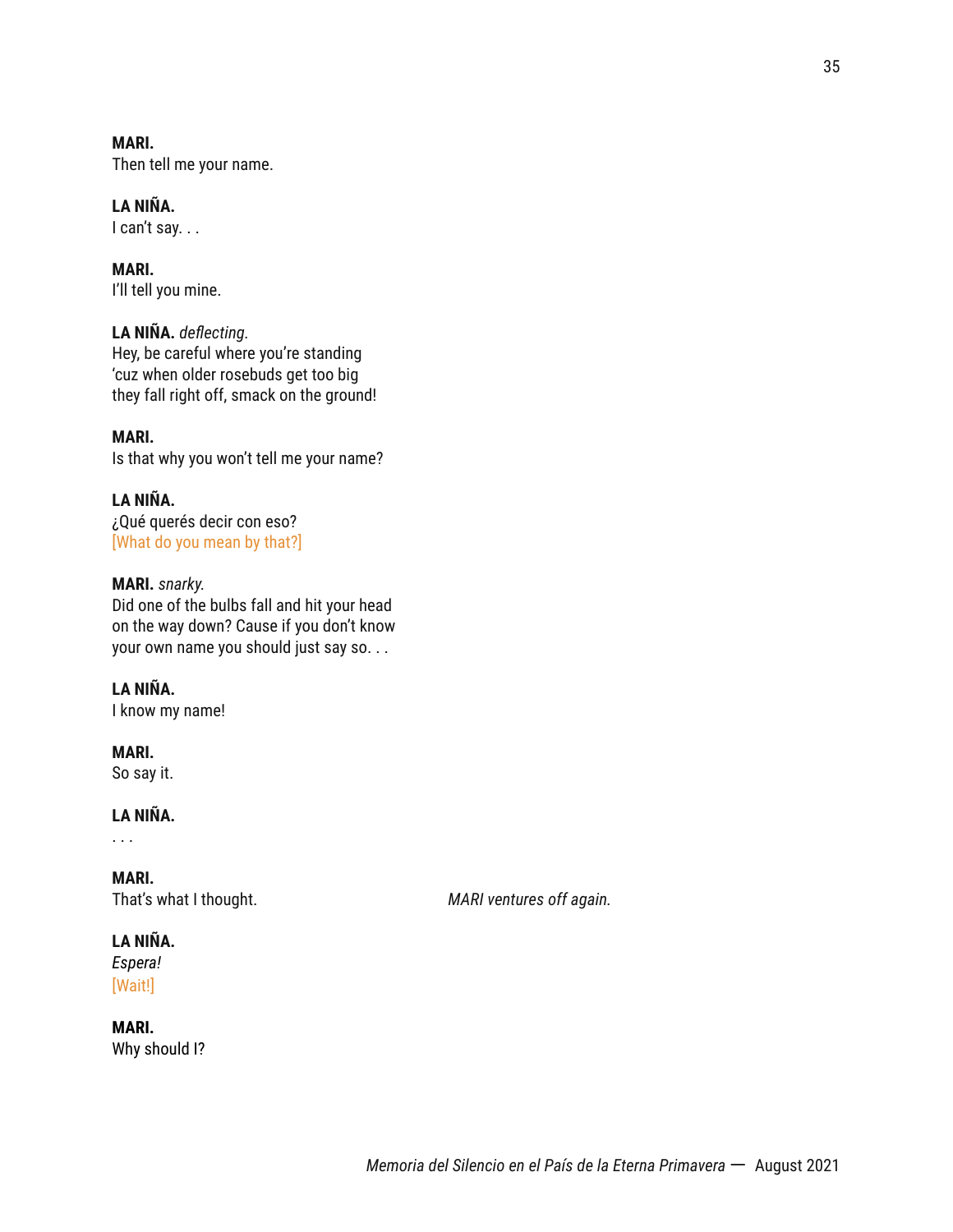# **LA NIÑA.**

Because!

**MARI.** *Because!?*

## **LA NIÑA.**

| We'll lose our path-<br>See?                                      | The earth rattles.           |     |
|-------------------------------------------------------------------|------------------------------|-----|
| MARI.<br>If you're scared then leave.                             |                              |     |
| LA NIÑA.                                                          | Cun                          |     |
| You're going too far                                              |                              | Cun |
| MARI.                                                             |                              |     |
| So stop following me.                                             | Cun                          |     |
|                                                                   |                              | Cun |
| LA NIÑA.                                                          |                              |     |
| Pero no debes andar---!                                           |                              |     |
| [But you shouldn't go---!]                                        | Cun                          | Cun |
| MARI.                                                             |                              |     |
| Or what!? ¿'Voy a morir?                                          |                              |     |
| $[1'll$ die? $]$                                                  | Toom! A figure materializes. |     |
| LA NIÑA.                                                          |                              |     |
| Oh no.                                                            |                              |     |
|                                                                   |                              |     |
| MARI.                                                             |                              |     |
| $\ldots$ What's that?                                             |                              |     |
| LA NIÑA.                                                          |                              |     |
| Whatever you do                                                   |                              |     |
|                                                                   |                              |     |
| <b>MARI.</b>                                                      |                              |     |
| Wait where are you going?                                         |                              |     |
| LA NIÑA.                                                          |                              |     |
| Do not touch them, o                                              |                              |     |
| $T_{\rm eff}$ is a special of $\sim 100$ . A discussion of $\sim$ |                              |     |

Te pasarás La Muerte! [or you catch The Death]

### **MARI.**

. . . La Muerte?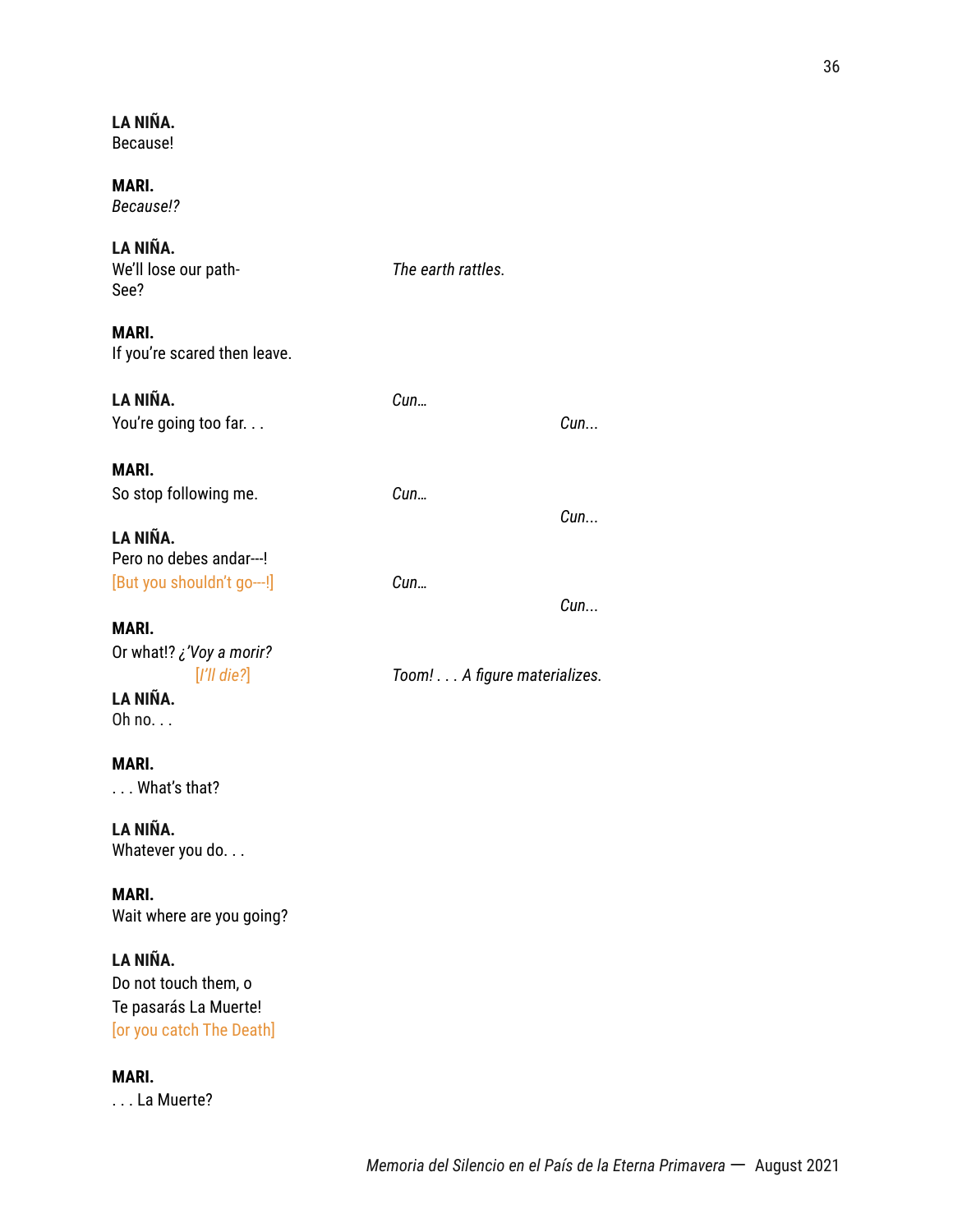**LA NIÑA.** That's as much as I can say.

### **LA SANTA.**

**MARI.** Who are you?

**LA SANTA.** Who are you?

**MARI.** . . .Mari ¿Y usted?

**LA SANTA.** Mucho gusto, Mari. Me puedes llamar, Atit. [You can call me, Atit]

**MARI.** Mucho gusto, Doña Atit?

**LA SANTA.** Just Atit. It means grandmother. Solo no me llames Abuela. [Just don't call me grandma]

**MARI.** You don't look like a grandma...

### **LA SANTA.**

I have raised everyone here hasta abuelos y bisabuelos [elders and great grandparents] y tatara-tatara-tatarabuelos [to great-great-great grandparents]

| MARI.<br>Hey, wait–!                  | LA NIÑA sprints away.         |
|---------------------------------------|-------------------------------|
|                                       | A small trinket falls behind. |
| LA SANTA.                             |                               |
| The little thief is fast on her feet. | LA SANTA picks up the jewel.  |
| Yet clumsy with her hands, take it.   |                               |
|                                       | MARI eyes them suspiciously.  |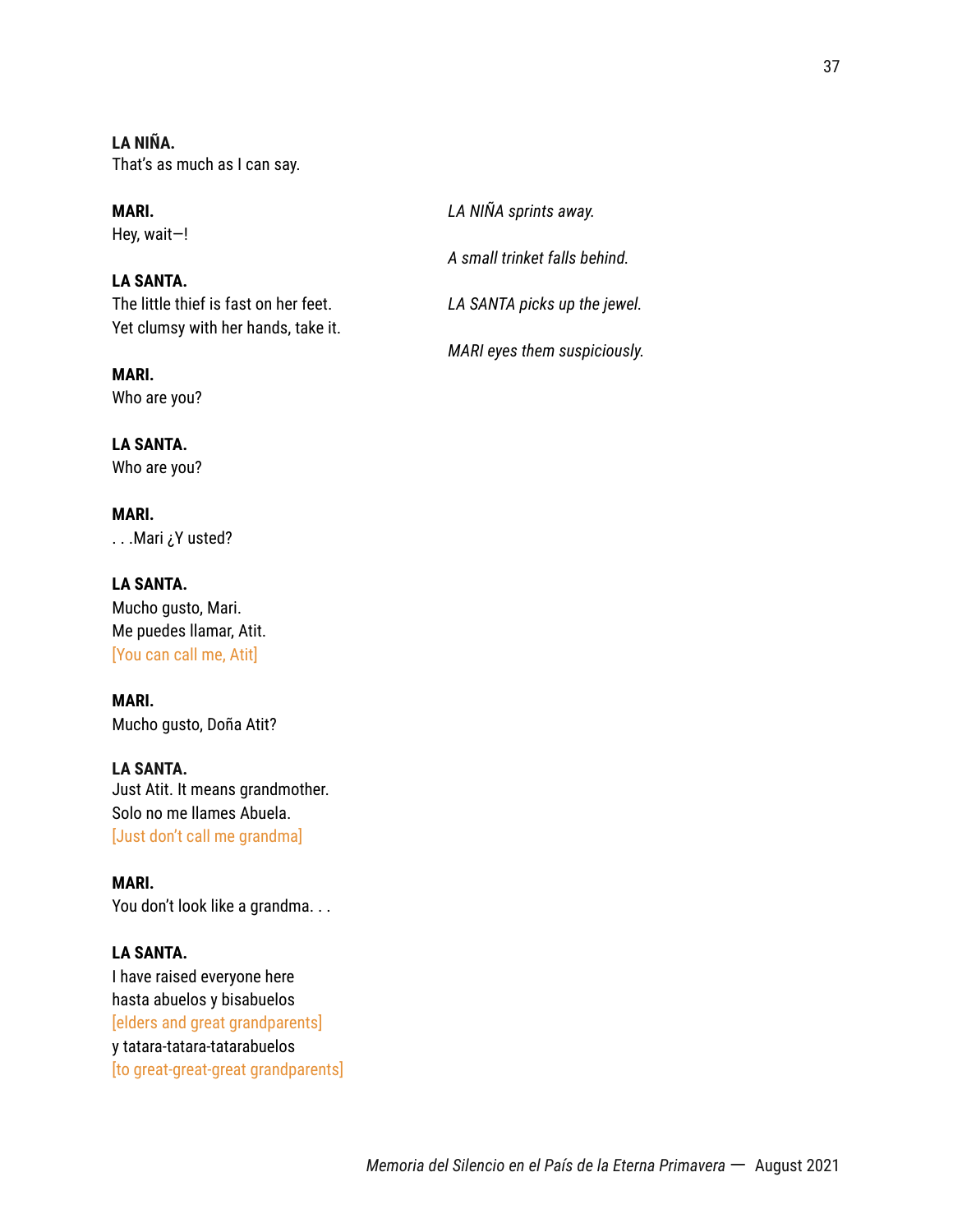**MARI.** Doesn't that make you impossibly old?

**LA SANTA.** Despite *mi vejez*, I have been known to make even young blood go cold. And you say you're called Mari?

**MARI.** Marialena, but--

**LA SANTA.** I like Mari, like the sea.

**MARI.** *sass.* O, cómo la a*mar*gura. . . [No, like bitterness. . .]

**LA SANTA.** *chuckles.* Who told you that?

**MARI.** My Tia Irma. . .

### **LA SANTA.**

Irrrrma! Now that is a bitter name. Mari? No, your soul is hardly one of bitterness Maybe some anger, yes, some sadness pero ni pinchura de amargura en la cara. [not a pinch of bitterness in your face.]

### **LA SANTA.** *cont.*

I can see. But, something worries Mari. . . You are very, very far from home, no? Where is home, Mari?

### **MARI.**

. . . I don't really know.

### **LA SANTA.**

So here you are wandering and alone.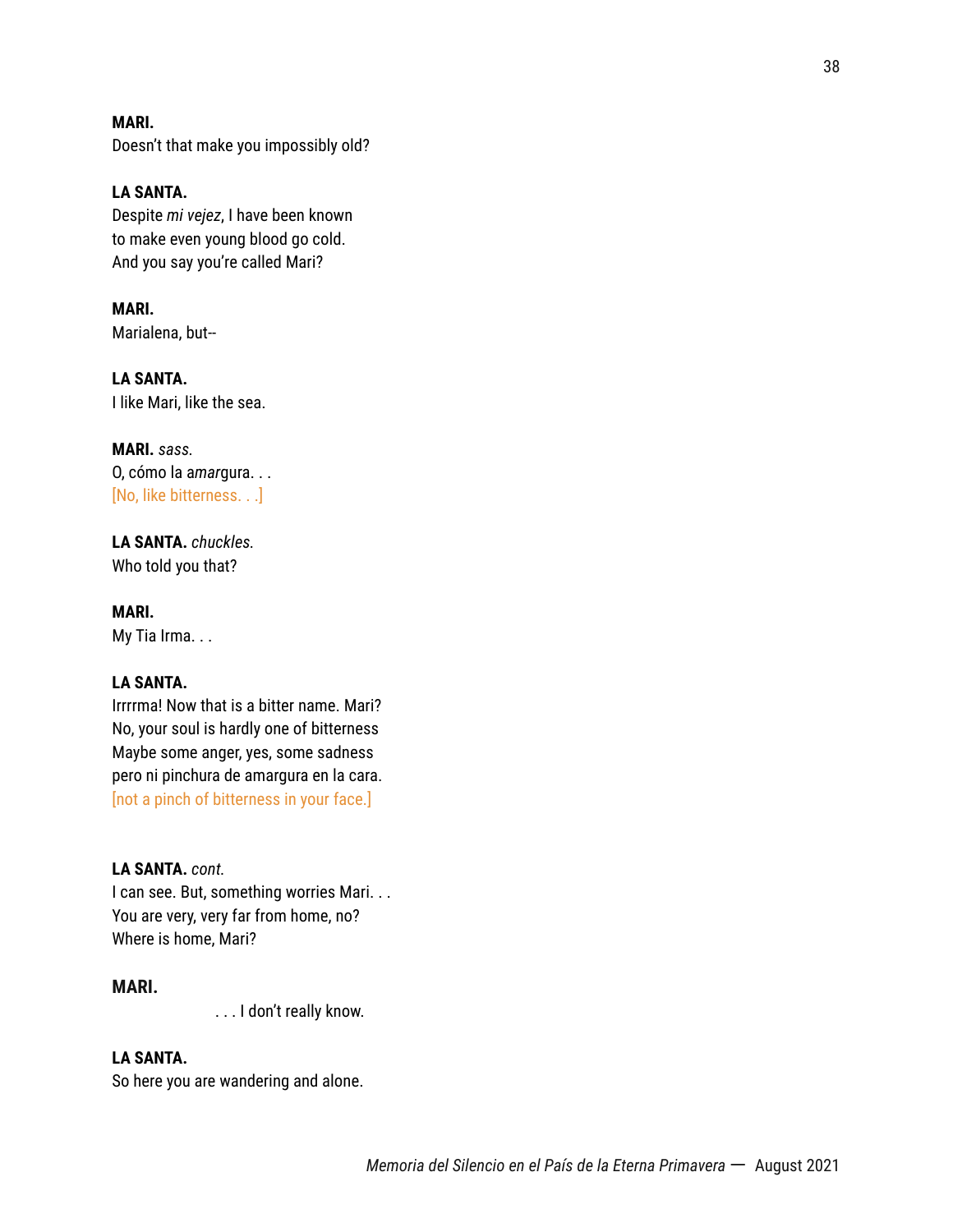### **MARI.**

I quess so. . .

### **LA SANTA.**

Tell me then, what is it that you seek?

### **MARI.**

I'm not looking for anything. . .

### **LA SANTA.**

No?

**MARI.** I just. . . I wanted to be alone.

### **LA SANTA**

There is no true solitude in the nature, travel deep enough and you may find yourself in a spirit's lure. . .

# **MARI.**

"Spirit" like a ghost?

### **LA SANTA.**

More like. . .las líneas en tus dedos. [more like the lines in your fingers]

### **MARI.**

Like fingerprints?

### **LA SANTA.**

The spirits of memory wander through the forest just as they did years before. They cannot be spoken to or touched unlike ghosts. . .

### **MARI.**

Then what's the point?

### **LA SANTA.**

What is the point? To be lost, forgotten. . . or perhaps abandoned deep in the forest. Sound familiar?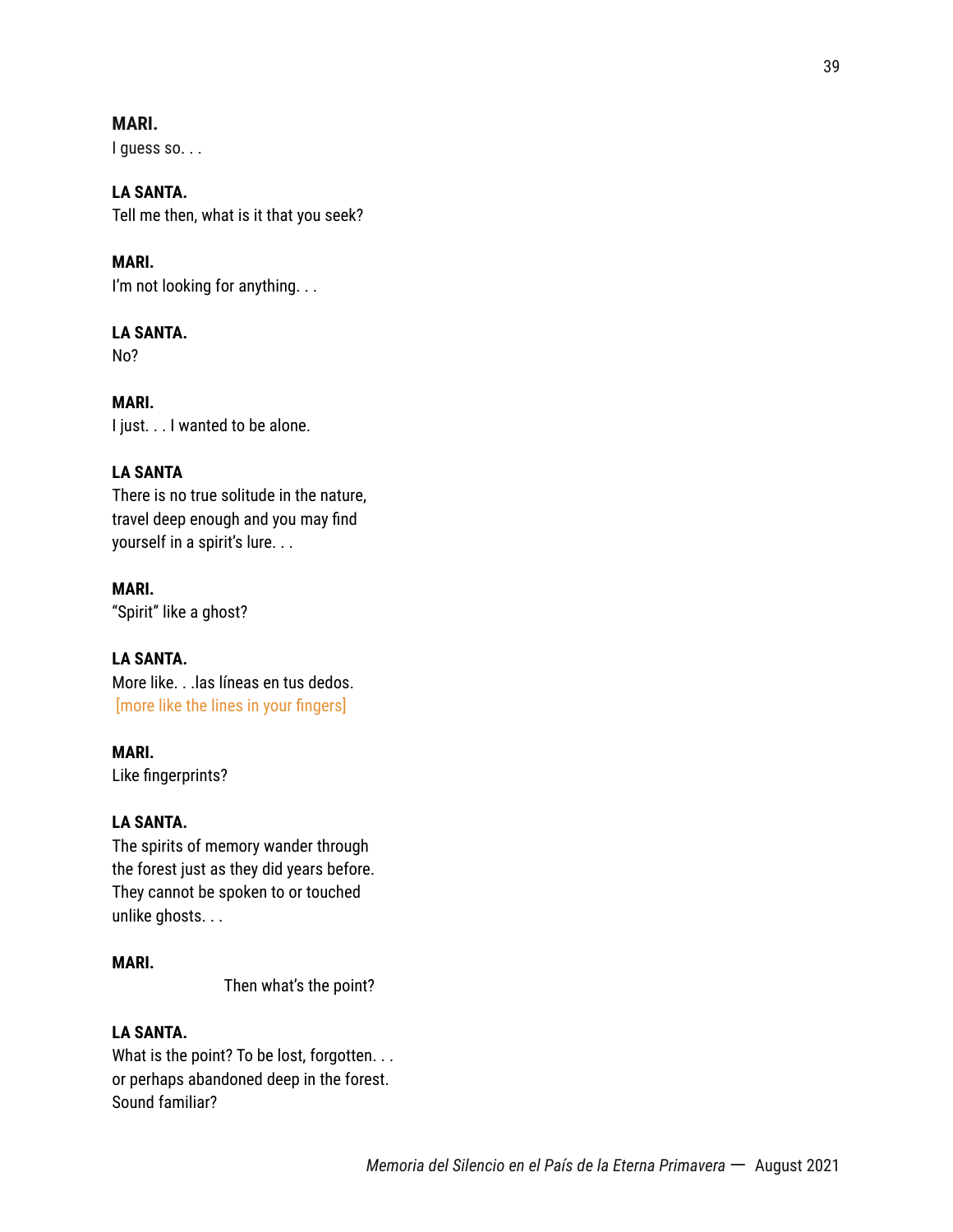**MARI.** I'm not lost!!

### **LA SANTA.**

Then why are you alone?

**MARI.** Did you say ghosts can talk?

### **LA SANTA.**

Why? Do you wish to speak to a ghost or two?

**MARI.** Wait, are you a ghost!?

*The earth rumbles.*

### **LA SANTA.**

No.

**MARI.** So then what are you?

### **LA SANTA.**

Not your concern. Go home. This path is much too dangerous for one so young as yourself. Greedier souls have travelled and perished in these parts chasing myths of ancient gold! And I warned them all, just as I will warn you only once: leave now and do not ever return.

### **MARI.**

But I'm not looking for gold, I just want to—

### **LA SANTA.**

I know it is not gold you seek, Marialena. . . No one is born wanting gold, gold is merely The Price.

### **LA SANTA.**

Take La Muerte's word, before they take you. . .

*She takes it.*

### **MARI.**

What is it? *LA SANTA evaporates.*

*LA SANTA offers MARI the trinket once more.*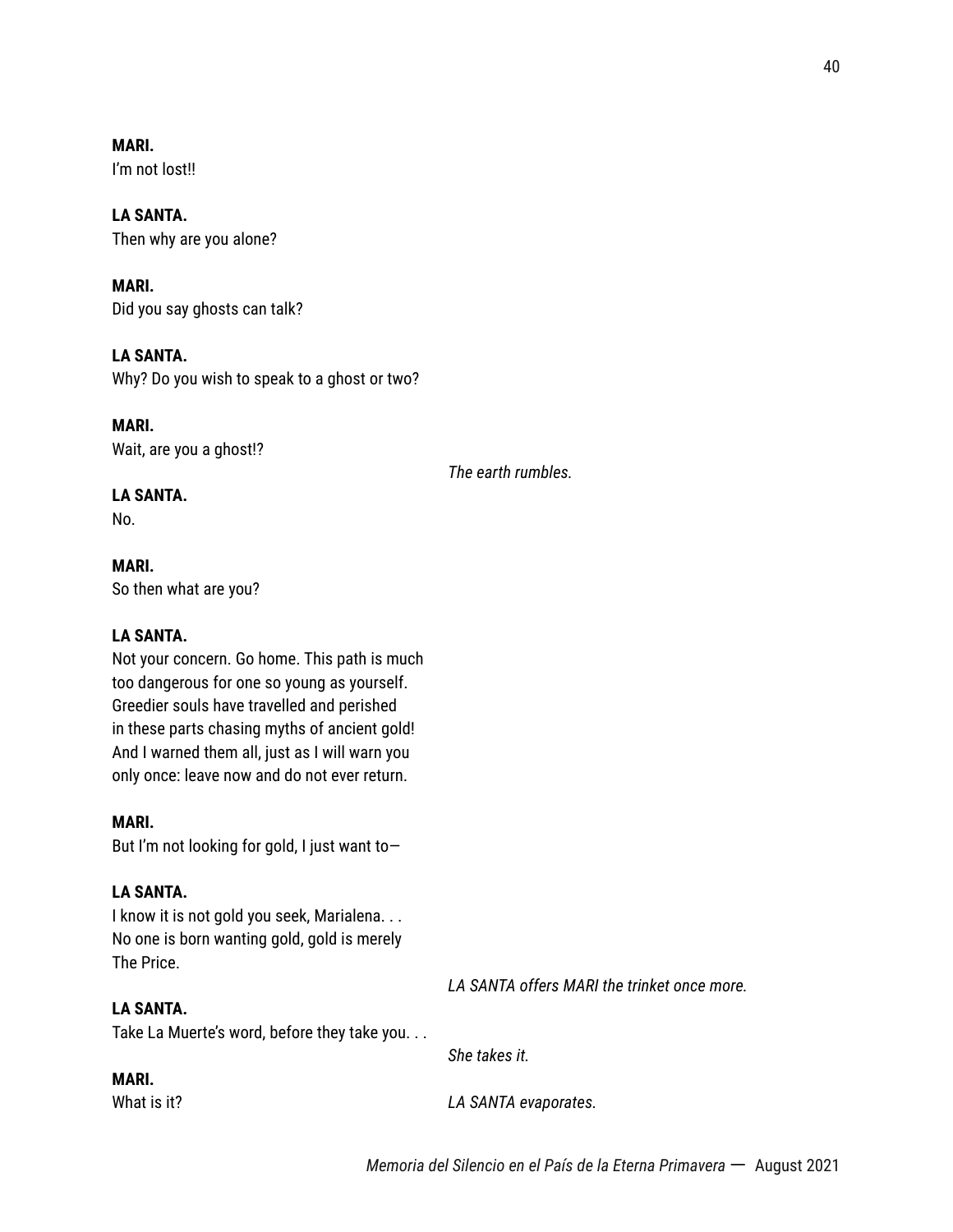. . . Elia. . .Concepción*. . .* Huh.

**MARI.** *MARI holds the little gold necklace up to the light.*

*Birds whistle, crickets chirp. . .*

*MARI leaves.*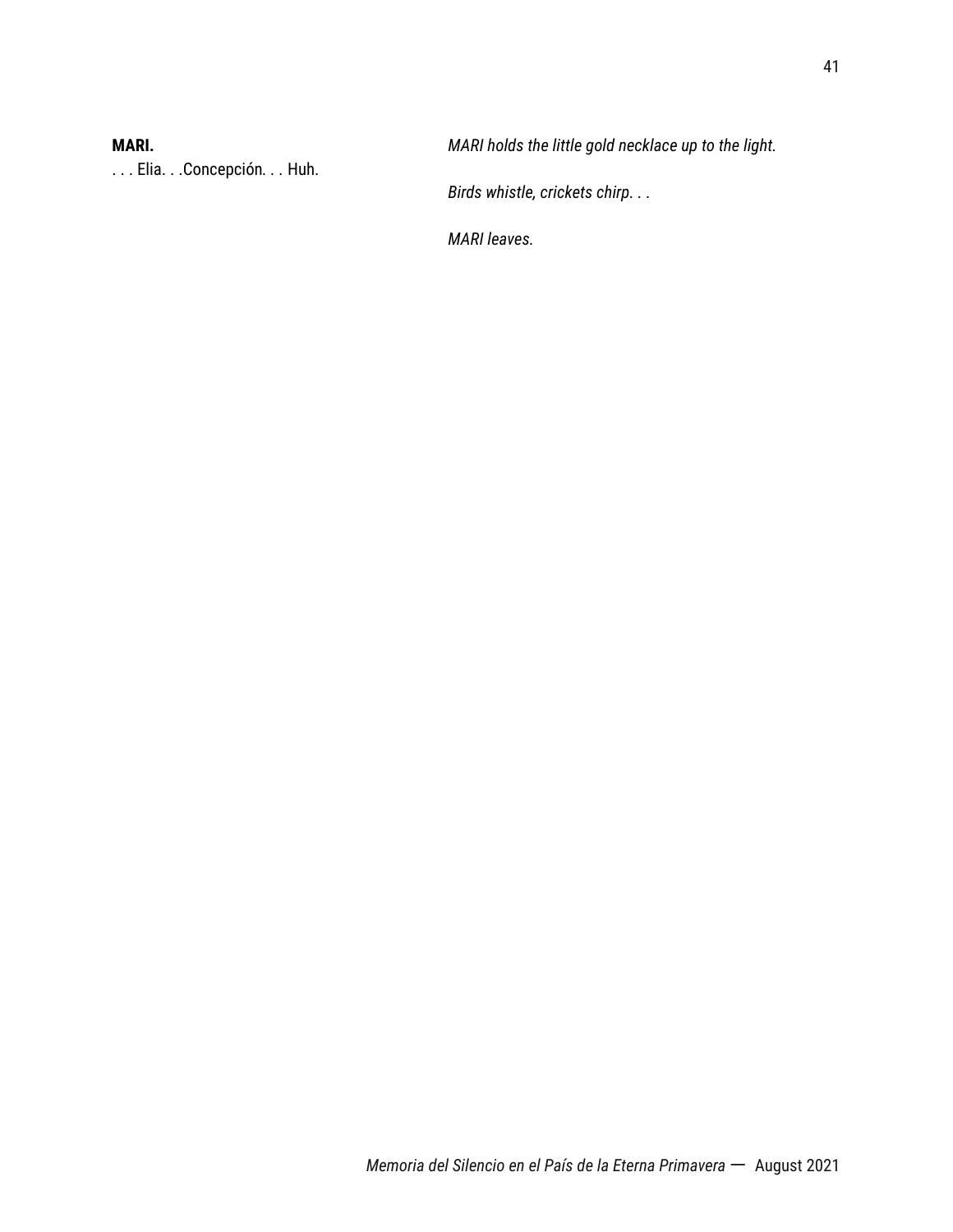*Back at La Casa Noguera.*

*Something is lost.*

**IRMA.**

Where is it?

#### **PACO.** *jokingly*

Whatever it is could be in your nose by now. Mira, you can fit papayas in those nostrils!

**IRMA.** It's gone. . . No, no, no, it's gone!

### **PACO.**

Mi'amor. . . let's relax for a minute, ah? I don't even know what we're looking for.

### **IRMA.**

La caja, la cajita de. . . de. . . [The box, the little box of. . .of. . .] It's all my fault, I hid it so, and then— Ay! I don't know! I can't remember! Ay, no, this can't be happening. . .

### **PACO.**

So let's sit and try to remember together.

### **IRMA.**

What if. . . what if somebody stole it? Voy a llamar a la policía. [I'm going to call the police.]

### **PACO.**

Irma, por favor calmáte. Let's not panic so fast Which box is it again? / What does it look like?

### **IRMA.**

De mi mamá! / Una caja de madera, de mi mamá! [Of my mom! My mom's wooden box!]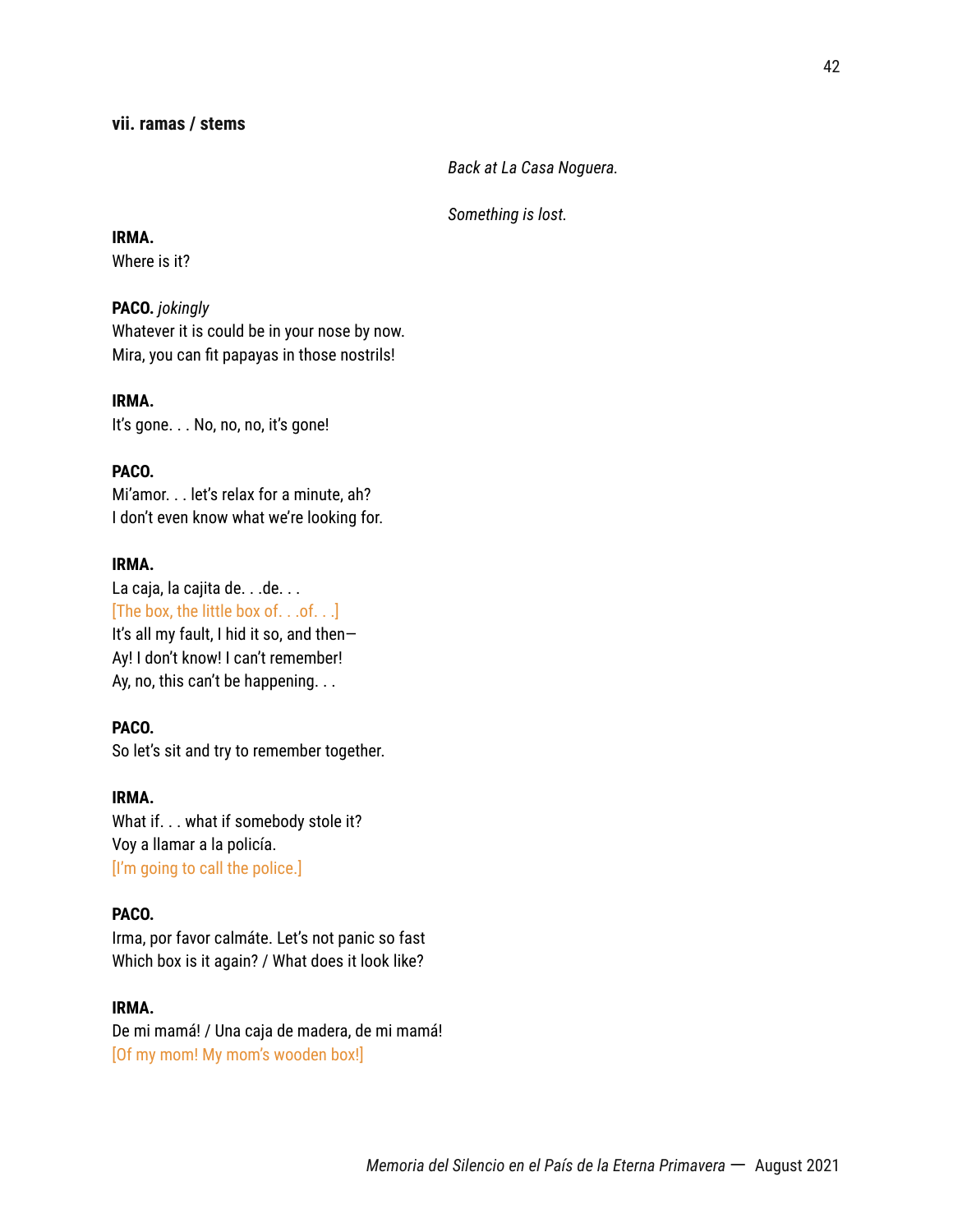### **PACO.**

That wooden box? Irmita, esa caja ya no existe, [That box? That box doesn't exist anymore] it was lost / years ago; it's been gone—

### **IRMA.**

No! / No. It is not gone. It can't be gone!

**PACO.** Irma, mi'amor, you told me yourself—!

**IRMA.** No, no, I don't remember. No! *MARI enters.* Son mentiras. [They're lies.] You're lying!

**PACO.** I would never lie to you, Irmita. . . Mari—

**MARI.** What's going on?

**IRMA.** *to MARI.* You have to call the police! ¡Es Ladrón!

### **PACO.**

No, Mari, don't call the police, Irma is. . .

#### **IRMA.**

No! I think you stole it! ¡Ladrón! [Thief!] Give me my box—!

### **PACO.**

I did not steal it, Irmita. Come, try to remember—

#### **IRMA.**

No! Let go of me! You stole it— where is it? Please! Es de mi mamá!! Por favor, it's all I have left—Let go!!

### **PACO.**

Irmita, I never stole—!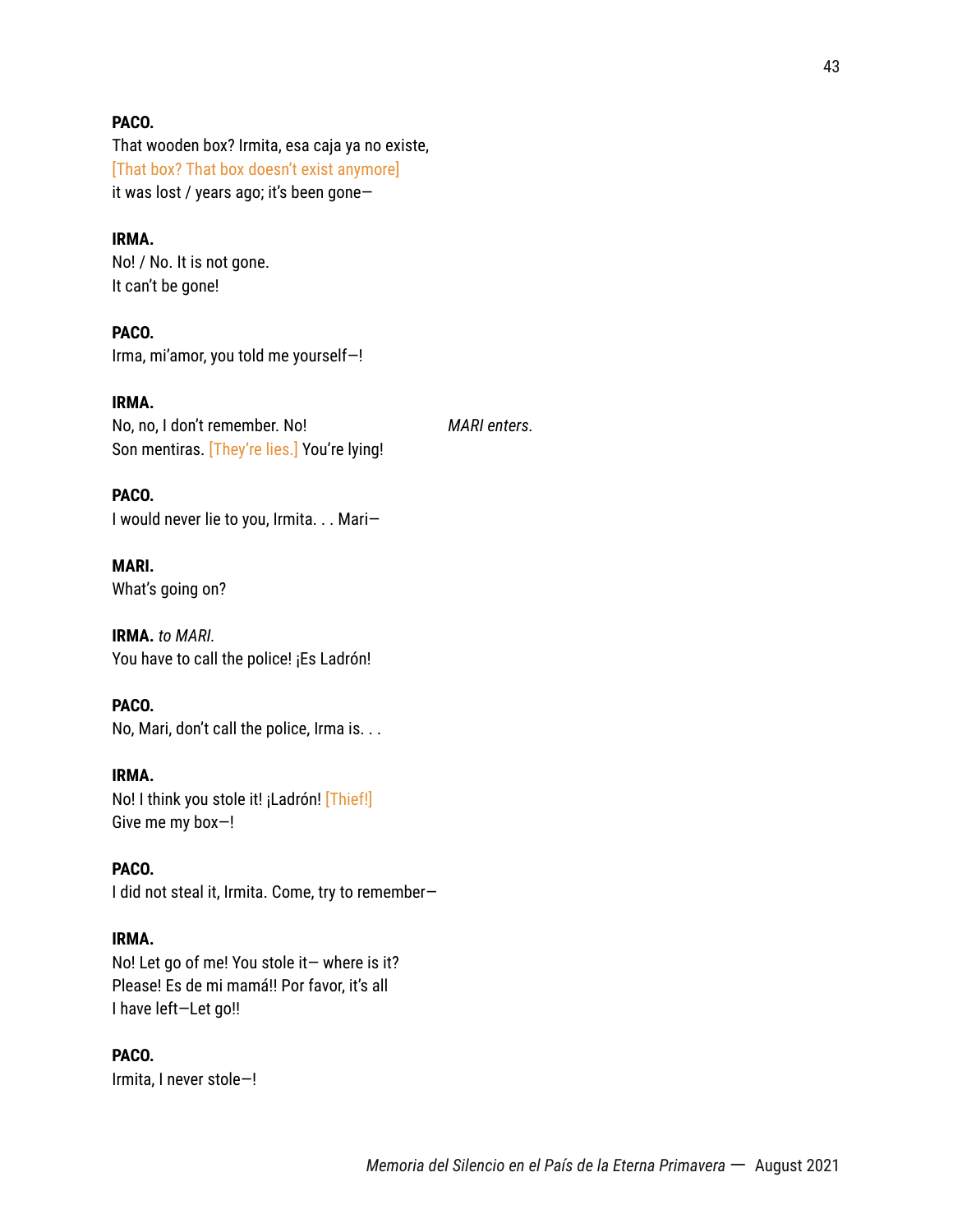**IRMA.**

Liar! Let go of me! *IRMA pushes PACO down.*

### **MARI.**

Tio Paco!

# **PACO.**

No, Mari— Just go!

### **MARI.**

But—

**PACO.** Please just go NOW!

*MARI goes.*

*As PACO returns to his feet.*

*The scene shifts, a flashback weeks prior.*

*A doctor's office. cold and intrusive.*

*DOCTOR, enters*

**IRMA.** *to Doctor. Mari?* No. Who is that—?

### **PACO.**

Irma, please…

**IRMA.** Where are we? Paco?

**DOCTOR.** Señor Francisco, if you can sign this for me please.

### **PACO.**

Claro. [Of course.]

### **DOCTOR.**

Gracias. Bueno, Señor Francisco… from what you have told me about la condición de Señora Irma.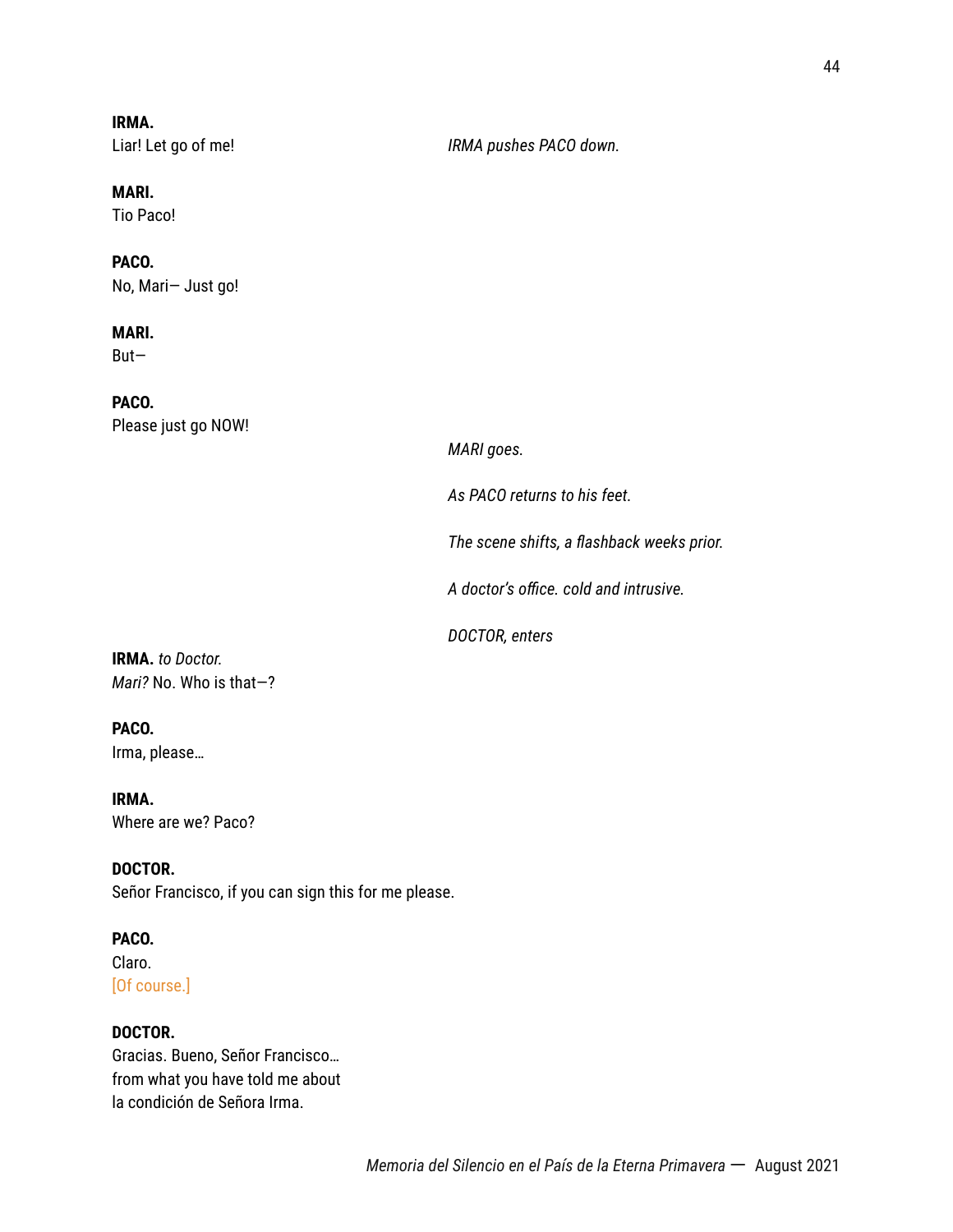### **DOCTOR.** *cont.*

Given the regularity of her panic attacks, **IRMA.** *overlap* I believe perhaps Irma may have *TEPT*... I don't have my purse. Where is my purse? just a mild form, unless— a, perdon Are you familiar with TEPT, Señor Francisco?

### **PACO.** …No.

### **DOCTOR.**

El trastorno por estrés postraumático, o TEPT, [Post-Traumatic Stress Disorder, or PTSD] is a mental disorder connected to ansiedad usually we see it in soldados after war **IRMA.** *to the Doctor.* other individuals with TEPT may have hadWhat's your name? historias traumático —puede ser un asalto,  $[$ traumatic histories  $-$  could be an assault $]$ car accident, any near death experiences. ¿Si entendés? [You understand?]

### **PACO.**

Sí, my wife— Irma, where she grew up, **IRMA.** *quietly.* I can't remember the name, The name Paco. . . Era un pueblito in Jocotán.

#### **PACO.**

Do you remember it, Irmita—?

### **IRMA.**

No, Paco. We can't tell *her.*

#### **PACO.**

No Irma, the doctor has to know.

#### **IRMA.**

No!

#### **DOCTOR.**

It's okay, Irma doesn't have to share. Especialmente si la memoria es difícil. [Especially if the memories hurt] *(to IRMA)* I'm sorry.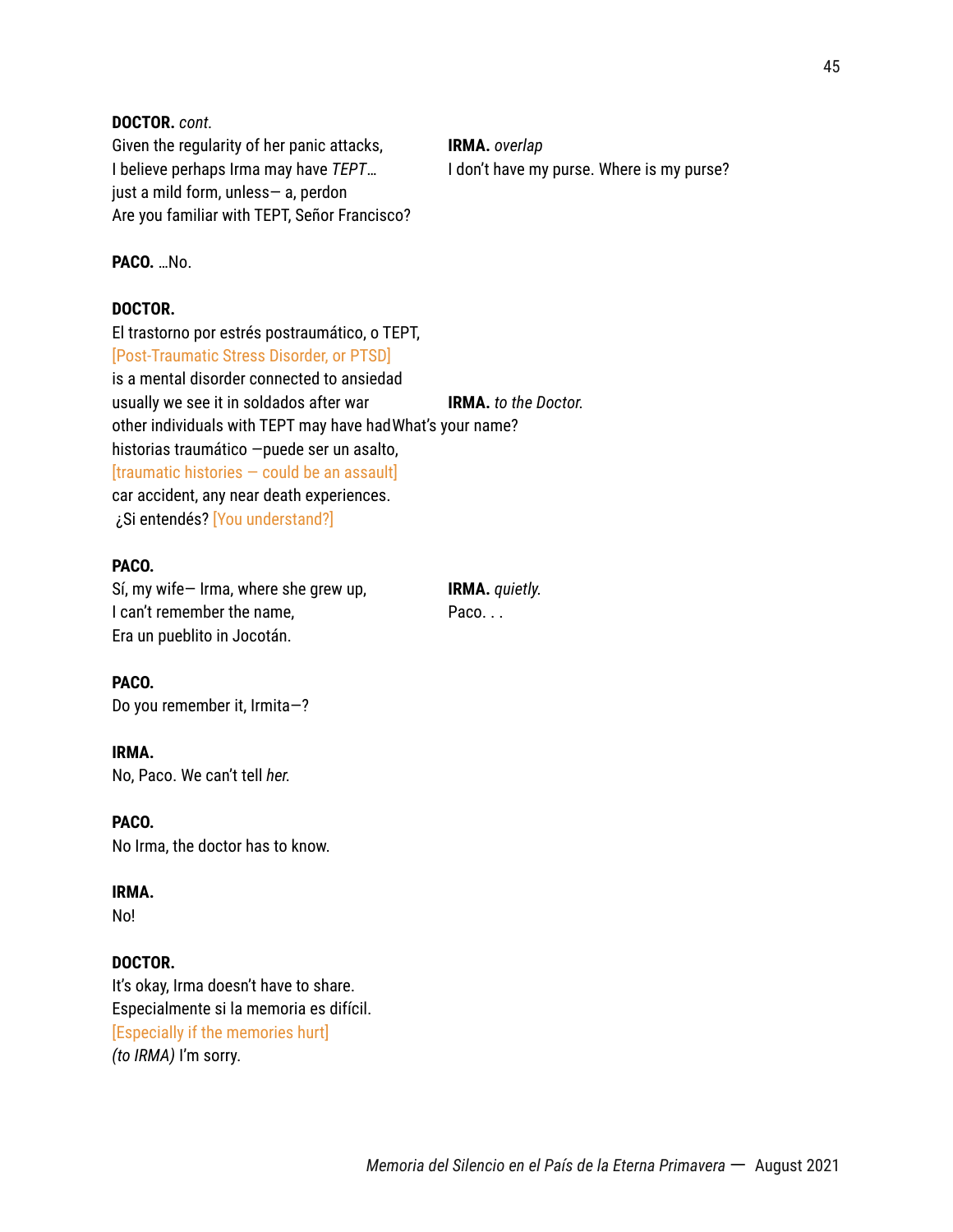### **IRMA.**

Sorry?

### **PACO.**

. . . Bueno, Doctor, are you saying este estrés — no trauma, is making Irma lose her memory?

### **DOCTOR.**

Well, maybe? Yes and no. It's too early to say, but Panic attacks, flashbacks, even some memory losses pueden ser síntomas del *TEPT*. La pérdida de memoria, [can all be symptoms of PTSD. But this loss of memory] and this absent-mindedness you have described, I'm worried this too may be early symptoms of *demencia* or Alzheimer's— which may be linked.

### **PACO.**

¿Por su estres?

### **DOCTOR.**

Si.

**PACO.** So Irma has . . .Alzheimer's?

### **DOCTOR.**

Y TEPT. Sí. [And PTSD. Yes.]

### **PACO.**

But there is medicine, no? A cure?

#### **DOCTOR.**

There's no cure necessarily, Señor. . .

### **PACO.**

¿Irma? ¿Mi'amor?

### **DOCTOR.**

I know this is difficult news. . . Si me permiten [If you'll allow me] There's some treatment options—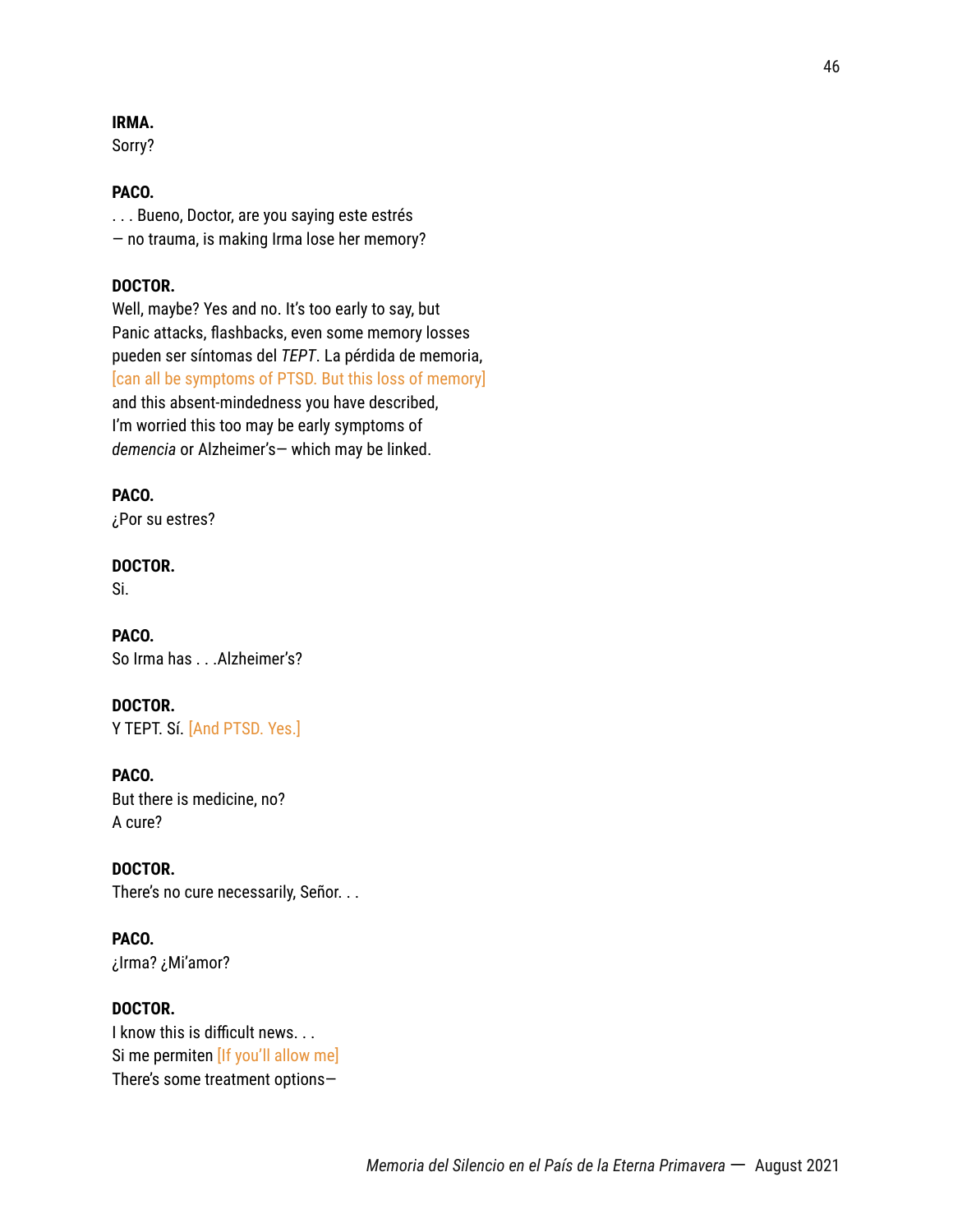*Memoria del Silencio en el País de la Eterna Primavera* 一 August 2021

### **IRMA.**

We don't need it. Paco, tell her to go.

### **DOCTOR.**

Señora—

### **PACO.**

Irma

# **IRMA.**

Paco, no te estoy pidiendo! [Paco, I'm not asking.] I don't want her here!

### **PACO.** Irma, maybe we should listen—

### **IRMA.** No, Paco, ¡ya terminamos aquí! [No, Paco, we are done here!]

### **DOCTOR.**

Respectfully, Señor, this may not seem serious now, but without an early treatment she will only get worse and faster than you expect—

### **PACO.**

Si Doctor. But, I must care for her in whatever way she sees fit. *DOCTOR exits.*

**IRMA.** *The scene begins restoring back to the present.* No, Paco, tell Mari to go!

### **PACO.**

I did Irma I did. . .

### **IRMA.** She can't know.

**PACO.** I know Irmita. Escuchá. . . [I know Irmita. Listen.] No one is here, okay?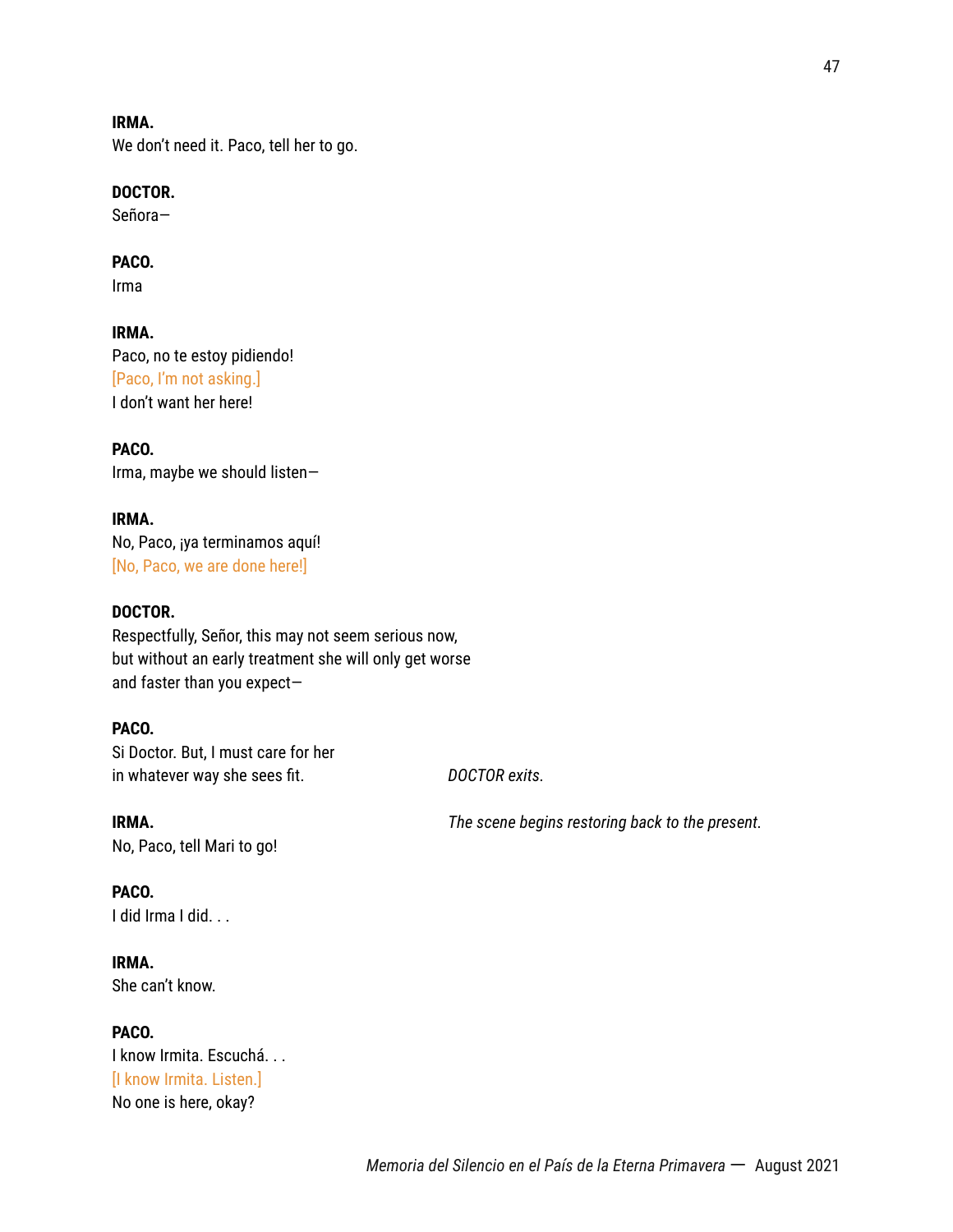Just me. and You. Respira y mirame. [Breathe and look at me.] Muy bien, just breathe. . . *They breathe.* Alright? . . .Don't worry Irmita. This box, the gold, the money it is all just chicle [gum] money! Irma... Irmita, mi'amor? Come here. Sit. Let's see how the sun sets. . . Mirá, como tomatío! [Look, a little tomato!] The riper it is, *IRMA is remembering; she sees Paco.* the sweeter it lights.

#### **IRMA.**

. . .

**PACO.** *cont.*

Paco. . . where is Mari?

### **PACO.**

I told her to go. . .

### **IRMA.**

When?

### **PACO.**

Earlier—

### **IRMA.**

Did she see me?

### **PACO.**

No, no, Irmita. Everything is okay. You should rest. I'll go find Mari

### **IRMA.**

Check the roses, Paquito.

### **PACO.**

I will.

*IRMA exits.*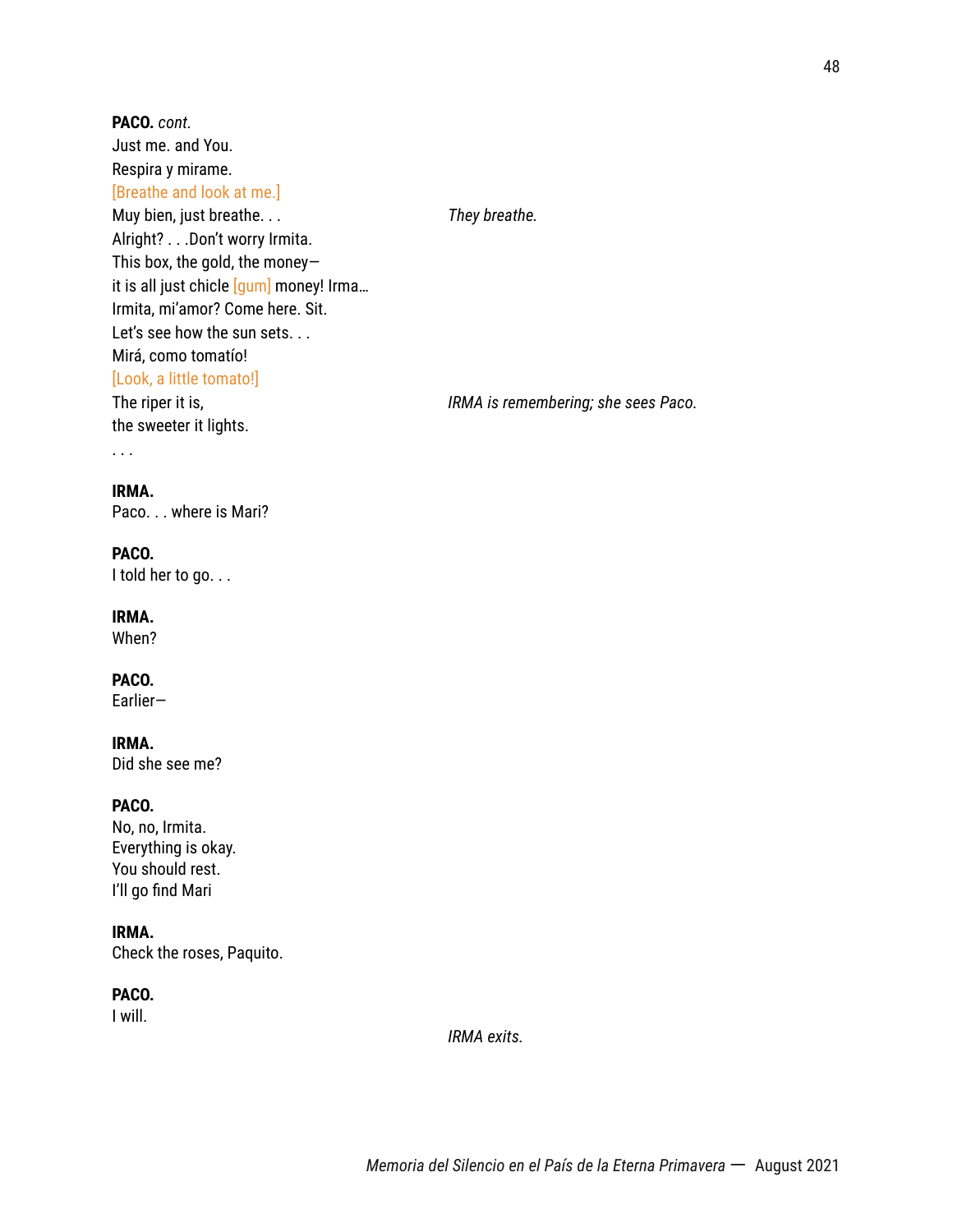### **viii. las rosas / the roses**

*La Casa Noguera. Night, the air is purple.*

*Crickets purr softly and PACO waits. . .*

### **PACO.**

Mari? Tia Irma is already sleeping. Mari, I want to apologize. . . for yelling earlier, I was not-- I was afraid. . . but it was not okay for me to raise my voice.

### **MARI.**

### **PACO.**

. . .

Irma said you would be in those roses, I don't know how she knew.

We can talk now or are you tired?

### **MARI.**

I don't want to sleep yet. . .

### **PACO.**

Vaya pues. . . let's talk

**MARI.**

What's wrong with Tia Irma?

### **PACO.**

I think. . . hay mucho estrés [there's a lot of stress] with the wedding coming. . .

### **MARI.**

She's always so mad, I feel like she hates me--

. . . it's ok. *MARI resurfaces from beneath the roses.*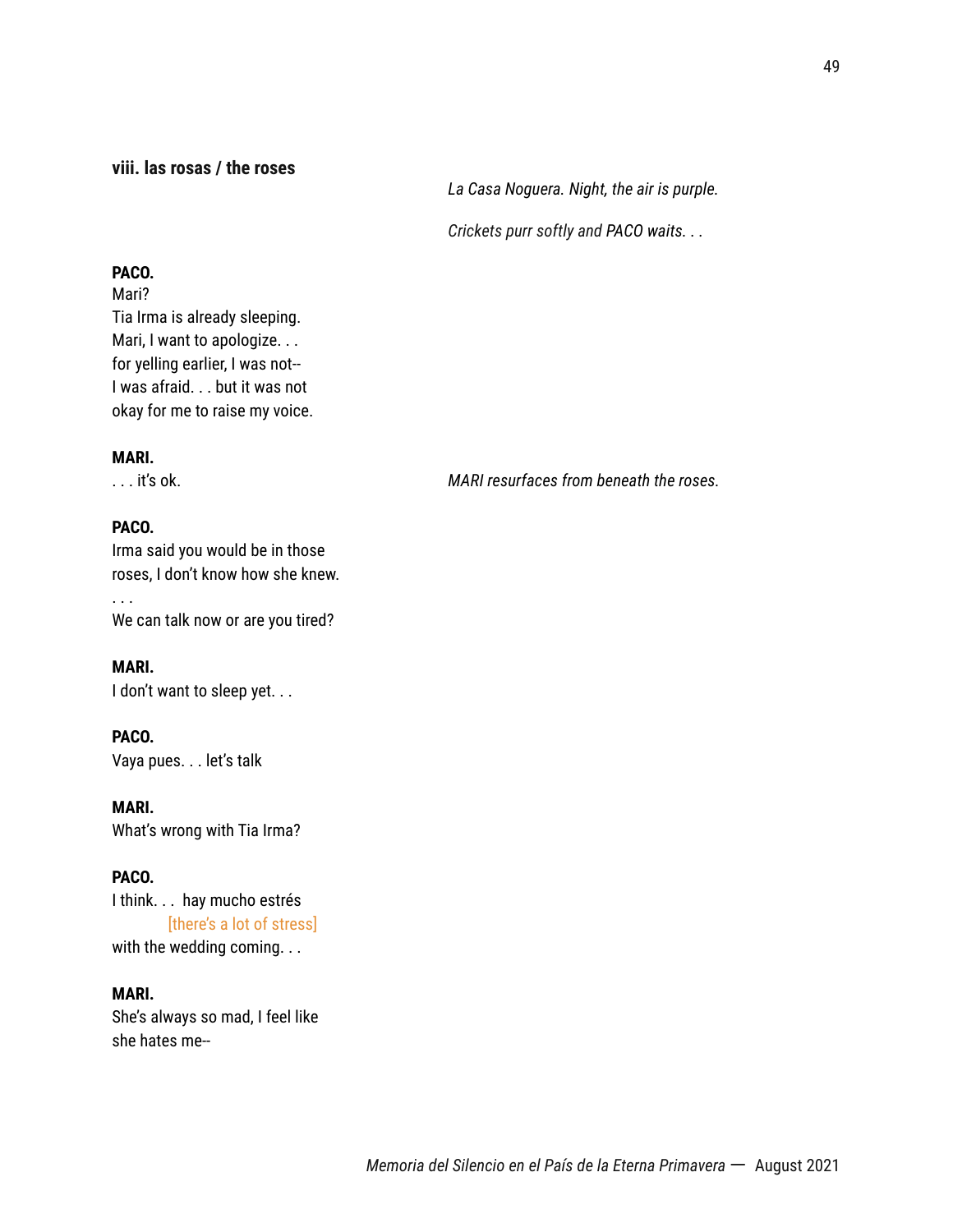### **PACO.**

No, Irma does not hate you. . . Irma can be tough, but she. . .

### **MARI.**

It doesn't matter.

### **PACO.**

Yes, it matters, Marialena-- Si. I am saying your whole name. Mira, look at the roses for me.

#### **MARI.**

Why?

### **PACO.**

I want you to look, really look nena. In times I have been angry or sad, I remember to look up at the roses. They are beautiful, si. Y mas, esas Rosas, Mari, have a way of talking to me, showing me things, stories I tend to forget simply because. . . Ay, vida! Pero ellas me recuerdan. [Oh, life! But they all remind me.] See, many years ago my abuelo, built this casita, piedra a piedra. Planted this garden, y la huerta, with every type of fruit tree, flor y verdura vegetal para la mamita. [flower and vegetable for my mom.] La huerta had everything mi mama had ever dreamed of growing, *but-*

#### **MARI.**

No roses.

#### **PACO.**

No roses! *Can you even imagine?* So, one day, as Mama Chelo went out to the finca, to pick maíz, frijol

and your bisabuelo, Papá Carlos, *From the roses, PAPA CARLOS y MAMA CHELO incarnate.*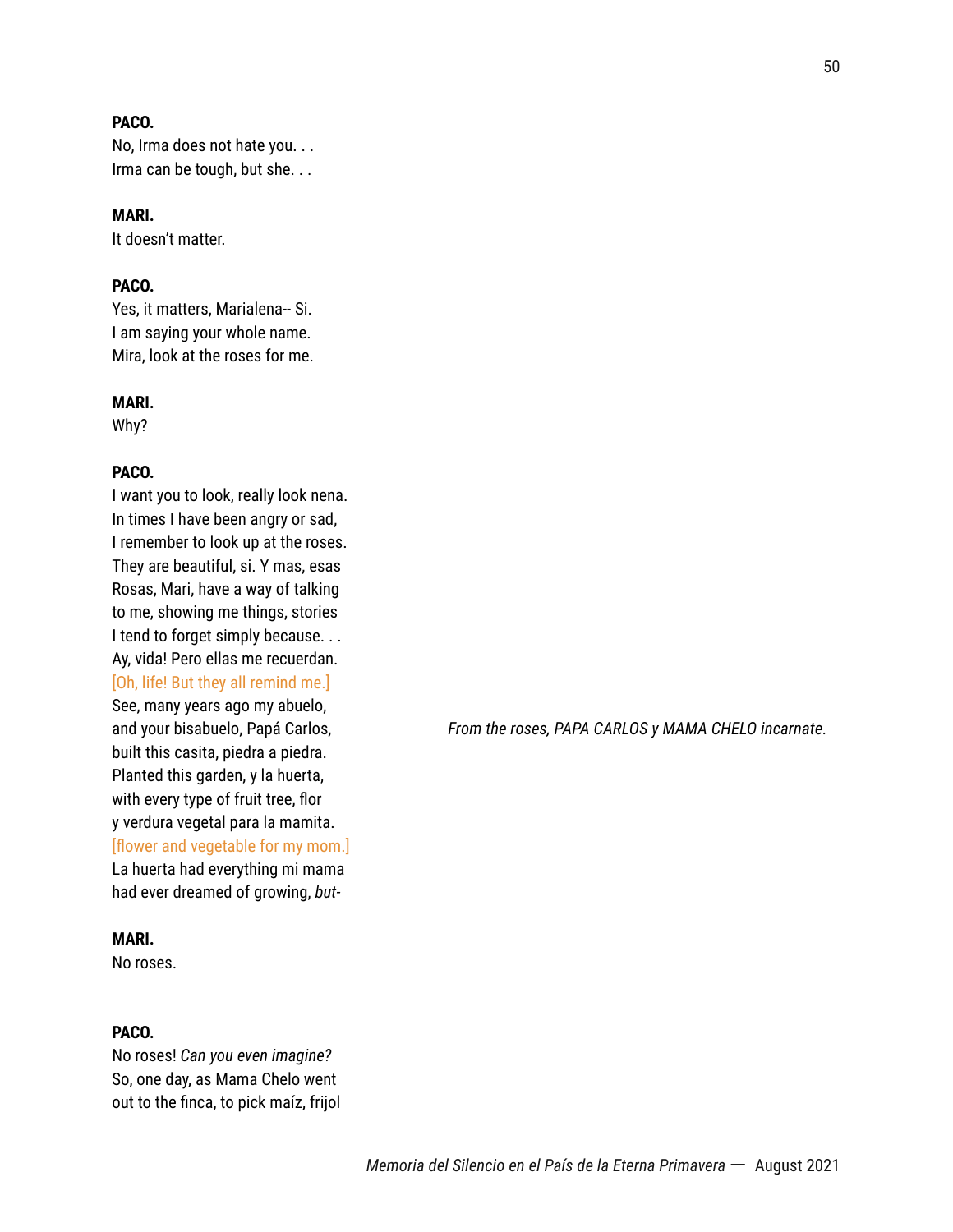**PACO.** *cont.* Todo eso. . . Papa Carlos stayed behind to plant a special little gift. Can you guess what it was, Mari?

#### **MARI.**

The roses.

#### **PACO + PAPA CARLOS.**

Las rosas!

### **PACO.**

Tan alegre, he forgets every chore for the day! And instead he sits on the bench, and waits. He waits, and waits, and waits and waits— all day! Until, finally la mamita, returns home. But when she sees those roses. . .

### **MAMA CHELO.**

¡Aaaay, qué feas! ¡Santo Dios, Carlos! [How ugly! Saintly God, what did you do?!] ¿¡Que hiciste?! Look, these roses have more wrinkles than my face, have more thorns than petals and that ugly pink!

### **PAPA CARLOS.**

¡Pues. . .Sí! Pink to match the house!

### **MAMA CHELO.**

Ah, yes! Our house that is the color of stomach medicine. They will say ¡Mira, la casita y rositas *Pepto Bismol!* [The Pepto Bismol house and roses!]

#### **PACO.**

Then, Papa, con una cara bien roja says. . . [with his face, very red]

#### **PAPA CARLOS.**

Pero, mi'amor, they said this type of rose can outlive me—!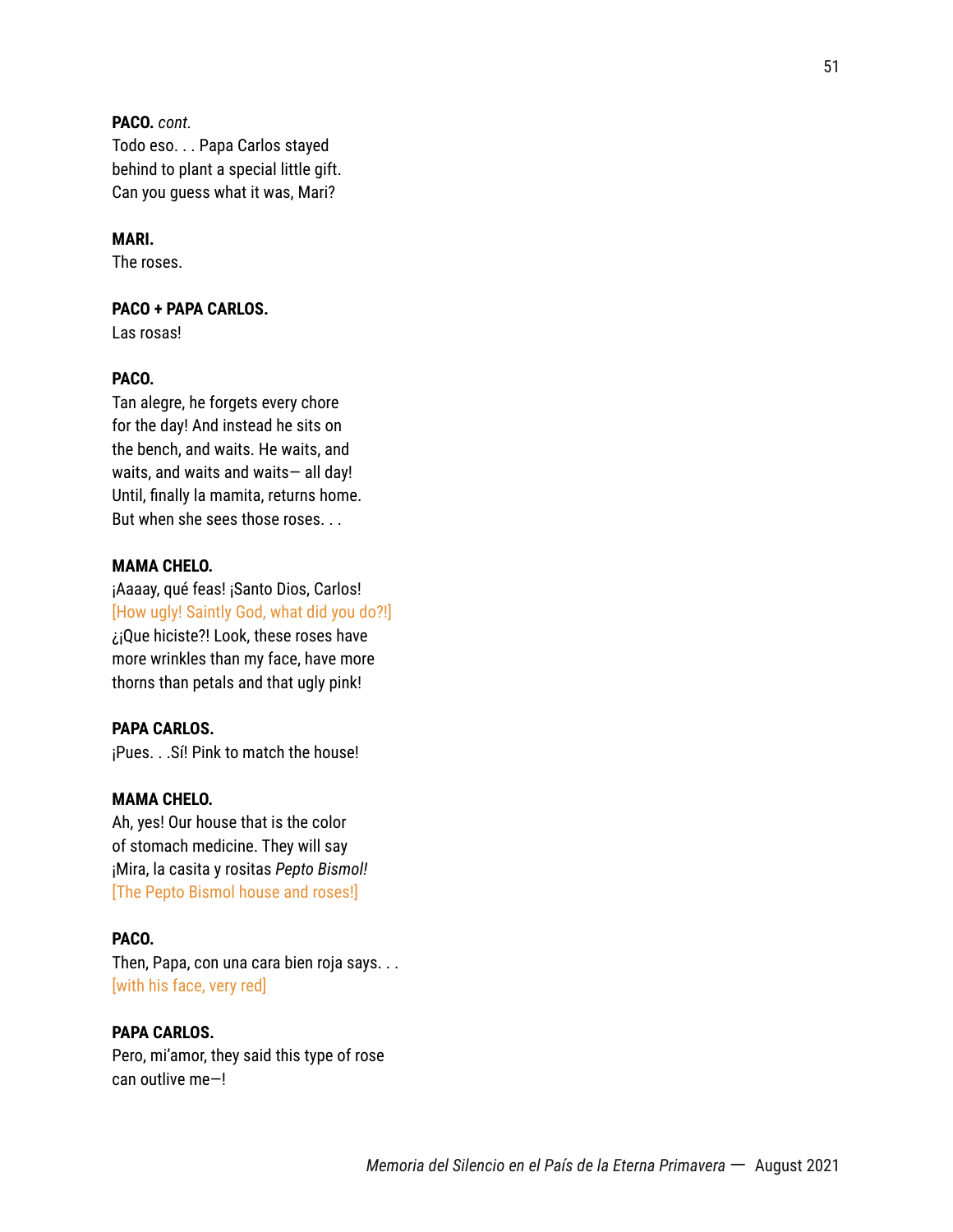### **MAMA CHELO.**

¡¿Y eso qué?! What's the point if we have the ugliest roses on the street? Ah, I see it now! So we be the winners of "El Jardín Más Horrible" forever and ever!

#### **PAPA CARLOS.**

¡Ay no, mi'amor! What I mean is. . . they will live forever as a reminder of my love for you long after I am gone!

### **PACO.**

A few years later Mamita Chelo got sick. It was something in her lungs. Pesticidas, From all those years in the fincas, I think. Y pues once Mamita Chelo passed away, Papa Carlos, con una tristeza *tan profunda* [Papa Carlos, with a sadness *so profound*] tried tearing out all the roses from the earth. Pero, la rosas had grown so thick, so strong That he could not even touch them without catching a handful of thorns! Ay Dios, Mari, I can still see the scars en todos sus brazos, wrists and hands, like the roses fought back!

### **MARI.**

How did they get so big?

### **PACO.**

I believe Papa Carlos gave all of his love de La Mamita, from all the years she was gone, to those rositas. Love is like sunlight, Mari. Y la Irma. . . to me, she is like those roses. Years ago, my father warned me, "Paquito! nunca te enamores con una mujer dura [never fall in love with a tough woman!] She will leave you nothing but heartache." I didn't listen! Irma era una belleza *fuerte!*

#### [Irma was a *fierce* beauty!]

She still is. Give her some time, si Mari? Give us some time. We are your family. Tú, Marialena Sarbelia *Noguera* Cornelio You, my sister-- tú mama, Lupita, Irma. . .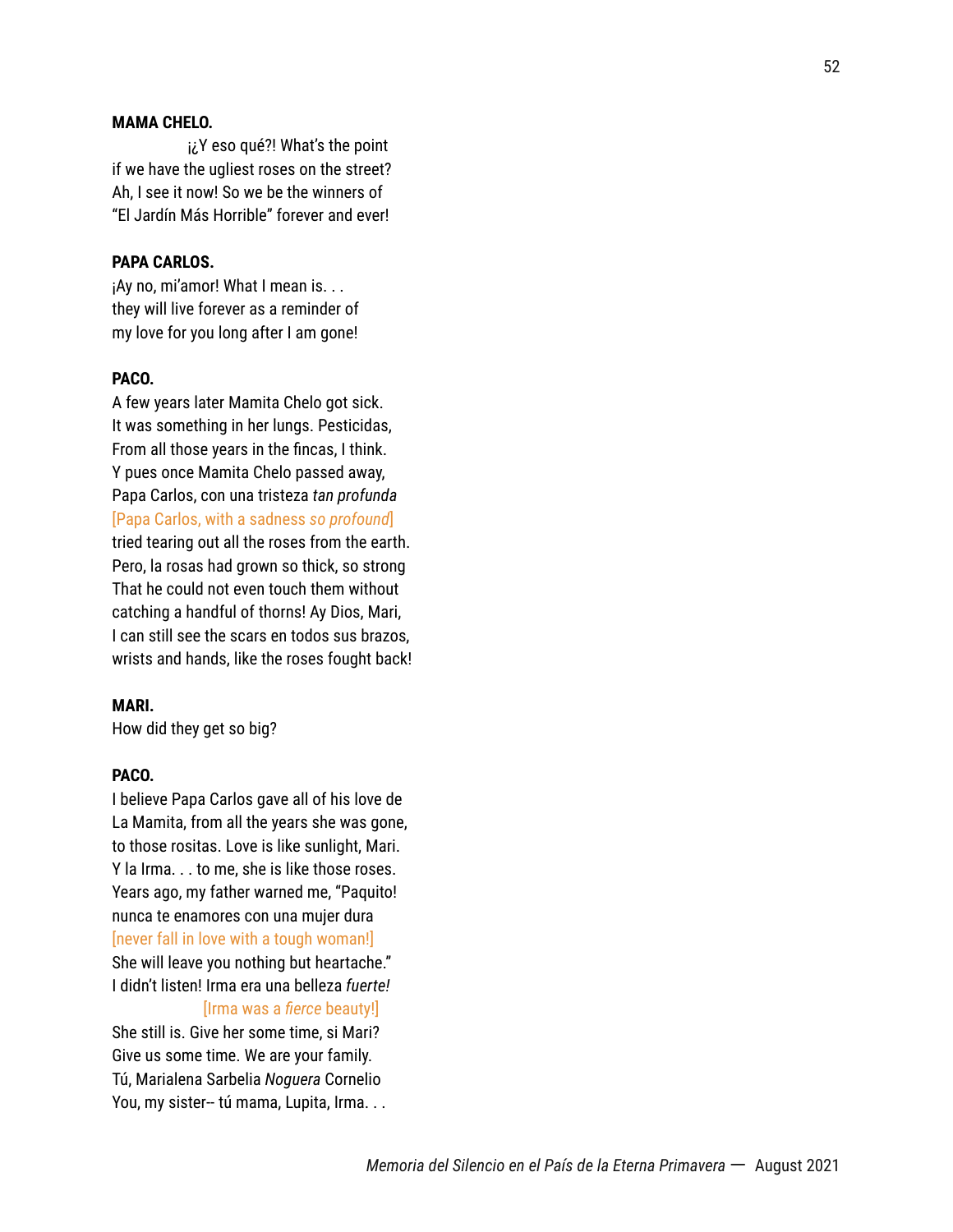### **PACO.** *cont.*

We are each other's sunlight and roses. It may feel like you have a handful of thorns right now, I cannot imagine what it is, but As long as you are here, Mari, sos familia. If you want to be alone, that's okay, but when you want, we can hold the thorns together too.

*The air exhales, MARI folds with it.*

### **MARI.**

. . . I'm scared.

### **PACO**.

¿Por tu mamá? . . . *MARI nods.* I'm scared too.

### **MARI.**

And I miss my dad.

### **PACO**.

I do too sometimes, he was a good friend to me.

### **MARI.**

I didn't know you and my Dad were friends. . .

### **PACO.** *laughing.*

Si, we almost died together!

#### **MARI.**

What!?

### **PACO.**

Climbing the roses! We wanted to see who could get to the top fastest, you're Dad got so close, then a leaf tickled my nose, I sneezed so loud, he jumped, then we're falling, just falling! It's a miracle we didn't die. But I remember, tu Papá bouncing and laughing over the petals, "¡Mirá, mirá, mirá, it's like a floor mattress!"

#### **MARI.**

That's so silly!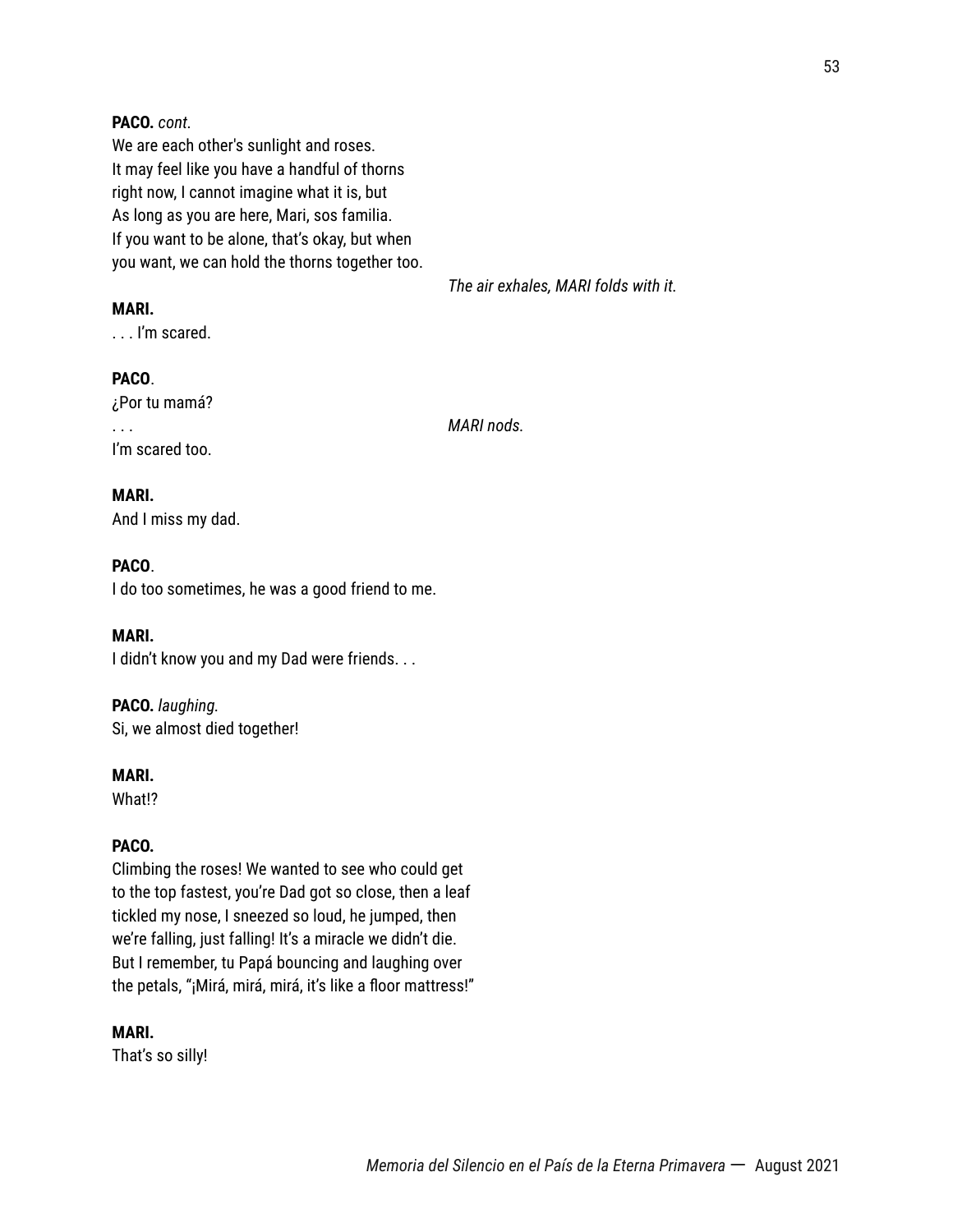### **PACO.**

 $Si. . .$ 

*Beat.*

### **MARI.**

Gracias, Tio Paco.

### **PACO.**

Por nada... [It's nothing...] Without family, there is nothing. Now, don't stay up too late, Mari. Buenas noches.

### **MARI.**

Feliz noche.

*Crickets chirp. Dogs bark from a distance. MARI dozes off. . . A dream. The roses glow. From the roses, enter CARMEN.* **CARMEN.** ¿Mari? **MARI.** ¡Mamá! You're back—! *MARI rushes towards her.* **CARMEN.** No, Mari, wait! ¡Para, para! *Krraaaak!!! The earth breaks apart.* **MARI.** *AH—!!*

### **CARMEN.** ¡Cuidado, nena! [Look out, hun!]

**MARI.**

What's happening?!

*MARI's feet ride the edge of a large chasm.*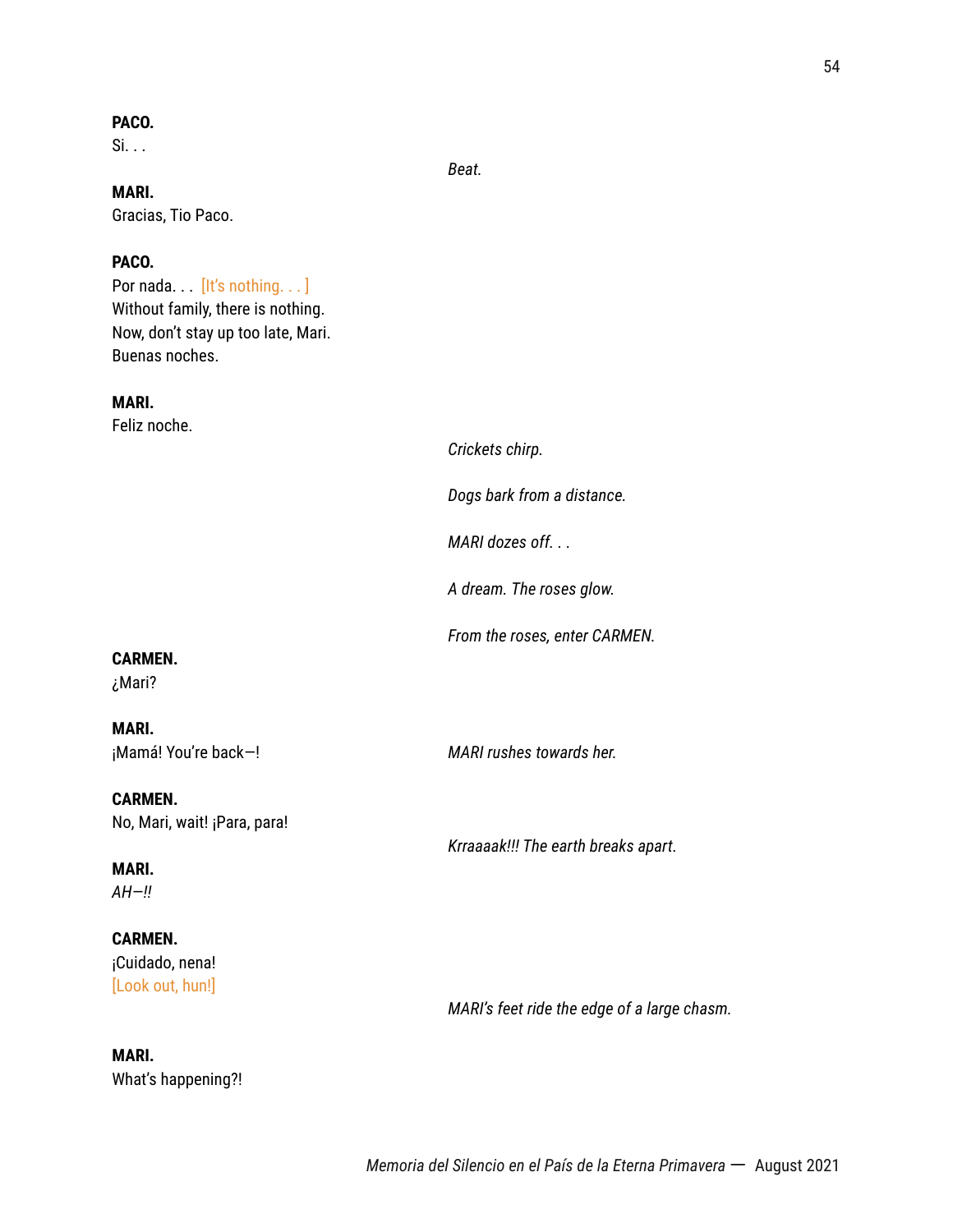**CARMEN.** Just don't look down.

**MARI.** What- what's going on?

### **CARMEN.**

Está separando la tierra and [The land is separating.] the further I go, the worse. . . Cement, desert, drying green. Without living roots the land goes weak, starving, pobretín— [. . .such a poor thing—]

### **MARI.**

Does that mean you're coming back?

**CARMEN.** I don't know mija, I have to see— *Dogs howl and bark.*

**MARI.** What's that??

**CARMEN.** I have to go now, Mari. . . *Sirens.*

**MARI.** Wait, but when—

### **CARMEN.**

Te quiero, mija. Te quiero hasta [I love you, my child I love you to la luna y cada estrellita, don't forg— *Blackout on CARMEN.* the moon and every little star. . .]

**MARI.** ¿*Mamá? ¡Mamá!*

#### **IRMA.**

¿Ay, niña qué pasó? Decíme. [Child what happened? Tell me.] What is it, Mari? Are you hurt?

*The earth groans, hungry.*

*MARI wakes. IRMA rushes in.*

*Memoria del Silencio en el País de la Eterna Primavera* 一 August 2021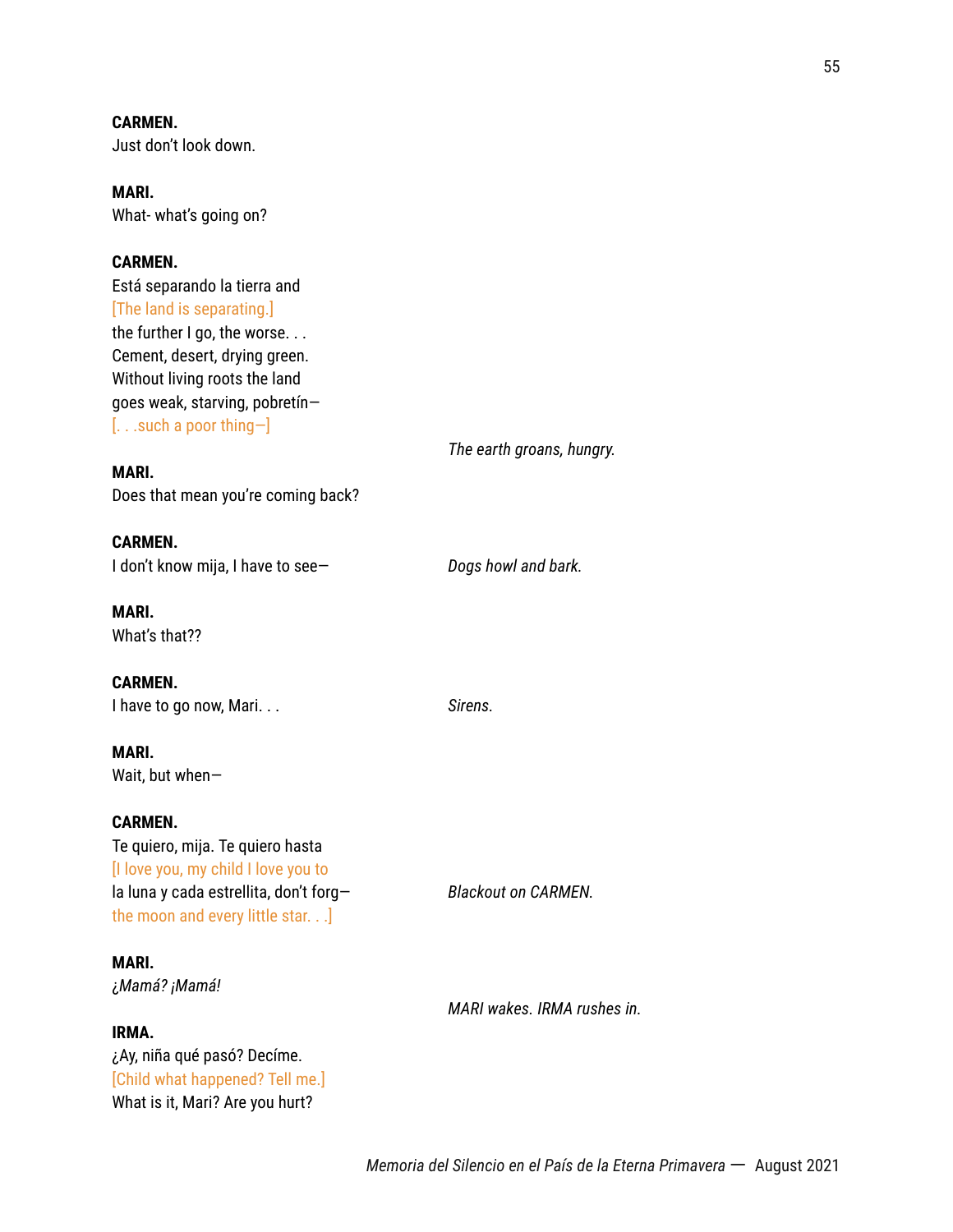### **MARI.**

No nothing, I just, I fell asleep. . .

### **IRMA.**

I heard yelling ¿Soñaste mal? It's not good to sleep in chairs. ¡Y más peor, descalzada así! [And worse, barefoot like that.] Here, put some socks on. . . *IRMA hands her socks.* Do you have them a lot? Nightmares?

#### **MARI.**

Si.

#### **IRMA.**

So did I. For a very long time. I thought that I was cursed. . . One time, mi mamá found me screaming, crying in the middle of the night and she yelled with her hands to God, scolding him: "No más! ¡Ya es la última vez!" [No more! This is the last time!] She ran out, cut up un limón y pa! She put the lemon in my mouth, "Chupalo! La amargura," she said, [Chew on it for ten seconds] "will scare all the demons away."

#### **MARI.**

Was it a curse?

### **IRMA.**

No, no. Las maldiciones son. . . Pues, no son reales. Like magic. [Curses. . . they just aren't real.] Just stuff we make up in our heads.

#### **MARI.**

Did it work?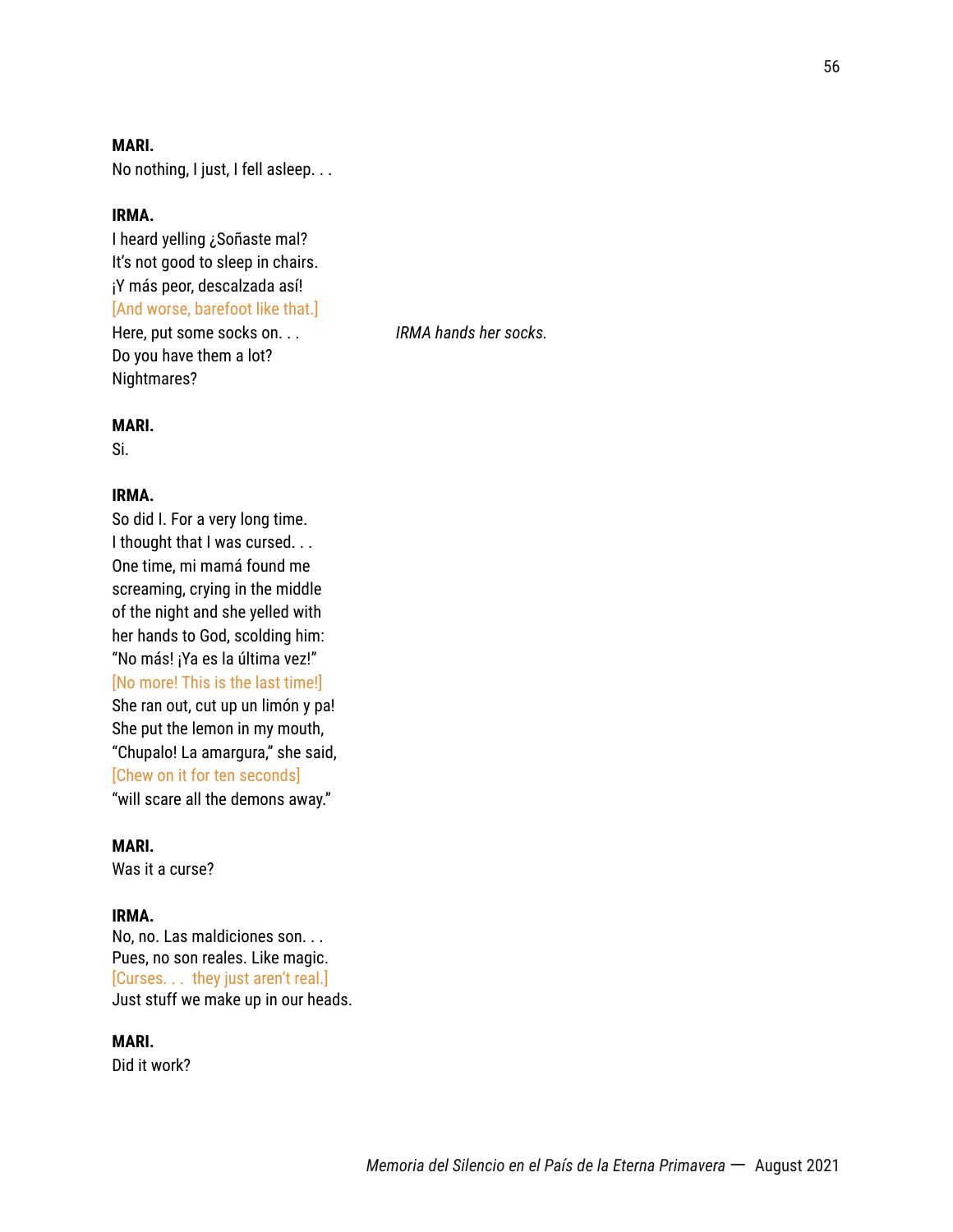**IRMA.** Did what work?

**MARI.** The lemon.

**IRMA.** O. . . Un poquito. [Oh. . .A little.] Do you feel okay going to bed?

**MARI.** Yea. . . Feliz noches.

**IRMA.** Si, nena, feliz— esperáte tantito! [Yes, good— Wait a minute!] Marialena, where did you get this?

**MARI.** I. . . I found it.

**IRMA.** You found it or you stole it?

**MARI.** I found it!

**IRMA.** Let me see.

How did you get this?

**MARI.** I told you I found it.

**IRMA.** *HOW? DID? YOU? FIND? IT?*

**MARI.** I was just walking around. . .

**IRMA.**

Where?

Come back here. Let me see that. *IRMA lifts the necklace from MARI's neck.*

*For the first time MARI is afraid.*

*IRMA reads the inscription.*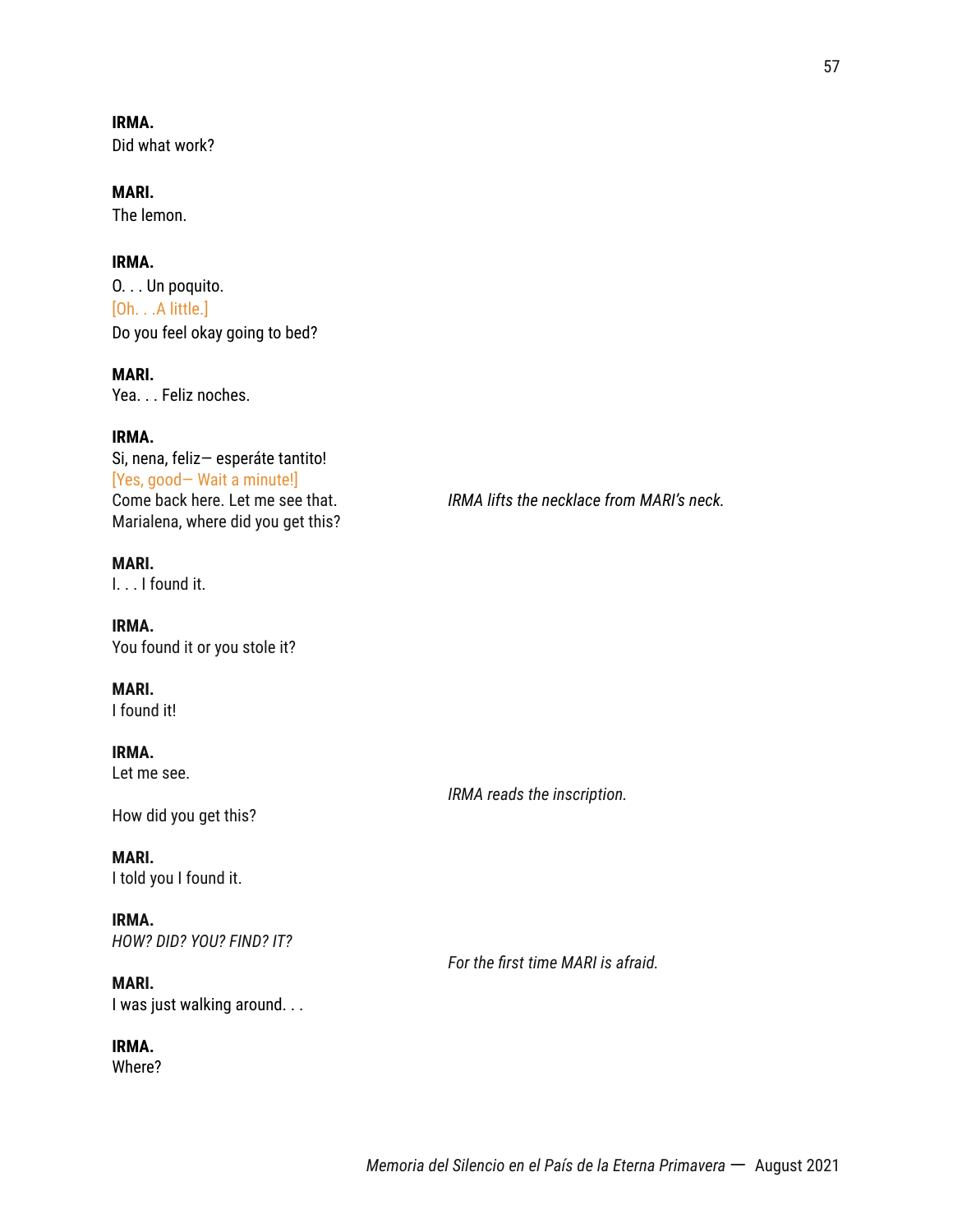**MARI.** Somewhere, out, I don't know!

#### **IRMA.**

Past the roses?! ¿En el bosque? [In the forest?]

**MARI.** No it was like *inside* the roses—

**IRMA.** Mari, I told you not to go inside—

#### **MARI.**

You said to stop climbing them! Nothing about walking / around.

#### **IRMA.**

No, I said, never to climb inside or to go into the— You know what It doesn't matter what I said, but don't you even think about going back there.

#### **MARI.**

*FINE!* I won't go back.

### **IRMA.**

You listen to me, if you ever use that tone with me again

#### **MARI.**

Why should I listen? You can't even remember half of the

things you say— *IRMA raises her hand as if to hit*— *MARI jolts.*

*MARI throws down the necklace and leaves.*

*MARI is gone.*

#### **IRMA.**

Mari, I am so—

No. . . Mari, wait, please!

### **IRMA.**

Ey! ¿Quién es? Hello? *IRMA looks around. Everyone's gone to bed.*

*. . . Then a patter of footsteps elsewhere. or Gunfire?*

No, no, no, not again. . .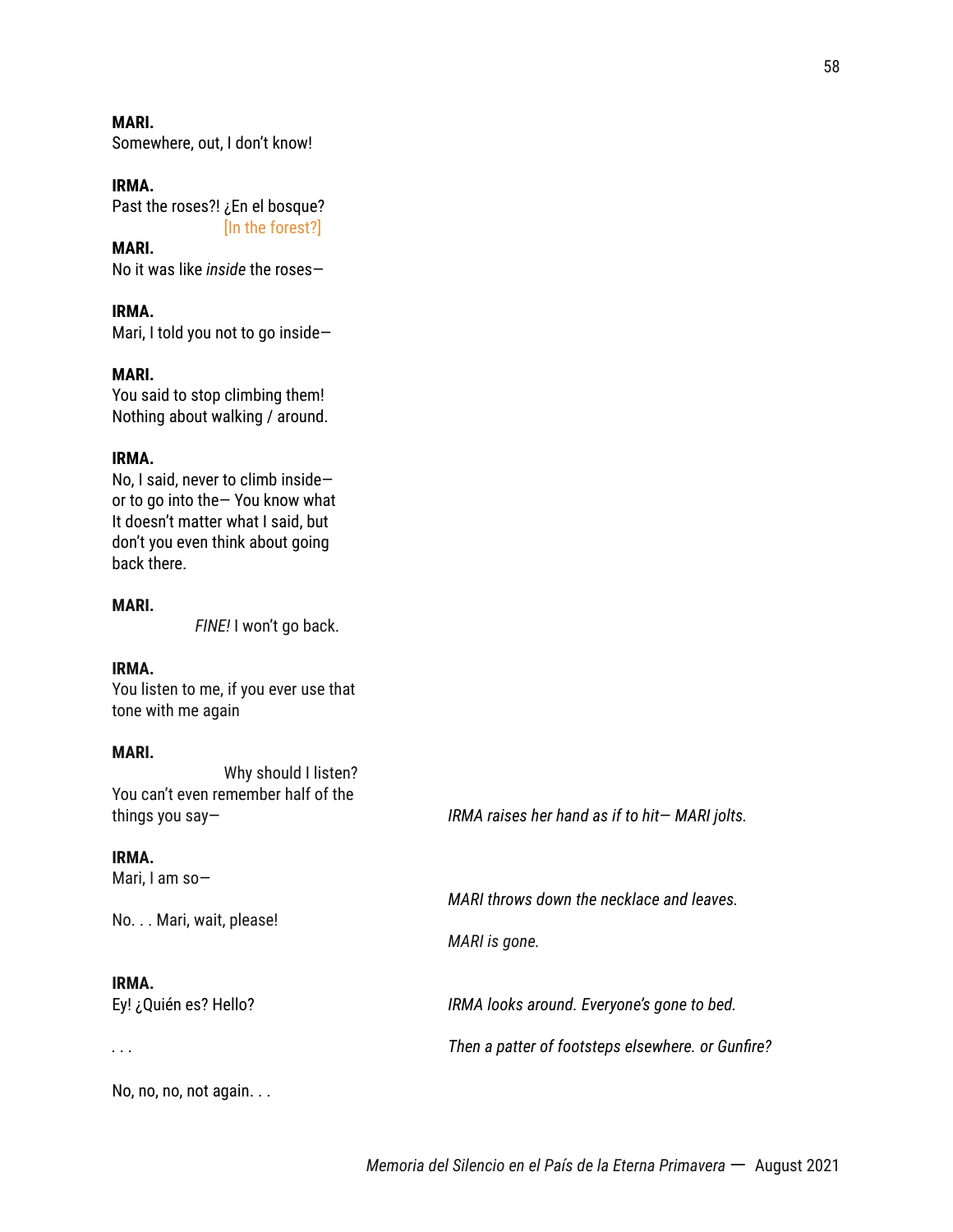### *LA NIÑA appears, sprinting wildly through the roses.*

#### **IRMA.** *cont.*

¡EY! ¡No es hora de estar jugando! It's late! [It's not time to play around! I already told you:] No playing outside— What are you doing—

Hey! Give that back - ¡Ay, Ladrón! Get back here. *¡Ladrón! ¡Ayuda, hay Ladrón! ¡AUXILIO! ¡AUXILIO!*

[Thief! Help, there's a thief! Help! Help!]

*LA NIÑA snatches the necklace and runs.*

*IRMA chases LA NIÑA thru the bones of an old church.*

*A megaphone rings.*

#### **MEGAPHONE.**

¡Residentes! salgan de sus casas! [Residents! Leave your houses!] . . .en el salón comunal de la iglesia. . . [... in the church common area ...] . . .y autorización del Gobierno de Guatemala [. . . and authorization of the Government] nuestras fuerzas militares . . . pueblos en [military forces . . . towns in] asociación con grupos de la guerrilla. . . [association with rebel groups. . . ]

Irma! Irma, what are you doing out here?

#### **IRMA.**

What going on? Wait no, come back! *LA NIÑA flees.* Can someone turn the light on! I can't see. . . *IRMA wanders, lost amongst the roses* MAMÁ!? PAPÁ!? ALGUIEN, AYUDÉNME. . . *A blood-orange glow slowly fills IRMA's mind* I can't see, I can't breathe, I can't see— *PACO, tumbles inside the roses. Then all at once the screams hush. IRMA sits huddled, shaking.* **PACO.** *Alarmed.*

*Memoria del Silencio en el País de la Eterna Primavera* 一 August 2021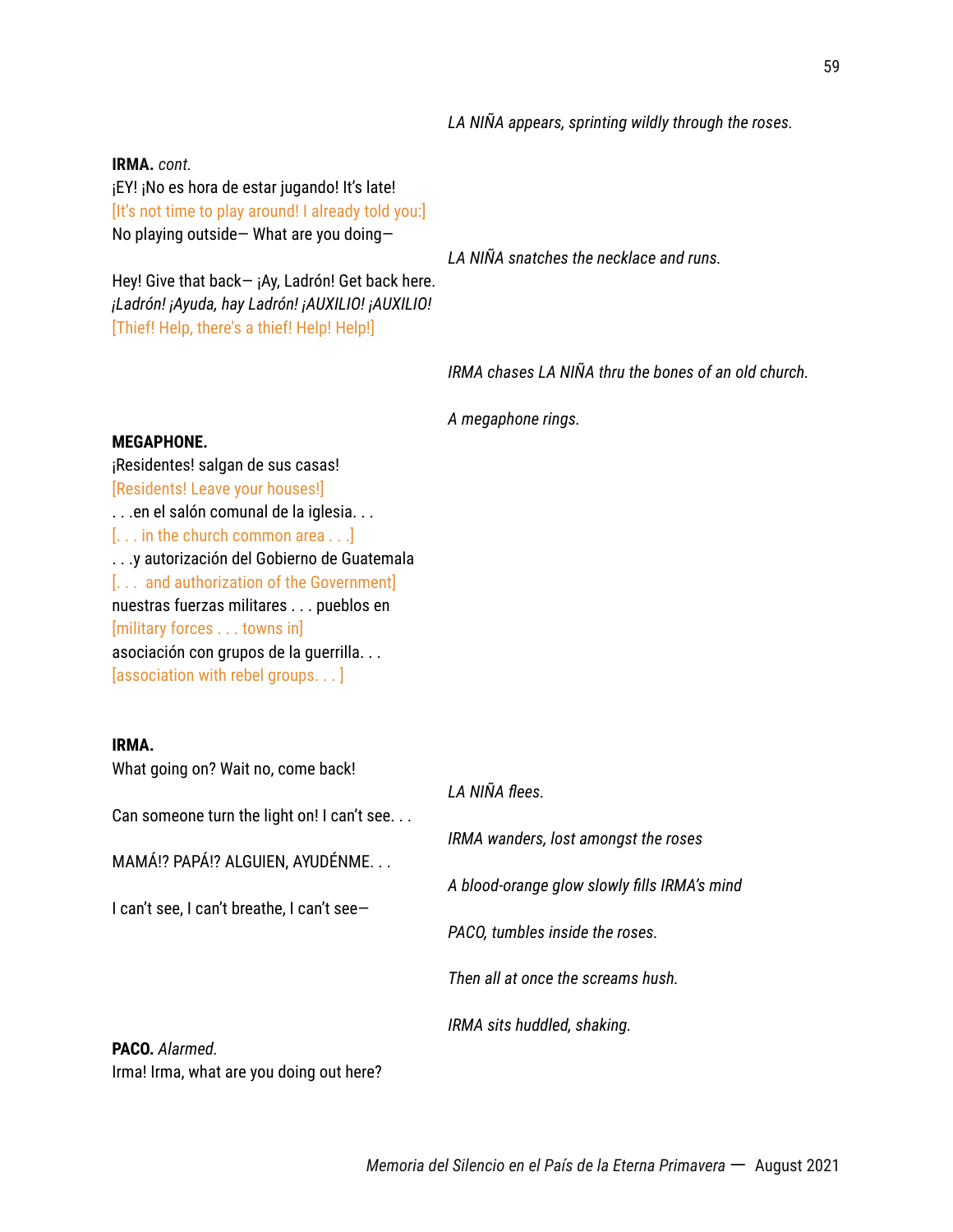**IRMA.** Don't yell. . .

**PACO.** Perdón, ¿qué pasó? Are you hurt?

**IRMA.** I— I lost them!

**PACO.** Lost who?

**IRMA.** Y mi mamá y papá. . .They disappeared!

**PACO.** Disappeared?

**IRMA.**

I ran away. Our whole pueblo disappeared. *She looks up at Paco, but her gaze is still elsewhere.*

**PACO.** No, Irma. You're *home,* you're not there—

**IRMA.** I was home but then. . . I left and then it just happened—

**PACO.** It's okay Irmita, mírame, look at me. Can you remember where you are?

**PACO.** It's all right, Irmita. Look at me.

**IRMA.** No, no sé. . .

**PACO.** Irma, we are home, under the roses—

**IRMA.** No, I don't know. . . I'm lost. . .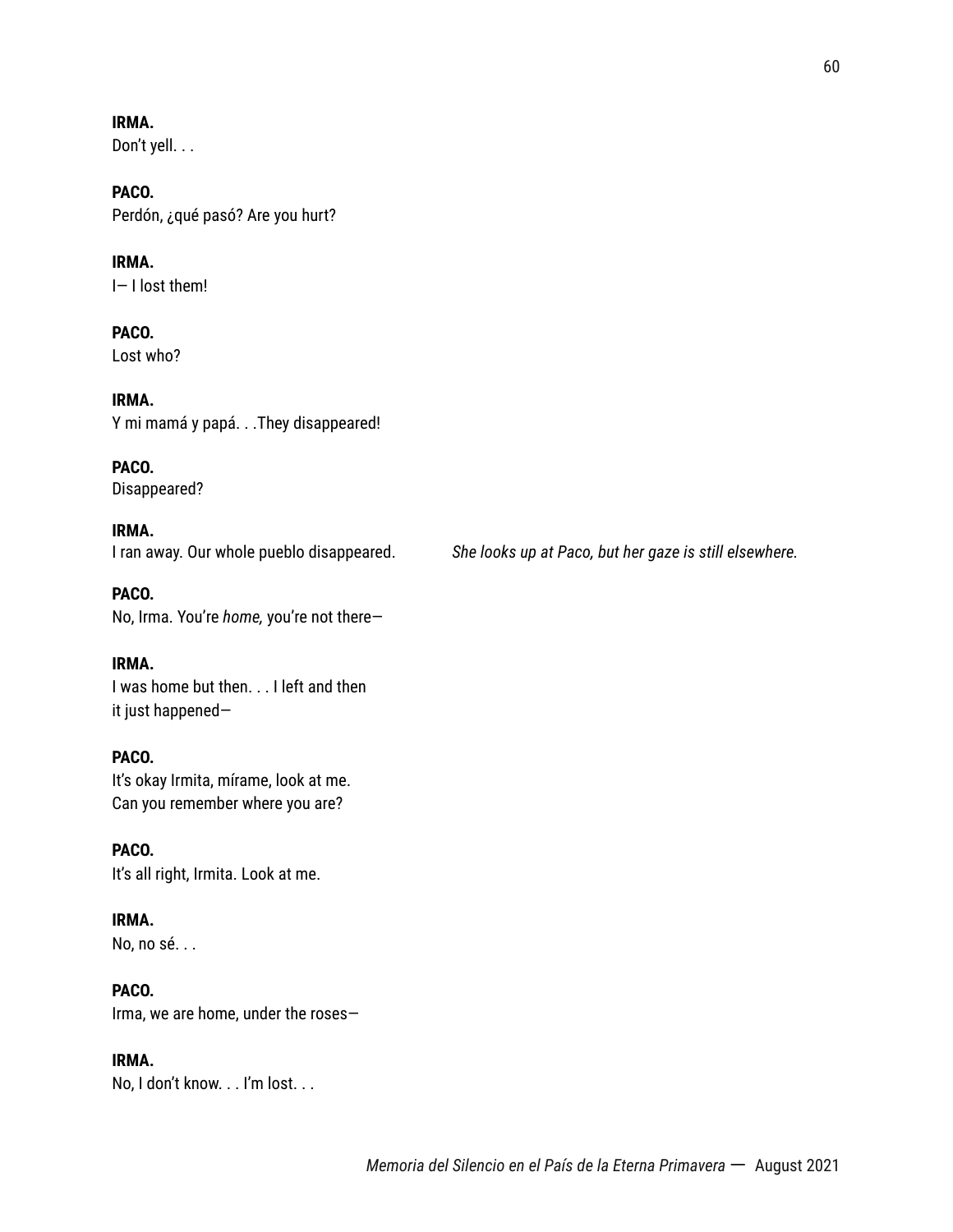**PACO.** It's okay, Irma.

**IRMA.** I don't know. . . Can you help me?

*PACO withdraws, we flashback to a very recent past.*

*Paco bursts into the Doctor's office.*

*Side by side, the memories play out.*

### **DOCTOR.**

¿Señor Francisco?

**PACO.** This is your fault!

#### **DOCTOR.**

¿Perdón? [Excuse me?]

**PACO.** It's your fault my wife is like this!

### **DOCTOR.**

¿Señor Francisco, can you calm down? Please, or I will have to call someone—

### **PACO.**

I need help! Tenías razón. You were right. We were stupid not to listen the first time. But, my wife needs help. We need help. Dios, how stupid we must look to you—

### **DOCTOR.**

No estoy pensando en nada. [I'm not thinking anything of the sort.] Por favor Señor Francisco, you need to relax. *Beat.* Sit, tell me what's going on, what's changed?

**PACO.** *Shaking his head.* No podría decirle. . . the name of that stuff. [I couldn't tell you everything.] The flashes? They happen very often now—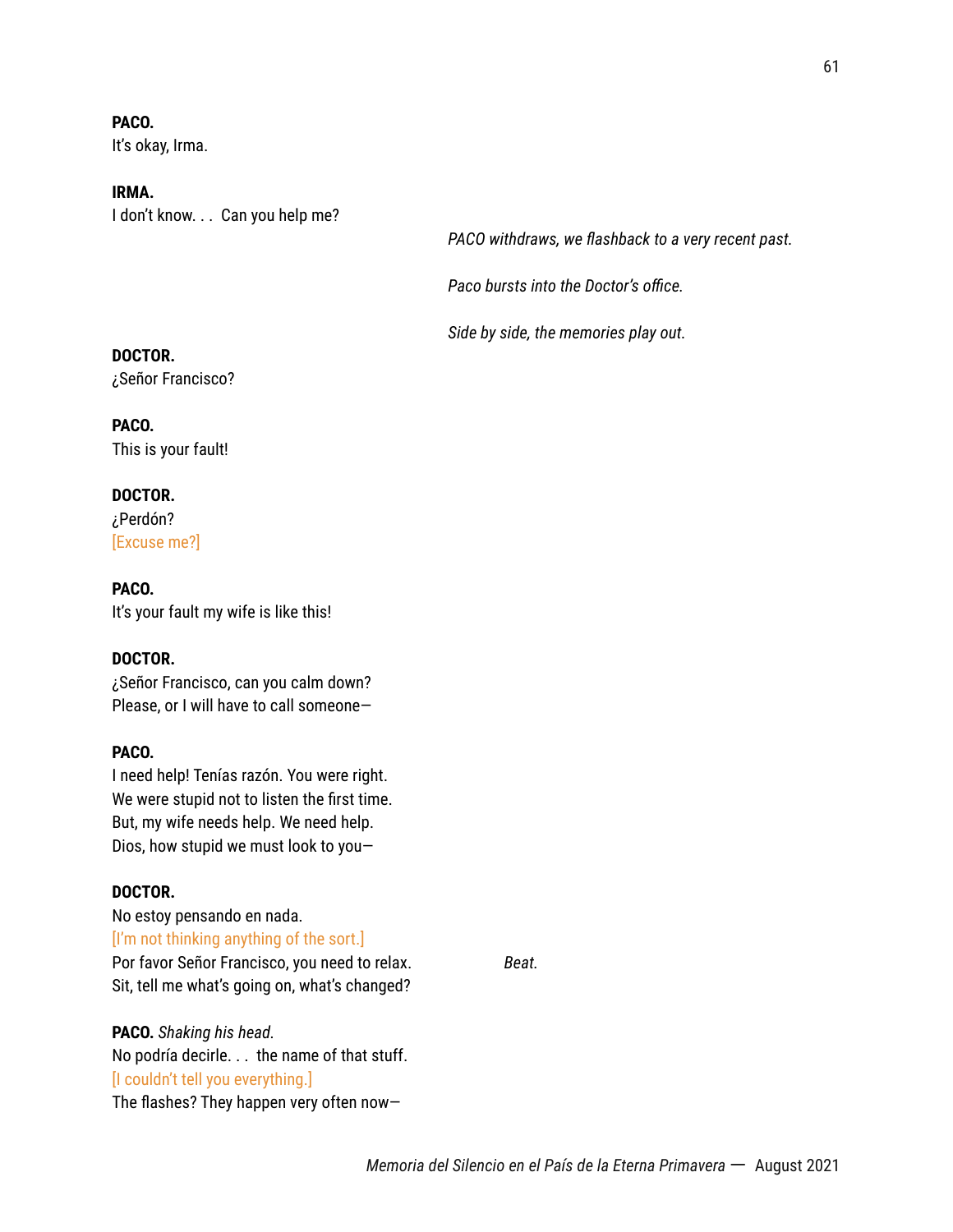**DOCTOR.**

Panic attacks?

**PACO.** Ah! Yes. . . And she's forgetting a lot more.

**DOCTOR.** So more acute memory loss. . .

**PACO.** She will lose entire days sometimes. Or she'll be unable to recognize who. . .

**IRMA.** *Overlapping.* Who. . . are you?

**PACO.** Irma, it's me, Paco. . . Tu marido! [Your spouse!]

**IRMA.** *Embarrassed.* No, señor, I don't have a husband!

**PACO.**

Irma—

**IRMA.** Will you help me? Por favor, Señor.

**DOCTOR.** *Beat.* Vaya pue, tell me what happened.

### **IRMA.**

Pues, al principio, todo estaba tranquilo. . . [Well, in the beginning, everything was calm] Then it happened, just like they had warned us. I was home that night, I remember: *pap! pap! pap!* I thought it was fireworks first, they sounded far and would stop and go like *Pap. . . . . .pap! pap!* but the dogs. . . it was like they knew all at once: *Ou! ou! ou!* All the dogs: *Ou! ou!* Yelled and yelled. *Get out! Get out!* —They tried to tell us early but. . .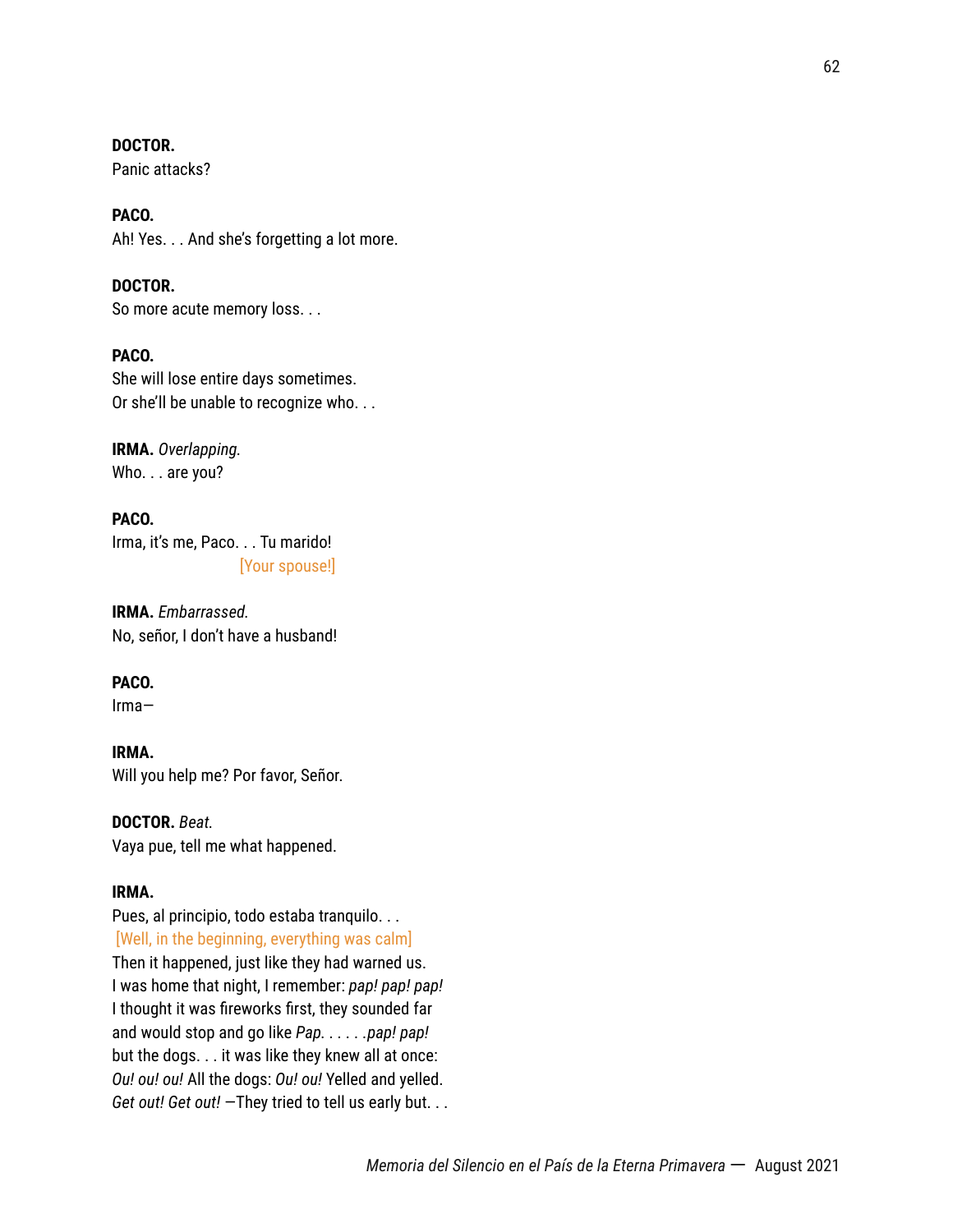### **IRMA.** *cont.*

My parents didn't wake up until the people started yelling, llevando cosas y haciendo bulla en la calle— [people took things, making noise in the streets.]

#### **DOCTOR.**

You could hear her screaming? Hasta la calle? [As far as the streets?]

### **PACO.**

Sí! I was walking home, después del trabajo. [after work.] I ran down the street, almost breaking the door*—*

### **DOCTOR.**

What was she screaming about?

#### **IRMA.**

*The box! The box—! Where is the box? Hurry, we need to find it NOW!*

### **PACO.**

It was this box her mom kept. . . with jewelry? Irma always said it was gold, but, her mind*—*

### **IRMA.**

She refused to leave the house without it. So we ran. Together. We ran and ran and ran. . . that niña was fast on her feet. *Ojala que ella no me supere!*

*[Hopefully she won't outrun me!]*

It made me dizzy watching the little gold chain swinging around Then, someone grabs my arm y la niña's and they took us saying that our parents would be inside the church too.

### **PACO.**

But when I got inside, all the lights were off.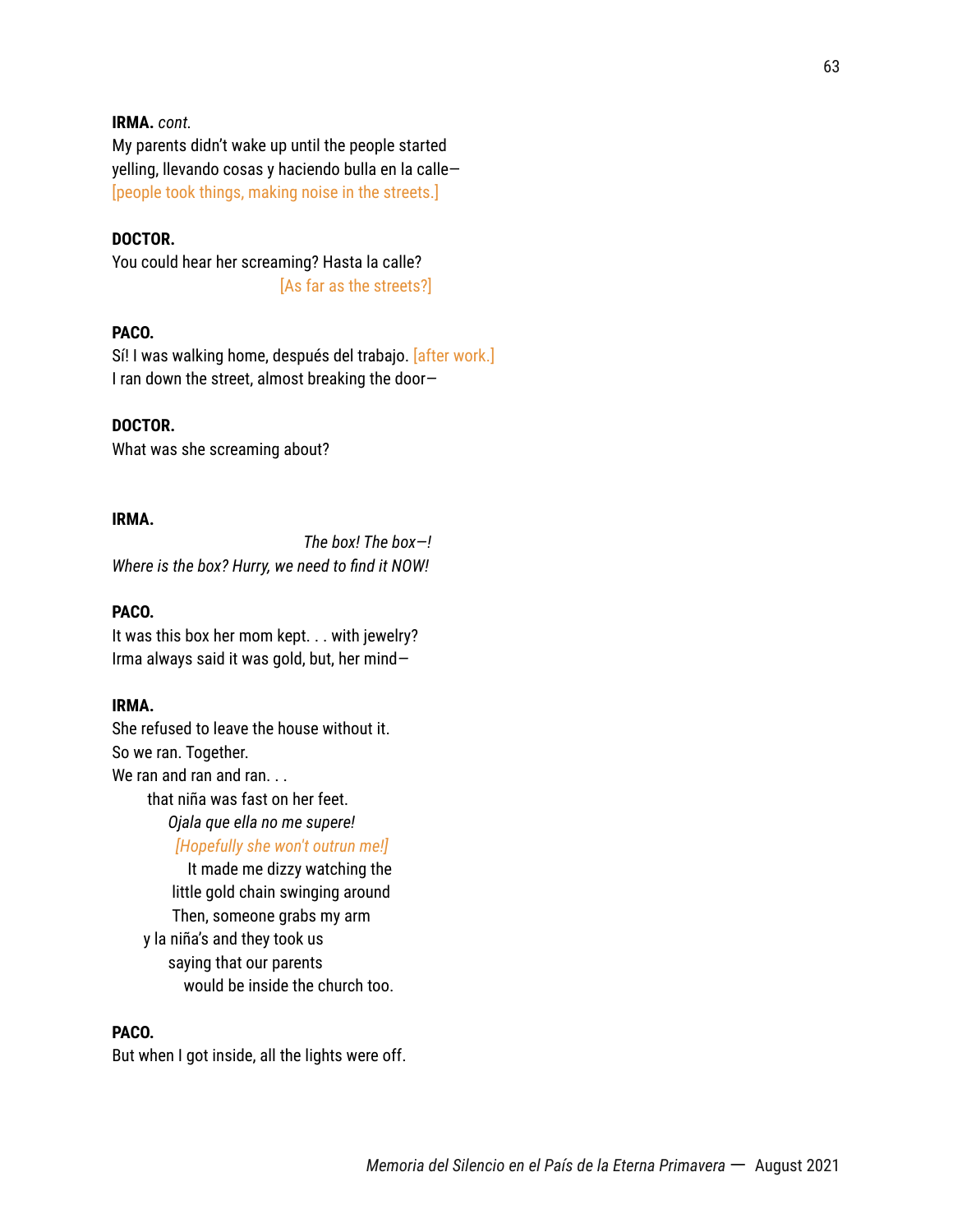### **IRMA.**

That's where I lost her, Chairs lept in the air, breaking to windows. . . I yelled, "Niña! Niña!" —I didn't even know her name! The air was so dark that night, black and hot. . . . . .but the floor. . . It. . . It glittered. . . *I couldn't take my eyes off the floor!* Y alguien gritó, *"AYUDA! The doors are locked!"* Everyone begins to panic, pushing, shoving empezaron a tratar de quebrar ventanas—! [They started trying to break open windows—!]

**DOCTOR.**

She was on the floor?

### **PACO.**

Sí, I found her lying there, temblando..

### **IRMA.**

. . . I could feel the earth shaking. Or maybe, *I* was shaking? . . .or maybe, I'm just dreaming! I kept seeing estrellitas all over the tile floor. My feet wanted to follow the little stars. . . Pero de repente, alguien me empujó [But suddenly, someone pushed me] they pushed me hard then a door broke swinging me

down, and I hit

every

**little** 

star . . .

my face y mis manos, My hands! They glittered como tenia miles de galaxias [thousands of galaxies] dripping down my arms, if just one were to combust—

### **PACO.**

*¡GASOLINA! ¡HAY GASOLINA! ¡AUXILIO AUXILIO! [GASOLINE! THERE'S GASOLINE! HELP! HELP!]* And she just keeps screaming this— to nobody! And of course, being the way she is, she doesn't want the family to notice, so I say nothing, pero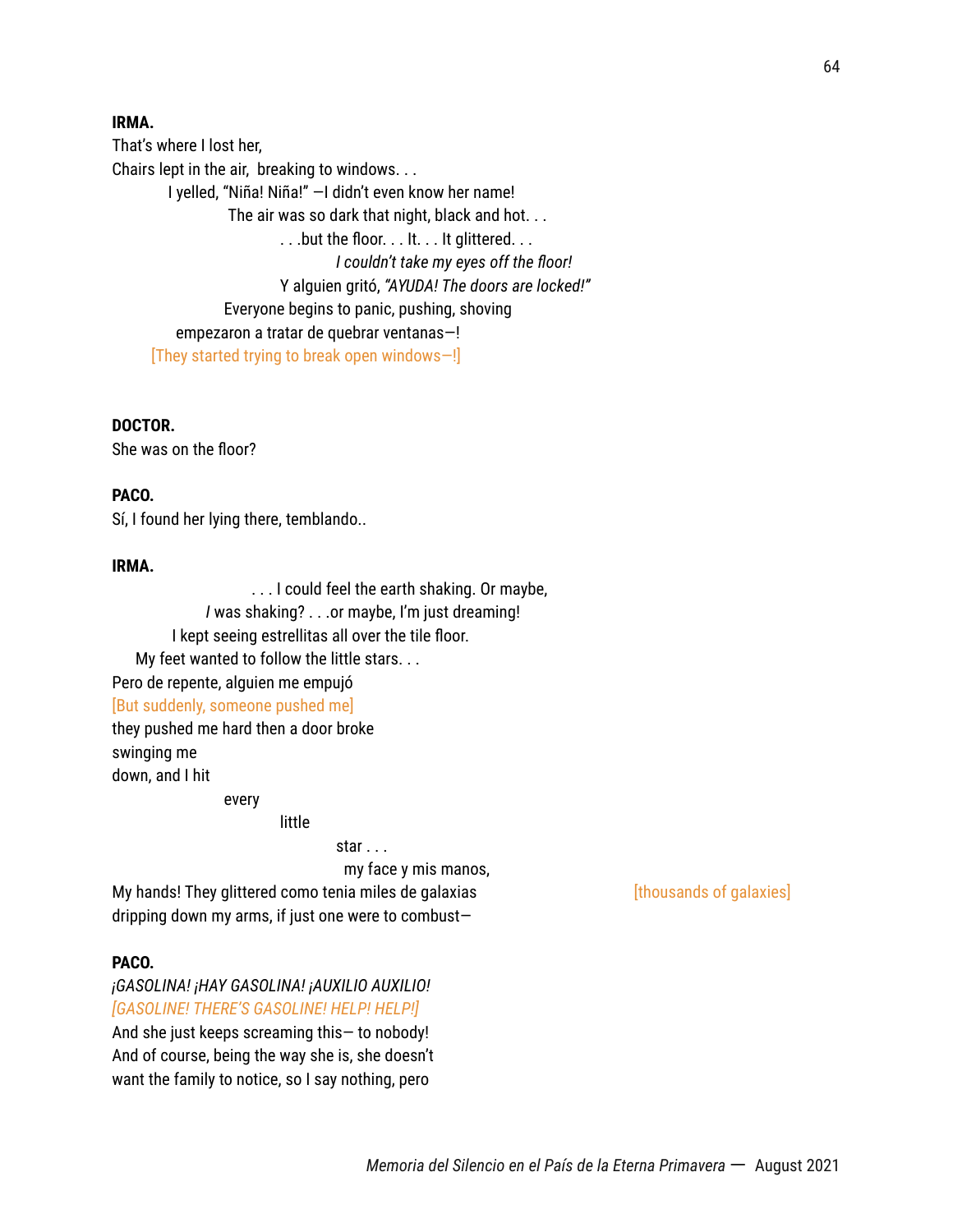### **PACO.** *cont.*

Me da miedo y ahora we don't. . . we can't be— [It scares me, and now. . .] together— in the same bed anym— I'm sorry I—

### **DOCTOR**.

It's okay, take a breath. For as long as you need.

*IRMA and PACO breathe.*

### **IRMA.**

. . .It was like God exhaling over my shoulders, whispering, *¡Acá, acá! Come, look! A window!* Right above an old pila. So I climbed up, into the basin, where cold water gripped my ankles and pulled myself onto the window ledge, too scared to look anywhere else but the moon. . . and I jumped.

### **DOCTOR**.

Do you have a way of grounding her?

### **PACO.**

Grounding?

### **DOCTOR**.

Sometimes a gesture o un ruido, —something loud can shake them out of whatever hallucinations. . .

### **PACO.**

It can make them stop? Help her to come back?

### **IRMA.**

I don't know if she came back. . .

### **DOCTOR.**

She might. . . *present* Demencia that comes and goes in her early stages, but the *condition* does not stop. . . **PACO.** What then?

### **DOCTOR.**

Perdón?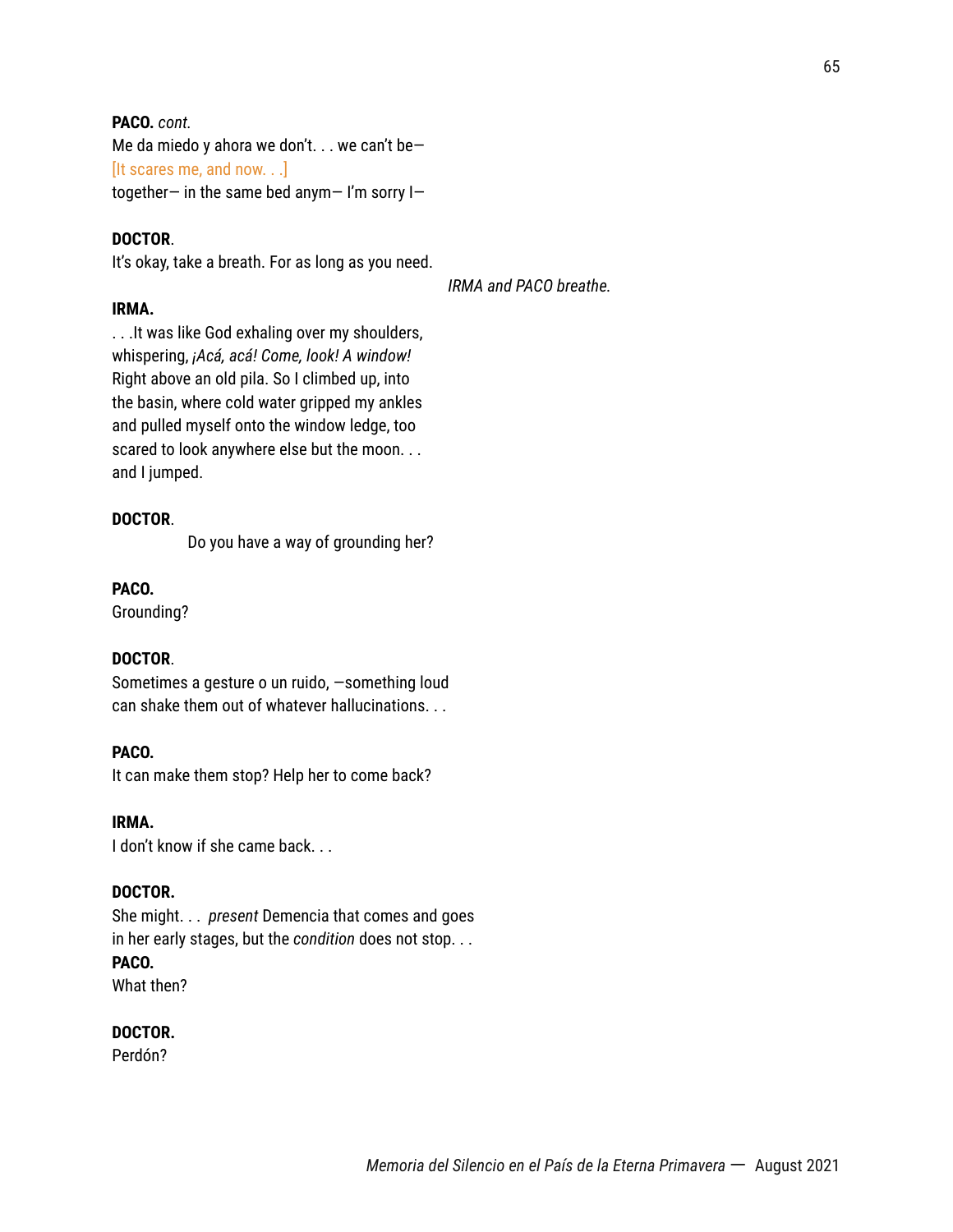### **PACO.**

When it is no longer her early stages, I am to assume she will be lost completely, no?

### **IRMA.**

Oh no! She could be lost.

### **PACO.**

So I ask you, what do we do then? . . .What do *I* do?

#### **DOCTOR.**

You wait.

#### **IRMA.**

So I waited for her, I kept waiting. Even though her necklace never made it into mamita's box. I waited for her. . .

### **PACO.**

¿Perdón? You just want me to wait? You were supposed to have treatment to offer! My wife, she can't keep fading away from me! With Mari staying with us, y la boda de Lupita?

#### **DOCTOR.**

Señor, any treatments we have to offer are only effective for early prevention, and it's still no cure. It only delays the inevitable. . .

### **IRMA.**

So I waited for the smoke to lift. Even though the earth still scorched under the bones of our church. I waited for her. . . I waited for Mami. . . I waited for Papi. . . I waited, hoping, praying they followed the stars. . .

### **PACO**.

What are you saying?

### **DOCTOR.**

I'm saying. . .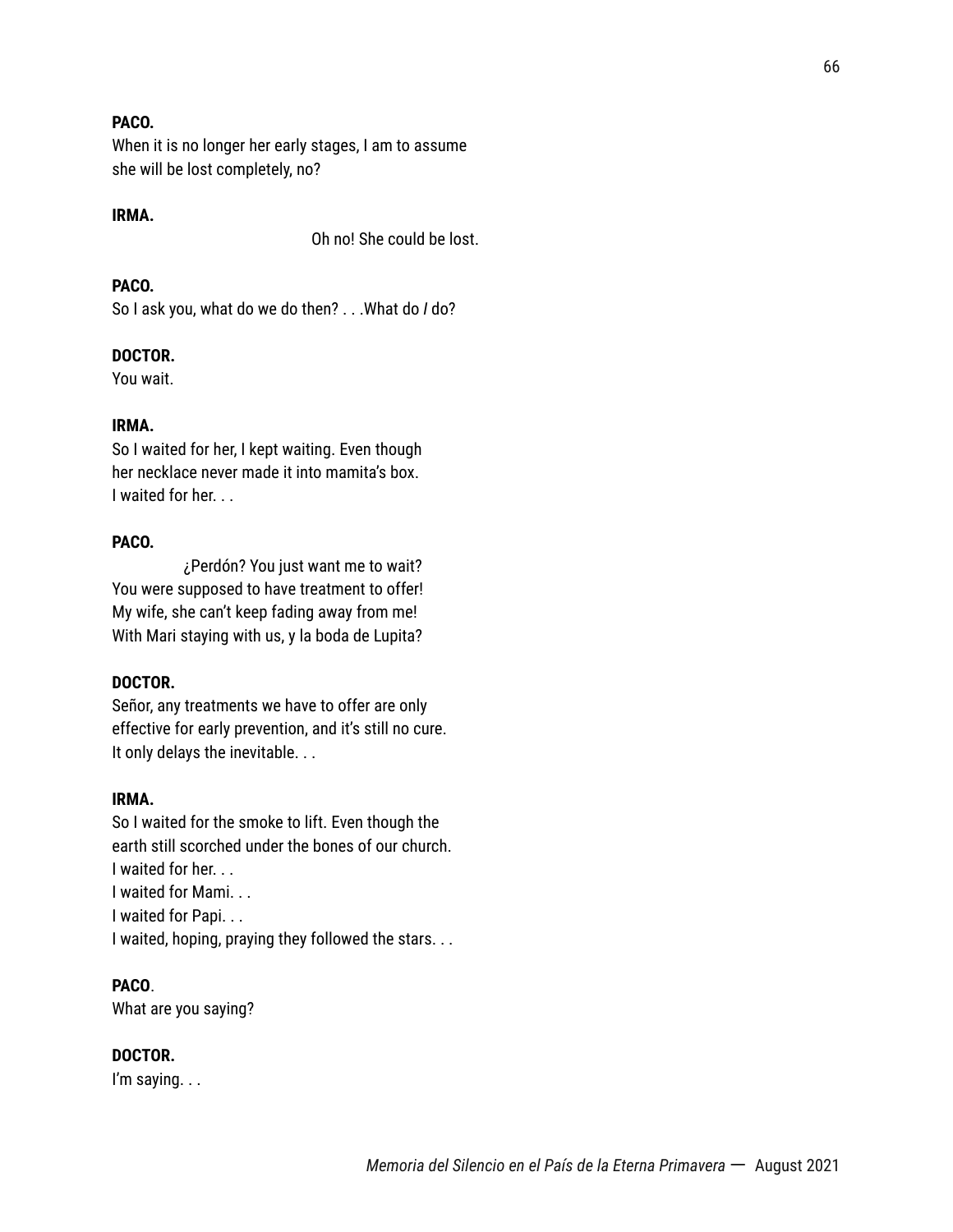### **IRMA.**

Tal vez ellos siguieron otras estrellas; [maybe they followed different stars] and they followed those stars elsewhere far, far, away from our pueblito destruido [from our destroyed little town,] más lejos, hasta las memorias del silencio. [all the way towards the memories of silence.]

### **DOCTOR.**

The best you can do is to keep her safe, comfortable, happy; however that looks. Cherish every lucid day Irma can share. What do you think?

### **PACO.**

I. . . *The doctor exits.*

*The scene restores into the inevitable present.*

### **IRMA.**

What do you think?

### **PACO.**

What?

### **IRMA.**

Do you think they followed the right stars? Yo creo que sí. *[I think so.]* 

### **PACO**.

You need to get some rest, Irmita. Look, it's already sunrise! Vamonos mi'amor, Let's get you changed for bed. *PACO extends his hand out to Irma.*

*The clock rings, shaking IRMA back into the present.*

#### **IRMA.**

What?

#### **PACO.**

It's past midnight, Irmita, let's go to sleep.

### **IRMA.**

Midnight?! No but Lupita's dress isn't. . .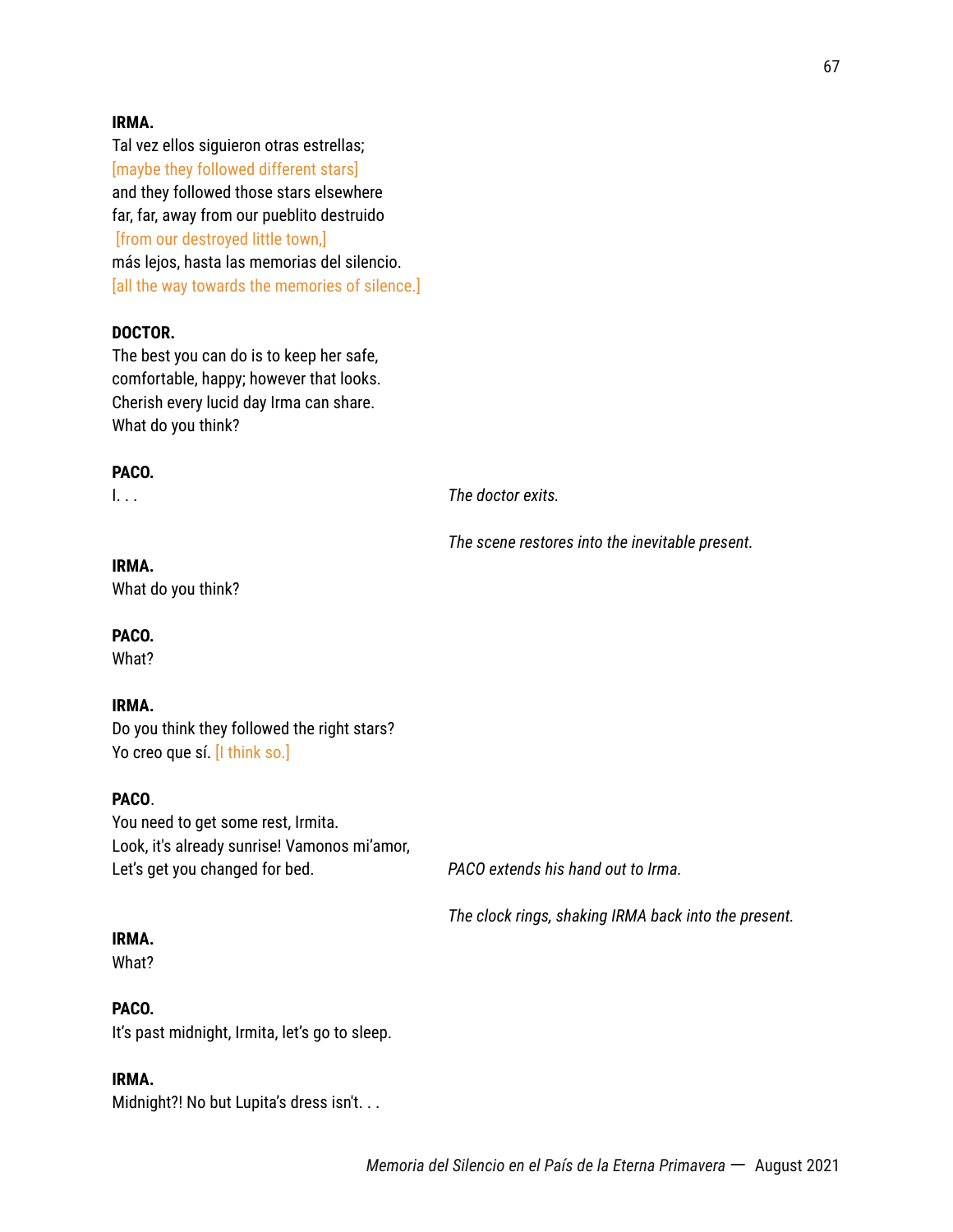### **IRMA.** *cont.*

I was supposed to finish Lupita's dress! No, it can't be. I thought I hemmed it— I *know* I did. No. . .No. . .Paco, I forgot.

### **PACO.**

We have all been very busy, it's easy to lose track—

### **IRMA.**

No, Paco, I forgot, completamente*.* . . I came here because Mari screamed. And I told her, go to bed, then I would . . .I would finish hemming the dress.

### **PACO.**

Está bien, you probably just took a nap—

**IRMA.** Don't do that, Paco!

**PACO.**

Irma—

**IRMA.** FRANCISCO, *NO!*

*Beat.*

### **PACO.**

We should do this tomorrow. I'm going to bed.

#### **IRMA.**

¿Mañana? . . . You want us to wait until tomorrow? So I can wake up tomorrow not knowing who I am? Or who you are? Con toda mi memoria destruida? [With all of my memory destroyed? You promised] Me prometiste. . . Paco, you *promised* you would fight me if I was losing my mind—

#### **PACO.**

Irma—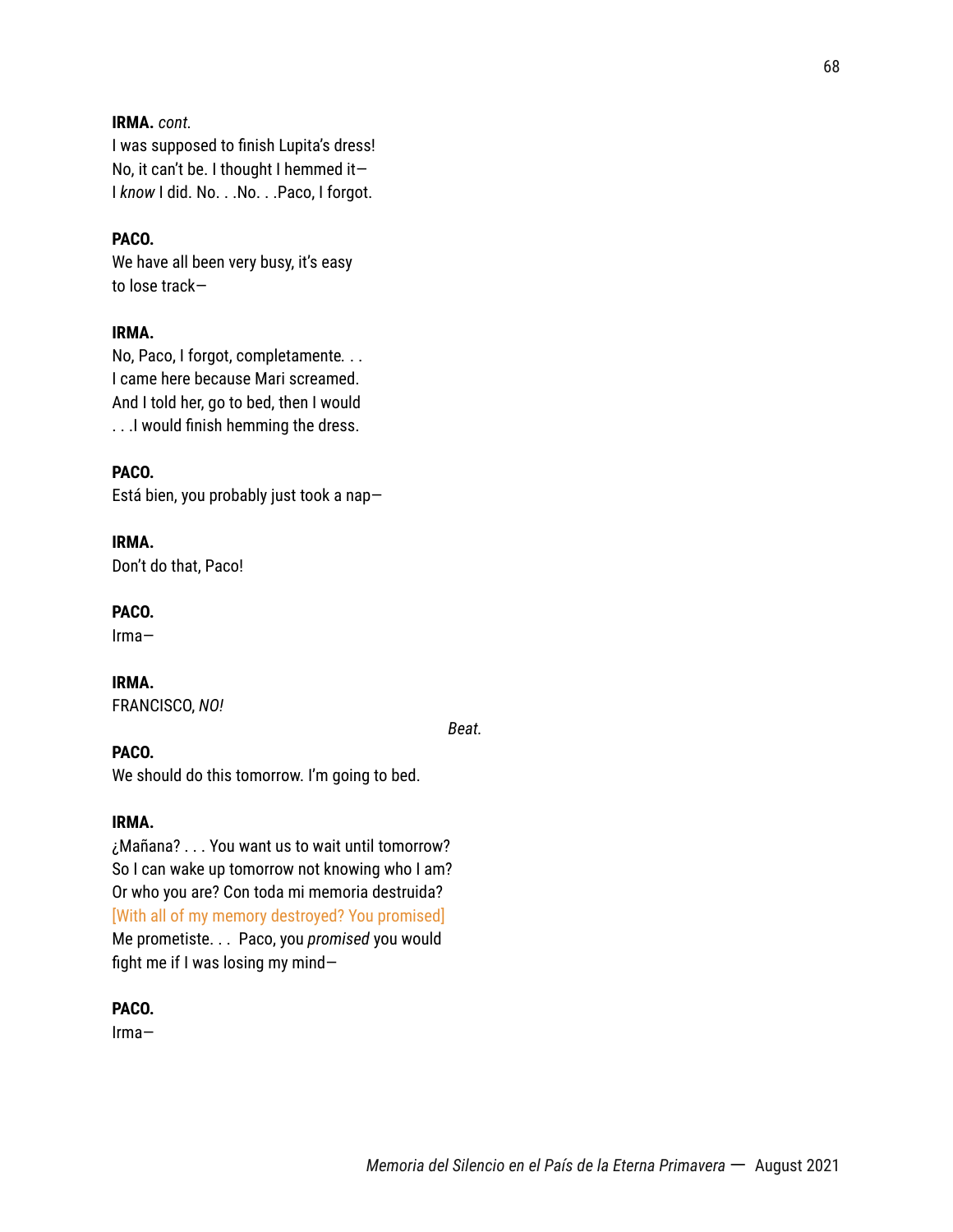**IRMA.** *desperately.* No, I want to talk about this *now*, Paco.

**IRMA.** *cont.* I was wrong, Paco. The doctor was right. I didn't want to believe it. Tan, tan estúpida.

### **PACO.**

Irma, no.

### **IRMA.**

You were right for wanting me to go back. Paco, I'm losing myself. . . I'm losing. . .

*PACO embraces IRMA.*

#### **PACO.**

It's okay Irma. *A long silence.*

#### **IRMA.**

Paco.

### **PACO.**

¿Sí?

#### **IRMA.**

We don't dance anymore.

### **PACO.**

No. *IRMA turns on the radio, "Aquellos Ojos Verdes," by Los Panchos plays.*

**IRMA.** *Smiling.* ¿Recordás esta canción, Paco? [Do you remember this song, Paco?]

### **PACO***.*

*Aquellos ojos verdes de mirada de serena. . .* [Those green eyes, the gaze of a mermaid. . .]

### **BOTH.**

*Dejaron en mi alma eterna sed de amar*. . . *Beat.* [They left in my soul an eternal thirst for love. . .]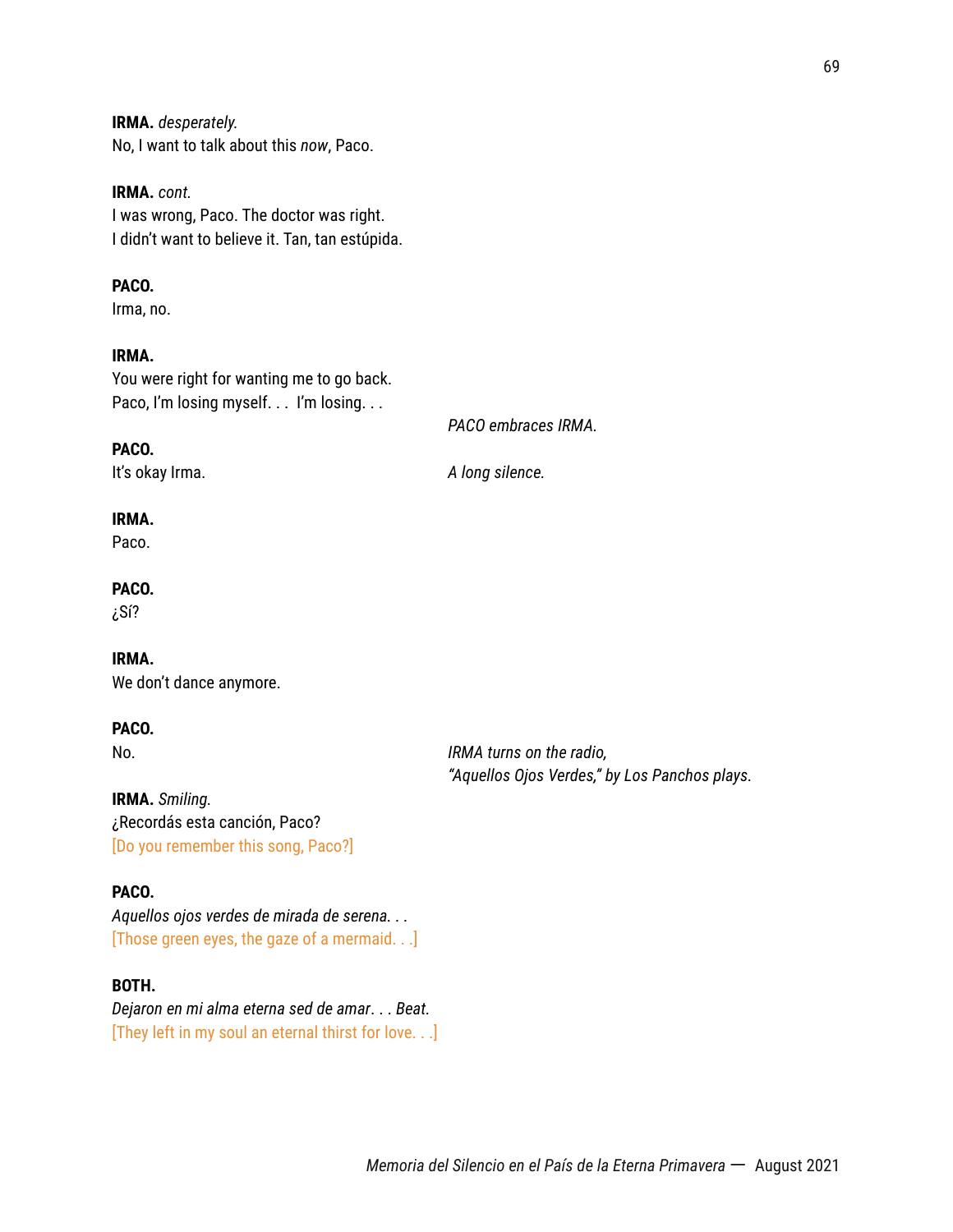### **IRMA.** Bailá conmigo, Paquito. [Dance with me, Paquito.]

### **PACO.**

Si, mi'amor.

*They dance quietly.*

*Blackout.*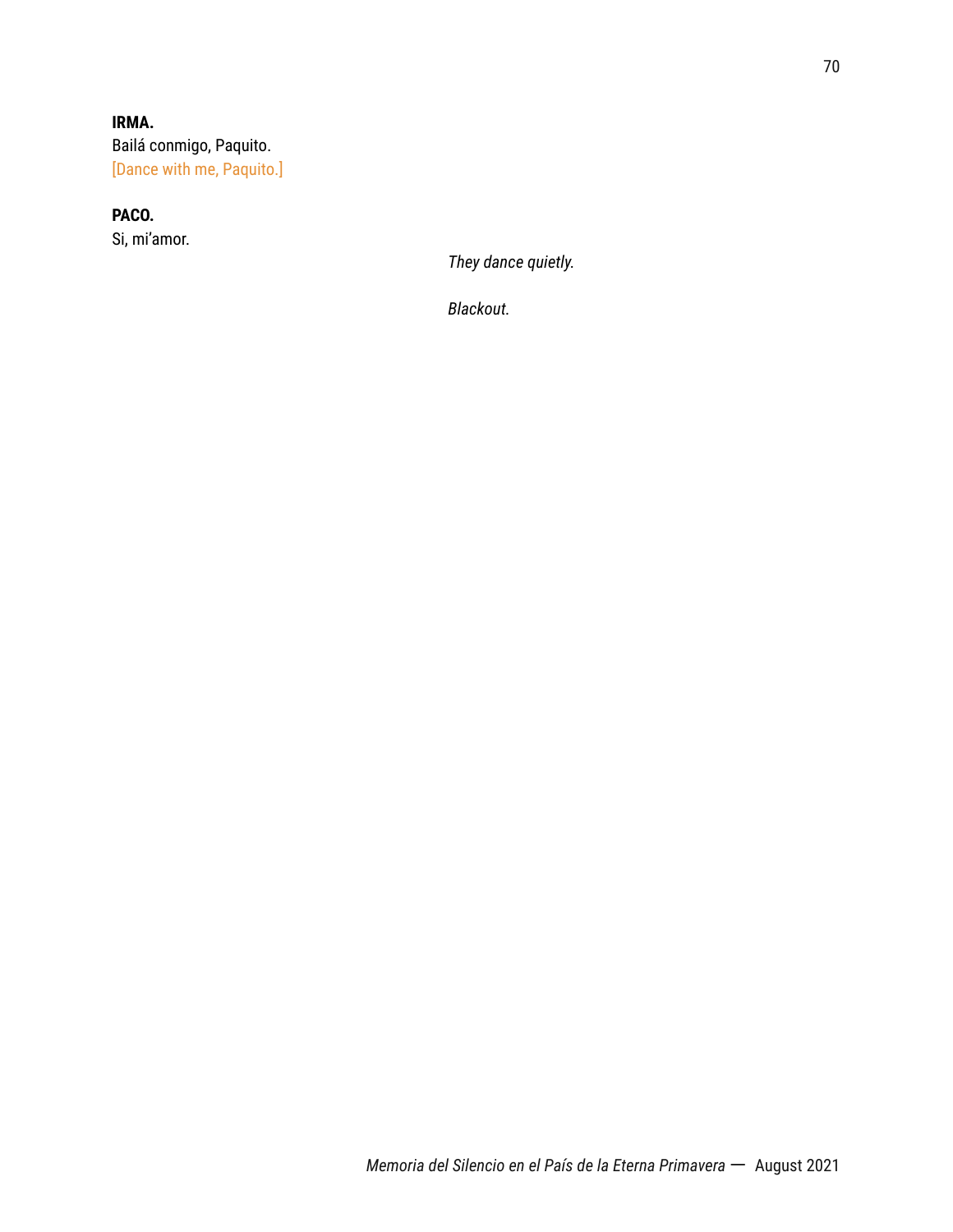### **ACT TWO**

### **ix. la boda / the wedding**

*Morning of Lupita's wedding under the Roses. . .*

*But las rosas are wilting. Petals fall like spring rain.*

*The Viejo Bolos assemble to sing, "Luna De Xelaju."*

*MARI sweeps a pathway amongst the fallen rose petals.*

#### **VIEJO 1.**

LUNA GARDENIA DE PLATA. [GARDENIA MOON OF SILVER] QUE EN MI SERENATA [THAT IN MY SWEET SERENADE] TE VUELVES CANCIÓN [BECOMES A SONG]

#### **VIEJO 3.**

TÚ QUE ME VEZ HOY CANTANDO [YOU THAT SEES ME SINGING TODAY] ME VISTE LLORANDO [HAVE SEEN ME CRYING] MI DESILUCION… [IN MY DESILLUSION]

### **MARI.**

**'**Muy bonito. [It's very pretty.]

### **LUPITA.**

For a bunch of drunks, I guess so. Is that dress. . . made from roses!?

#### **MARI.**

Just before they started dying. . .

### **LUPITA.**

My curse for not inviting Sandra, va'a?

### **ALL BOLOS.** LUNA DE XELAJUUUUU—!!!

[MOON OF XELAJUUU—!!!]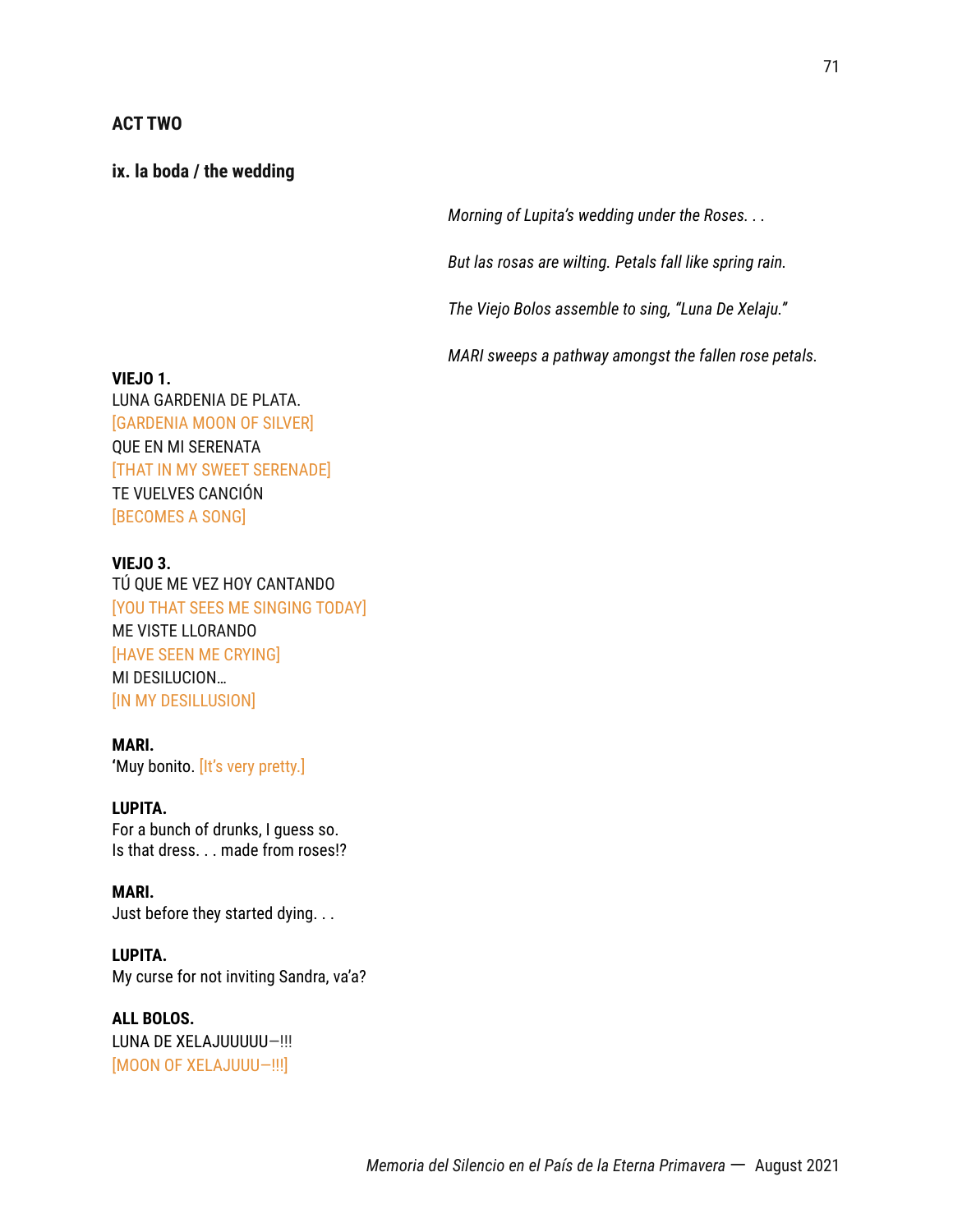**LUPITA.** ¡¡Cállense ya viejos!! [Shut up!] Nobody asked you to sing!

**VIEJO BOLO 1.** We were told we're getting paid!

**LUPITA.** No, you're not.

**VIEJO BOLO 1.** We're not?!

**FERNANDO.** Déjenlos, Lupy. [Leave them be.] *Lupita screams.*

**LUPITA.** NANDO, MY DRESS!!

# **VIEJO BOLO 1.** *Removing their shirt.* ¡Órale, Nando! What are you doing?

**ALL BOLOS.**

¡Mala suerte! [Bad luck!] *They wrap the shirt around FERNANDO's eyes.*

**FERNANDO.** Mi'amor it's fine. The wedding will be perfect.

**VIEJO BOLO 1.** Shut up, she's out of your league! Lupita! it's not too late to change your mind. . .

**LUPITA.** Ew. Go away viejo.

**VIEJO BOLO 3.** She said "Ew. Go away viejo."

**VIEJO BOLO 1.** *I object!!!*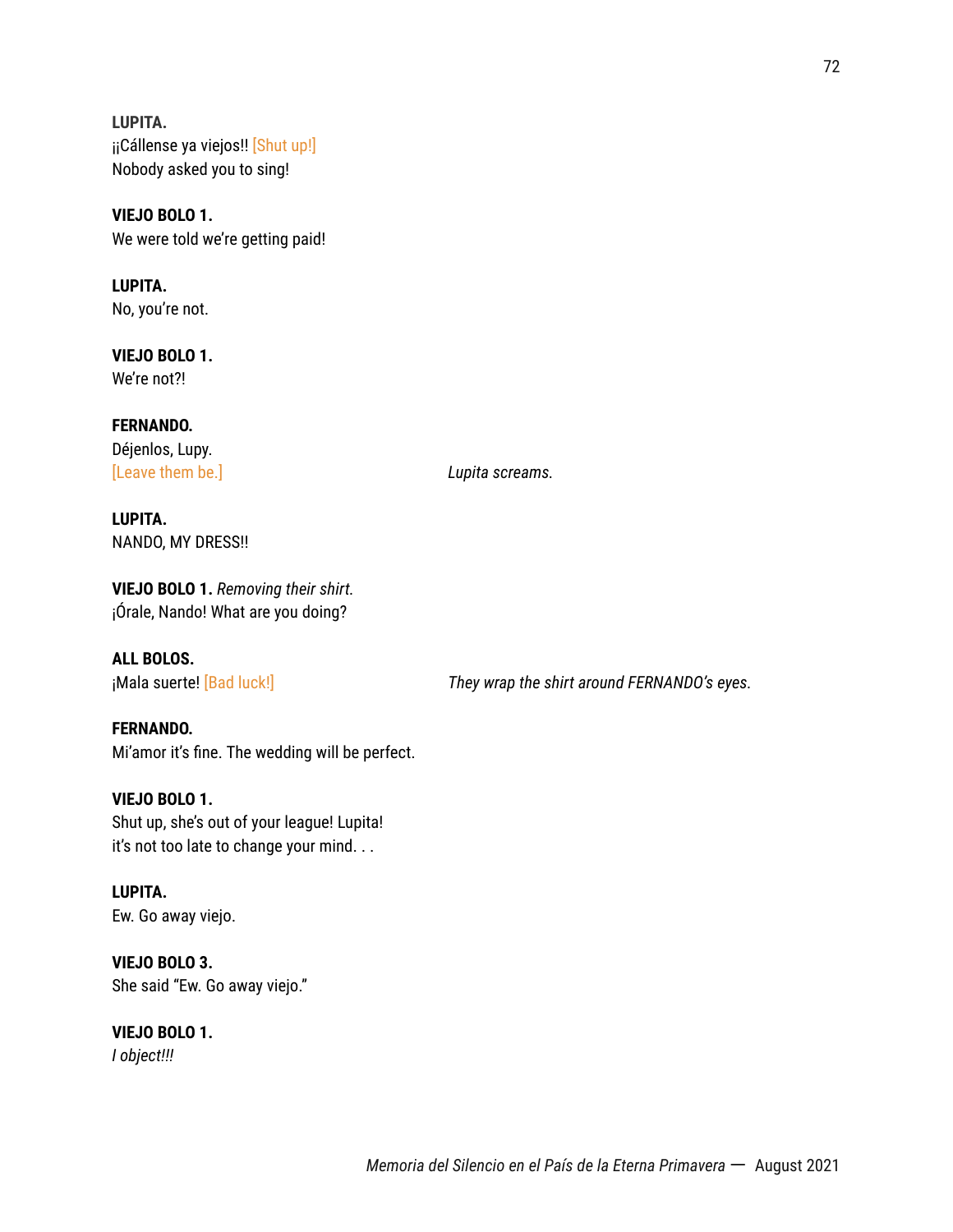**VIEJO BOLO 3.** Calmate, jefa, sit down.

*A phone rings.*

**LUPITA.** Fernando! I told you to turn that thing off.

**FERNANDO.** I'm so sorry, mi cariño, it's important.

**LUPITA.** More important than our wedding!?

**FERNANDO.** No one's even here yet!

*FERNANDO heads out.*

**LUPITA.** *Nando!!*

**FERNANDO.** Lupita, I have to!

**LUPITA.** Fine. Go.

*FERNANDO exits, a nosey LUPITA follows.*

*Awkward. Tense. A viejo coughs.*

**VIEJO 1.** I'm telling you, Fernando is definitely a narco.

**MARI.** *Laughing,* No way! Lupita says he's just a businessman.

**VIEJO 3.** And narcos aren't?

**MARI.** Just because he has white pants?!

**VIEJO 1.** White *linen* pants.

**MARI.** So cliché!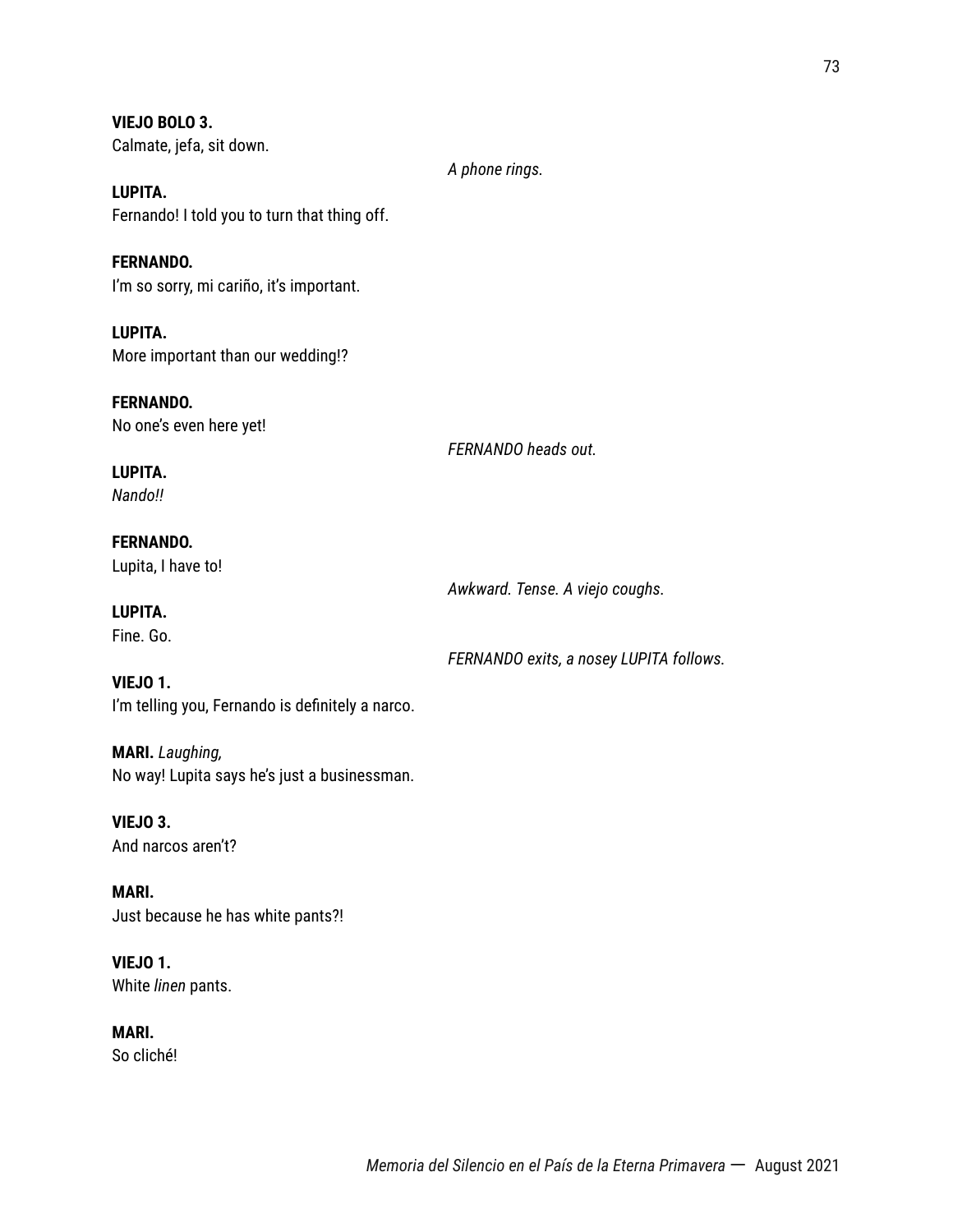**PACO.** Mari, have you seen la Irma?

**MARI.** No. . . Wait! Yes, she was over by the roses. Talking to them.

**PACO.** Talking to them?

**MARI.** That's what it looked like.

# **PACO.**

She never talks to las rositas! Will you get her for me, Mari? I can sweep the rest of these.

# **MARI.**

Okay.

*As MARI leaves.*

*The VIEJOS start a new song.*

# **VIEJO 3.**

DUERMEN EN MI JARDÍN [IN MY GARDEN THEY SLEEP] LAS BLANCAS AZUCENAS, [THE WHITE LILIES] LOS NARDOS Y LAS ROSAS [THE TUBEROSE AND ROSES]

# **VIEJO 1.**

MI ALMA MUY TRISTE Y PESAROSA [MY SAD AND REGRETFUL SOUL] A LAS FLORES QUIERE OCULTAR [IN FLOWERS IT WANTS TO HIDE] SU AMARGO DOLOR. . . [ITS BITTER PAIN.]

*Transition into the roses.*

*IRMA walks gingerly through the forest.*

*The chirps of children laughing fill the air.*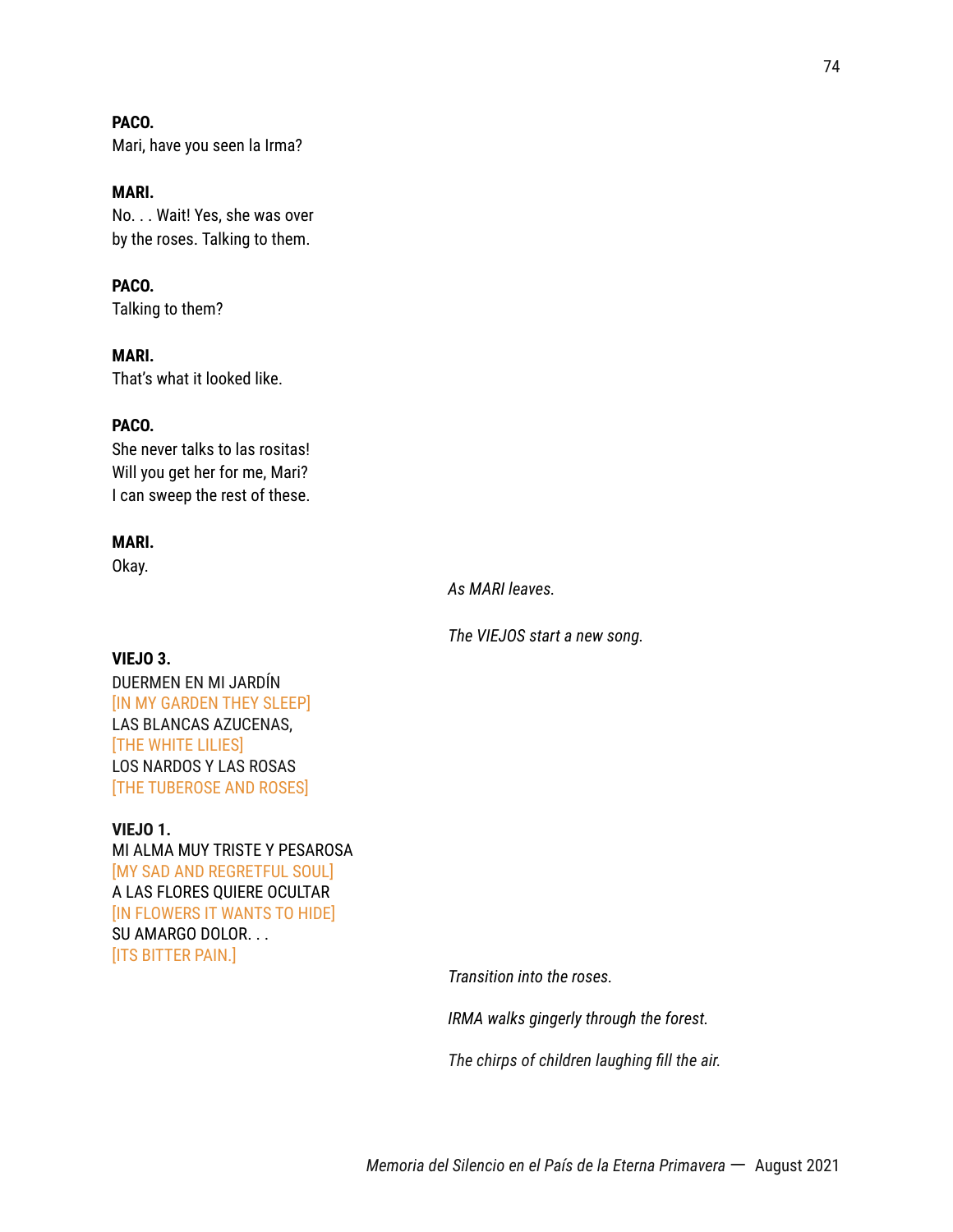*Two young teens burst into the clearing, chasing, teasing and fighting over a small wooden box.*

**IRMA.** Hey! That's mine!

### **CARLOS.** Give it to me!!

# **LA NIÑA + IRMA.**

No Carlos! Let go!

**CARLOS.** Irma c'mon! *CARLOS yanks harder.*

**ALL.** *IRMA, LA NIÑA and CARLOS all fall to the ground. AAAAA!!!*

# **LA NIÑA.** Ou! Carlos!

**IRMA.**

La caja! [The box!]

*IRMA tries to grab the box, but LA NIÑA beats her to it.*

# **LA NIÑA.** Mirá, You could have broken it!

**CARLOS.** Sorry!

# **LA NIÑA.** [Dummy!]

¡Tonto! *She starts smacking CARLOS.*

*They all fight over the box.*

**CARLOS.** ¡Ay! Irma, stop it! Irma!! *Smack.*

# **IRMA.** ¡Sos tan necio! [You're so annoying!]

# **LA NIÑA.** iiPúchica, Carlos!! [Dammit, Carlos!!]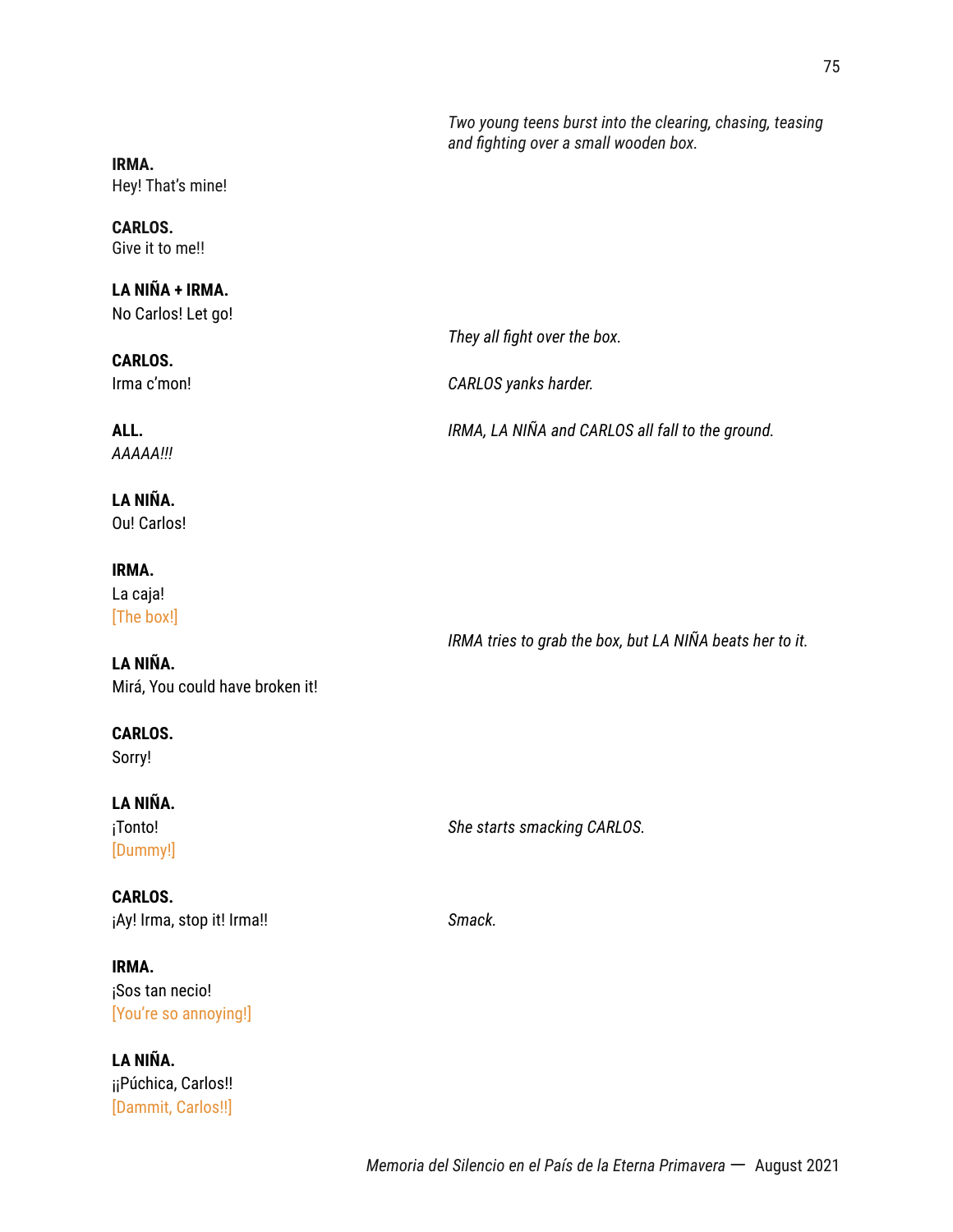**CARLOS.** It wouldn't have happened if you just told me what it is!

# **LA NIÑA.**

¡Necio! [Brat!] *Smack.*

**CARLOS.** Stop hitting me!

**LA NIÑA.** *Smack.* ¡Bárbaro! [Barbarian!]

**CARLOS.** *realizing the gold.* A la gran. . . Púchica!!! [Holy. . . F. . . freakin' damn!]

**LA NIÑA.** Calláte, Carlos. [Shut up, Carlos.]

**CARLOS.** Is that gold?!

**LA NIÑA.** What do you think?

**CARLOS.** Is that REALLY gold?

# **LA NIÑA.**

I *told* you it was full / of gold, you didn't believe me. And you went ahead / with your mono [monkey] hands and broke the whole box!!! /

# **CARLOS.**

Where did you get this?! Irma, did you steal this?!

*They pick up the mess.*

### **CARLOS.**

/ Irma, this looks like gold! / I can't believe it!!! / Pure gold!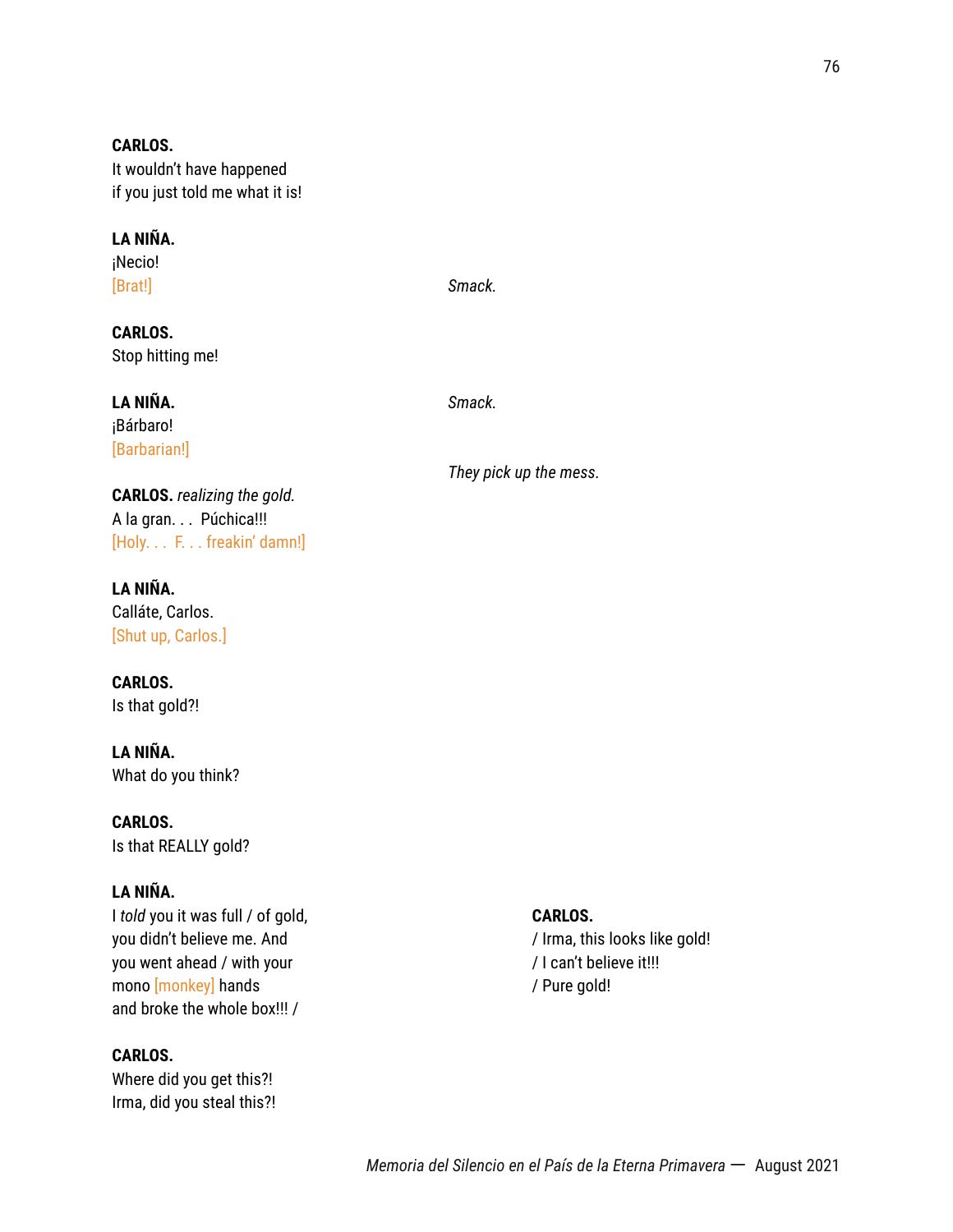# *LA NIÑA smacks him again.*

# **LA NIÑA.**

¡No, necio! I didn't steal it. And where I got it is none. of. your. business.

# **CARLOS.**

It'll be the whole pueblo's business if you don't tell! *CARLOS starts to holler.*

# **LA NIÑA.**

¡Shuté, Carlos! I'll tell you! Just stop yelling! ¡Callaté! But, I didn't steal it okay? I took it. . . from my house.

No you didn't, mentirosa!

# **LA NIÑA.**

I'm not lying!

# **CARLOS.**

That's why you only have one pair of tenis [sneakers], right? There's nothing wrong with stealing. You're poor.

# **LA NIÑA.**

# **CARLOS.**

"Por favor perdonenme. . . . [Please forgive me. . .] By the time you receive this, I will be in the hands of God." Guau que drama. "if my sins against you and our daughter can be forgiven, let it be now. And though all the gold in the world cannot compensate for my . . .transgressions, please accept this. My most prized

**CARLOS.** *He looks at her suspiciously.*

It *belongs* to me. *LA NIÑA shows Carlos an old letter, he reads it.*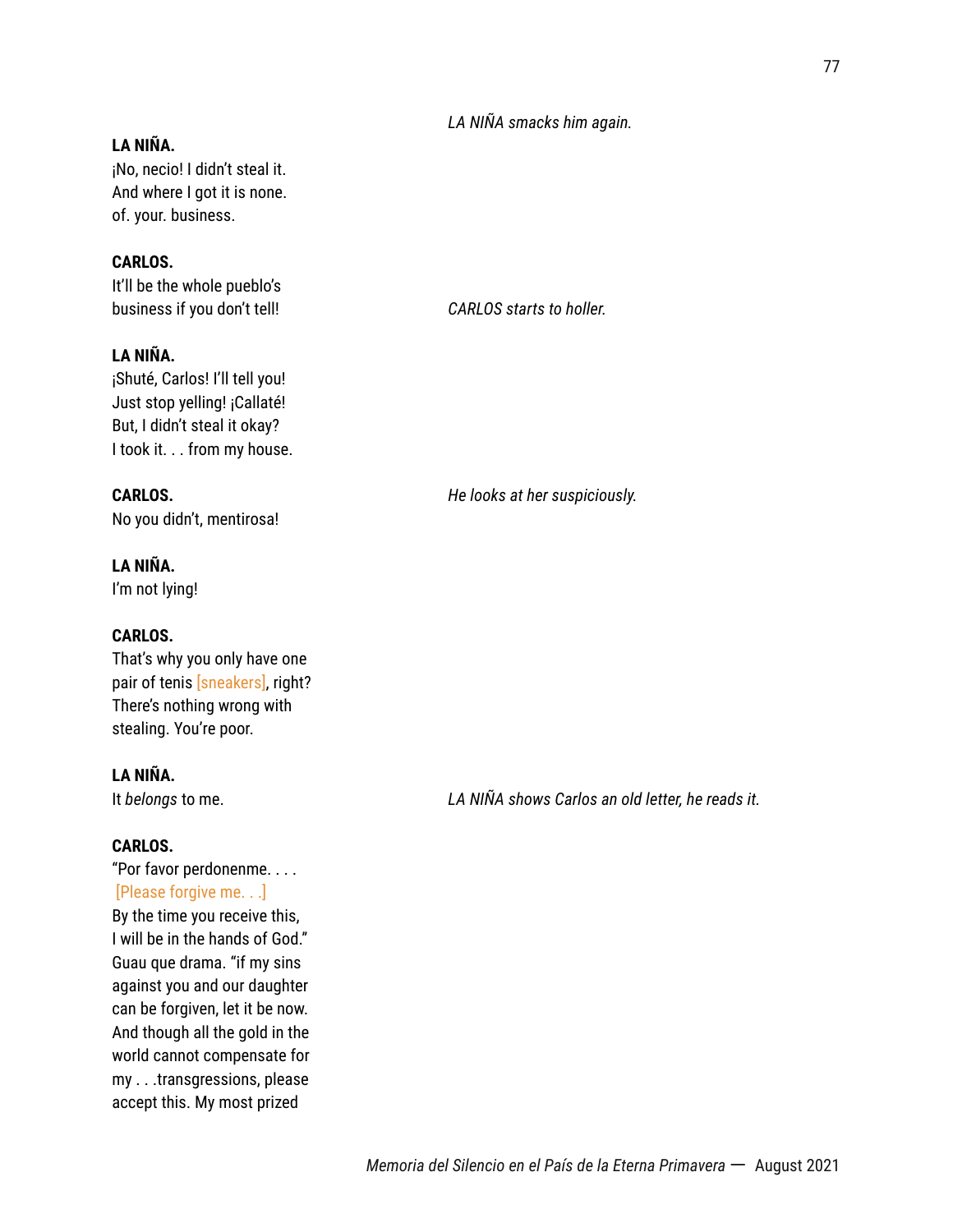possession and the least I can offer you and nuestra Irmita. . . Signed, Edbert. . . dos de Julio, mil novecientos sesenta y dos" [July second, nineteen sixty-two]

**IRMA.**

The year I was born.

**CARLO.** Who's Edbert No..se... ?

**LA NIÑA.** Nosek. I think he's my father.

**CARLOS.** Is he still alive?

**IRMA.** No.

**LA NIÑA.** I don't think so. I heard he was an old padre. . .

**CARLOS.** *scandalous.* ¡Púchica! ¿Un padre? Wait, Your mom married a priest?!

**LA NIÑA.** My mom was already married.

**CARLOS.** ¡Púchica! Wait so. . . WHAT?!

# **LA NIÑA.**

Can you believe she hid this? All these years, on her dresser! Yelling about how poor we are, how I should quit school after this year to work at the fincas. And for what? We could be rich!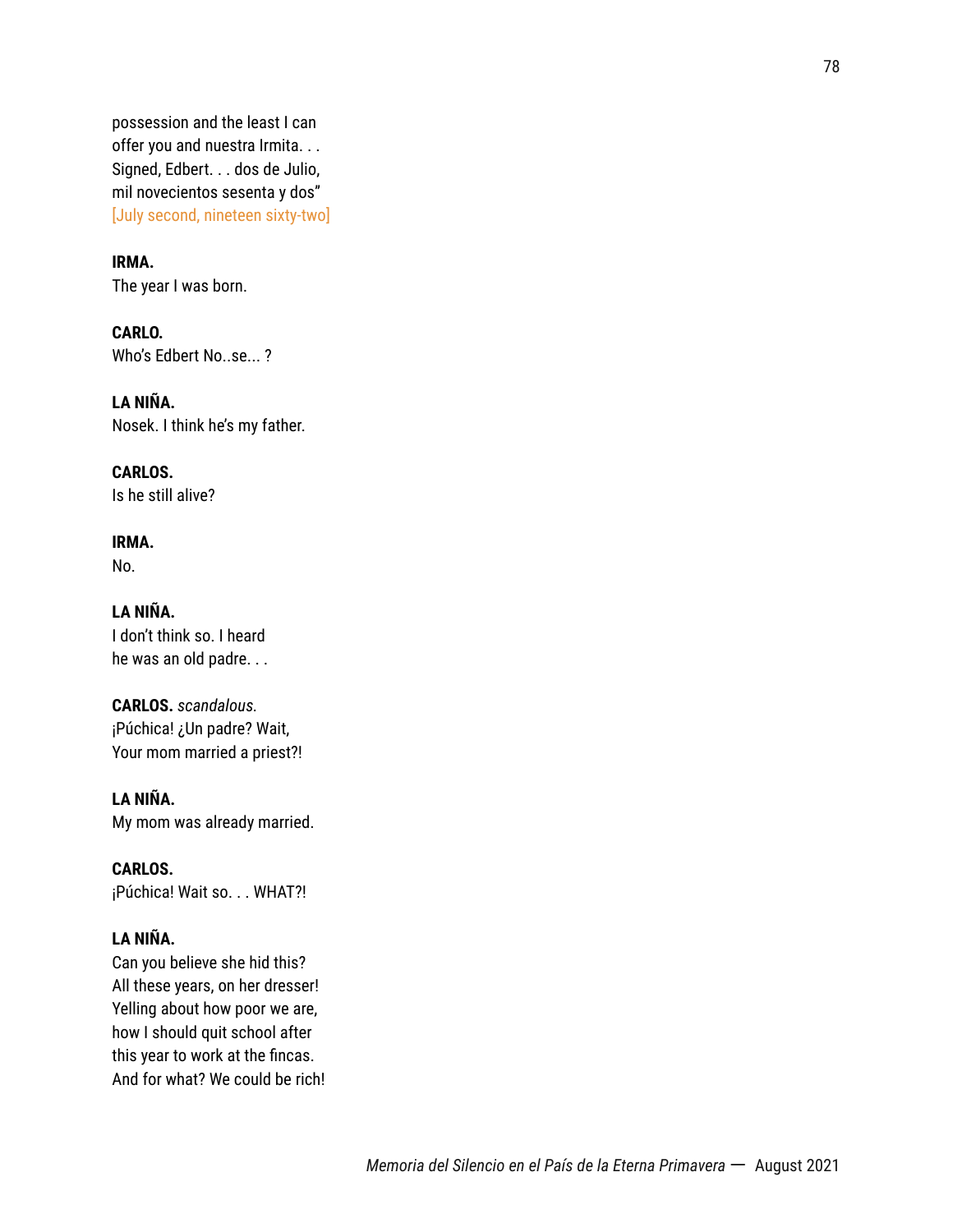**CARLOS.** ¿Qué vas a hacer? [What are you going to do?]

# **LA NIÑA.**

I'll take the gold into the city and sell it for all the Quetzales I can.

# **CARLOS.**

To the city from here? You're crazy! That's a two and a half day's walk.

# **LA NIÑA.**

Who said I was walking? Hay bús. Besides, I've gone to the city alone.

# **CARLOS.**

That's perfect, a pretty girl alone on a bus, with a box full of gold.

# **LA NIÑA.**

You think I'm pretty?

# **CARLOS.** *Embarrassed.*

No! I don't know! I'm just saying. . . There'll be road blocks every mile El ejercito is everywhere now with the guerillas around Peten y Nebaj.

# **LA NIÑA.**

Pero, how far is Nebaj from here? That all deep in the mountains. . . I heard el ejercito is just rebuilding pueblos to get roads y electricidad.

# **CARLOS.**

I'm surprised you actually believe that!

# **LA NIÑA.**

¿Por qué?

# **CARLOS.**

Everyone knows your dad's a Communist!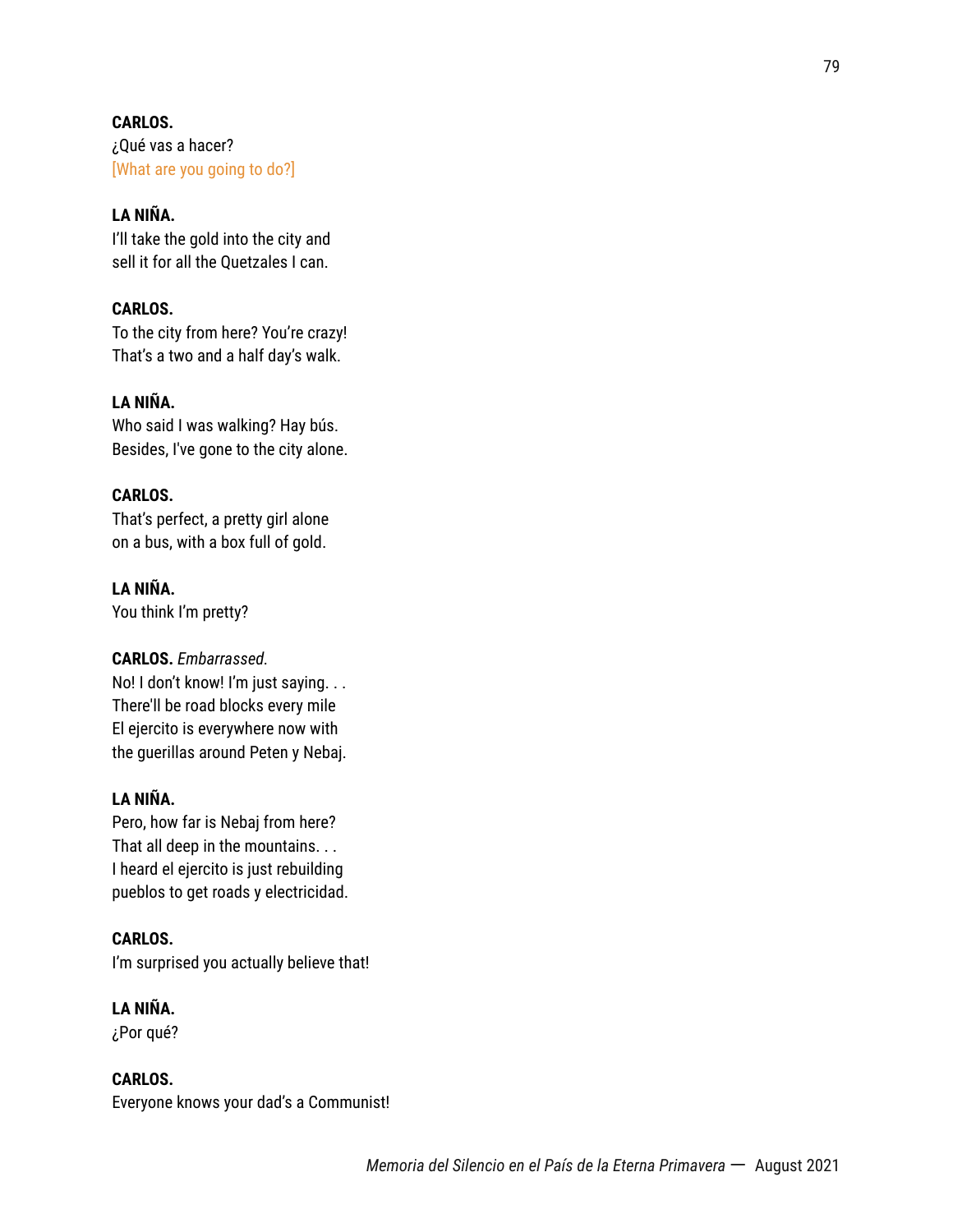Protesting that Ríos Montt from the start.

**LA NIÑA.** *Laughs.* No, el es Socialista, no un Communista!

**CARLOS.** A Socialist family with a secret box of gold. . .

# **LA NIÑA.**

You know what my mom said when I found it? "No lo toques! All gold is cursed by blood!"

**CARLOS.**

So you stole it anyway.

# **LA NIÑA.**

Not stolen, *es mio! [it's mine!]*

**CARLOS.** What if it is cursed? **Beat. Beat.** 

# **LA NIÑA.** *They laugh.*

¡Si, y yo soy la bruja! [Yes, and I'm the witch!] Give me all your gold!

# **CARLOS.**

Never! *CARLOS and LA NIÑA. exit, running off excitedly.*

*Their echoing laughter morphs into the chirping of crickets.*

*MARI enters.*

# **MARI.**

¿Tia Irma? *¿Tia Irma?*

# **LA NIÑA.** *giggles.* Why are you calling me Tia?

# **MARI.**

Hey, it's you. . . I'm looking for my Tia— Wait, Irma is your name?!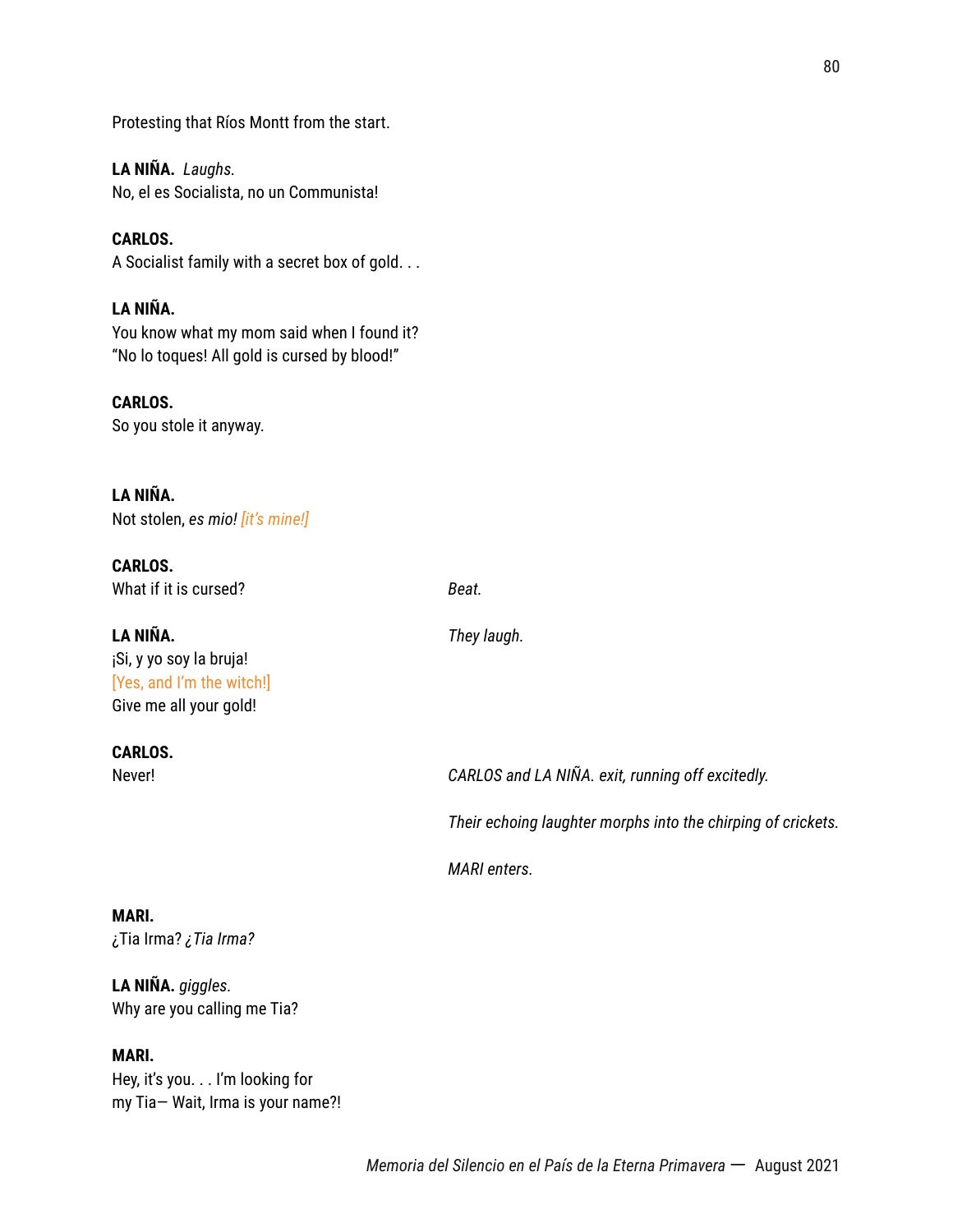**LA NIÑA.** Don't tell anyone! **MARI.** *laughing.* Okay! I won't. . . **LA NIÑA.** Why are you laughing? **MARI.** Irrrrrrma! Now that's a bitter name. *The earth cackles.* **LA NIÑA.** Don't say that! **MARI.** I'm sorry. . . it's just reminded me. *Cun. . .* **LA NIÑA.** You told them! *Cun. . .* **MARI.** What? Who? *Cun. . .* **LA NIÑA.** La Santa Muerte! *Cun. . .* You told them where I was! **MARI.** *Cun. . .* No I didn't! *Cun. . .* **LA NIÑA.** They're gonna find me. . . **MARI.** How was I supposed to know!? *Toom! LA SANTA materializes.* **LA SANTA.** There's my little thief, all these years Hiding away in the bushes, like a rat. **MARI.**

Hey, don't hurt her! She's. . . my friend.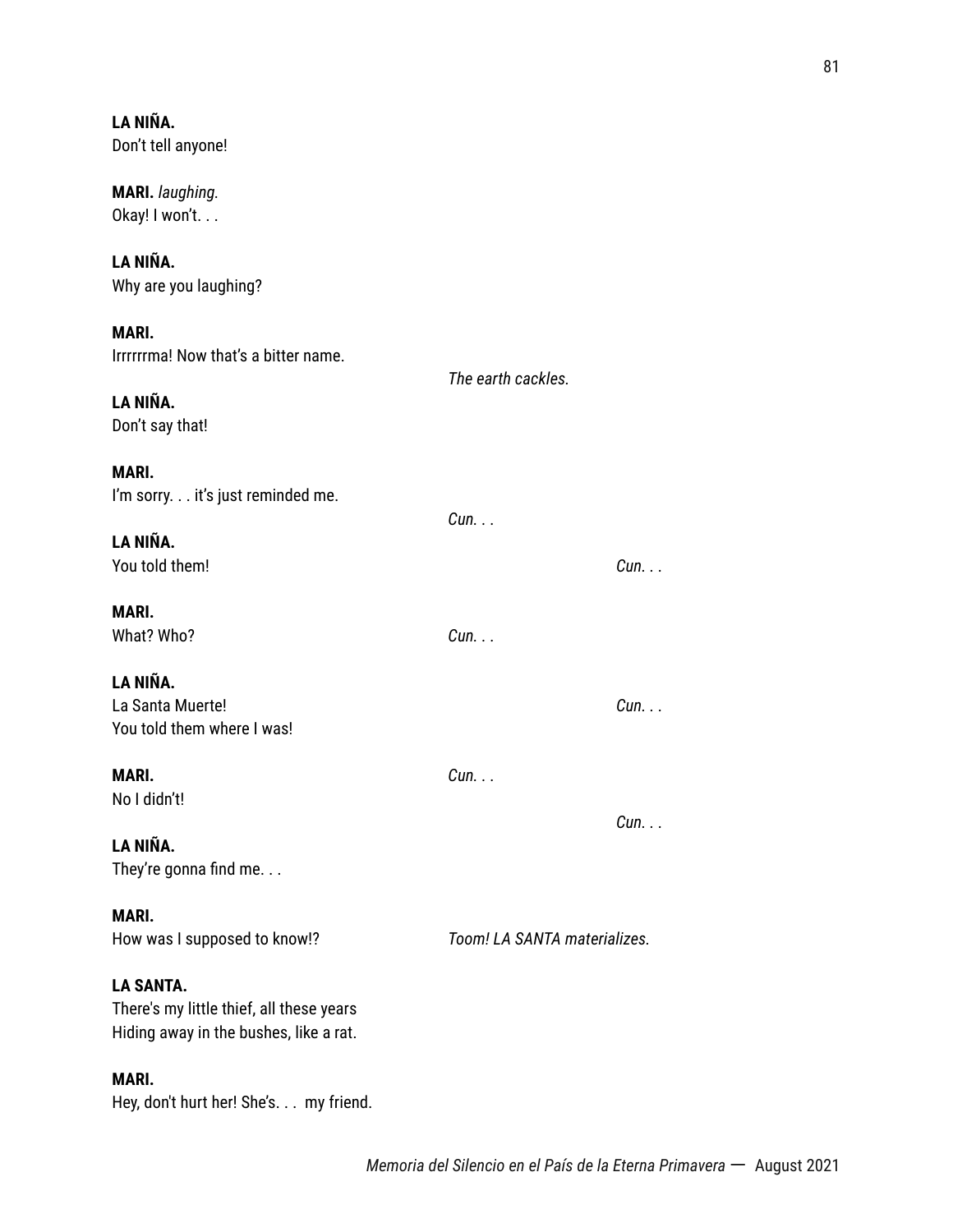# **LA SANTA.**

You have no idea, little one. . .

# **MARI.**

I'm not little.

# **LA SANTA.**

Neither is your friend. . .

### **IRMA.**

¿*Alo?*

# **MARI.**

¡Tia!

**IRMA.** Who's there?

# **MARI.**

It's Mari. Su sobrina.

# **IRMA.**

Mari?

# **MARI.**

Mande, tía. [Tell me, tia.]

# **IRMA.**

Come!

# **MARI.**

¿Que?

# **IRMA.**

I found it.

# **MARI.**

What?

# **IRMA + LA SANTA.**

La mamita's box.

# **IRMA.**

It was right where I left it.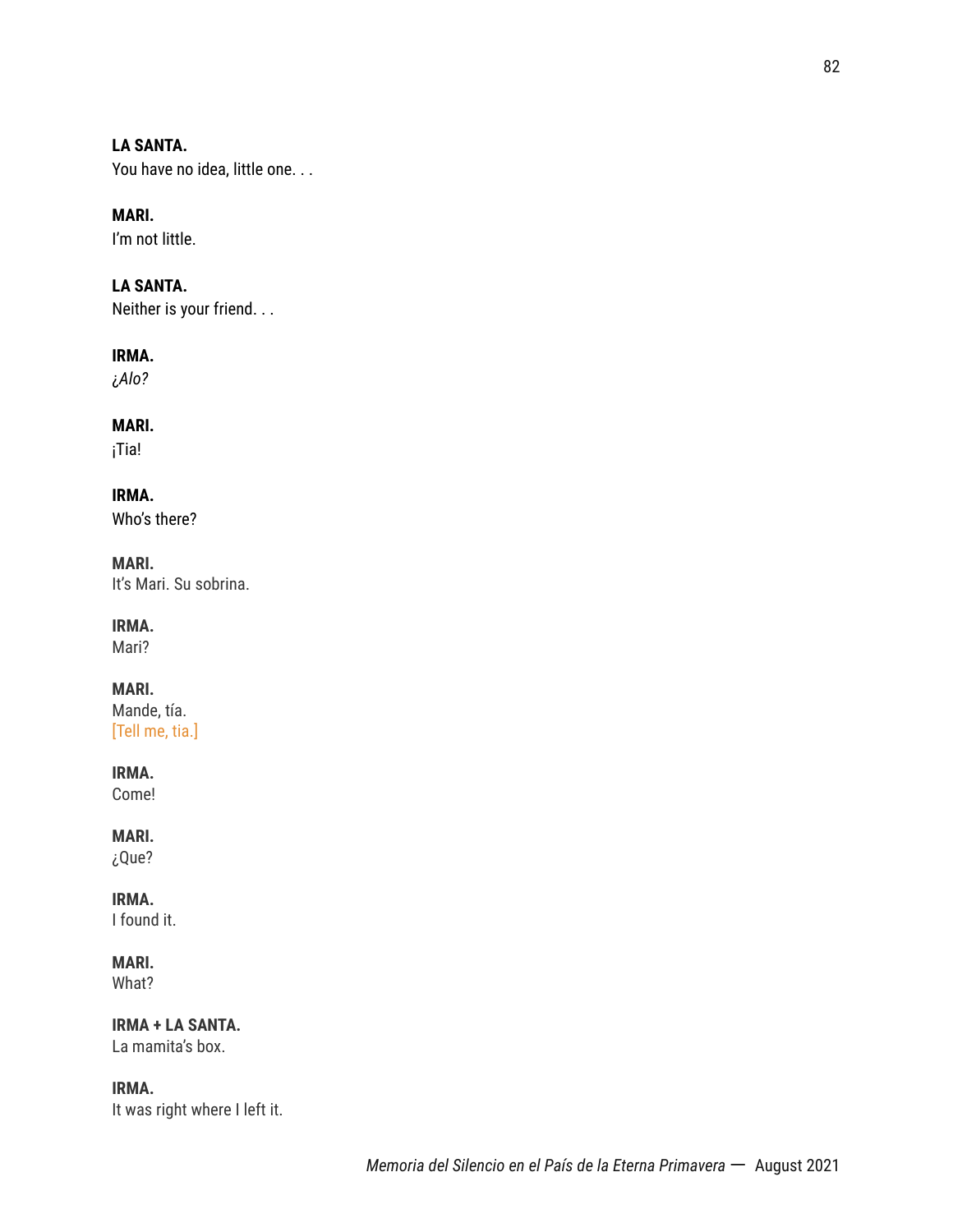### **LA SANTA.**

Clever girl. . .

**MARI.** *Inside* the rose? How!?

### **IRMA.**

¡Ay, mis rositas! *. . .* Come, Mari. . . *IRMA guides her.* Paco is much better at this than me. . . But, if you learn to speak con las rosas You will find that they make the best keeper of secrets.

*IRMA points to a rose bud.*

*Irma whispers something into the rose. The petals unravel, at the center is a small box.*

**IRMA.** *cont.* Here, Tómalo. . .

### **MARI.**

What is it? *MARI starts to open the box.*

#### **IRMA.**

Ten cuidado. . . [Be careful. . .] *Irma grabs her hand. Her eyes pierced.*

#### **MARI.**

But is  $it-?$ 

### **IRMA.**

Sí. It's real.

### **MARI.**

I thought you said it was lost. How—?

### **IRMA.**

I spent my life trying to make it vanish, trying to forget its existence. Qué dolor. I cannot tell you the pain it gave me know that I could not bring myself to rid myself of that gold. There's something poison in it. My mother was right to hide it from us. . .

# **MARI.**

Tía. . .

**IRMA.** Get rid of it Mari.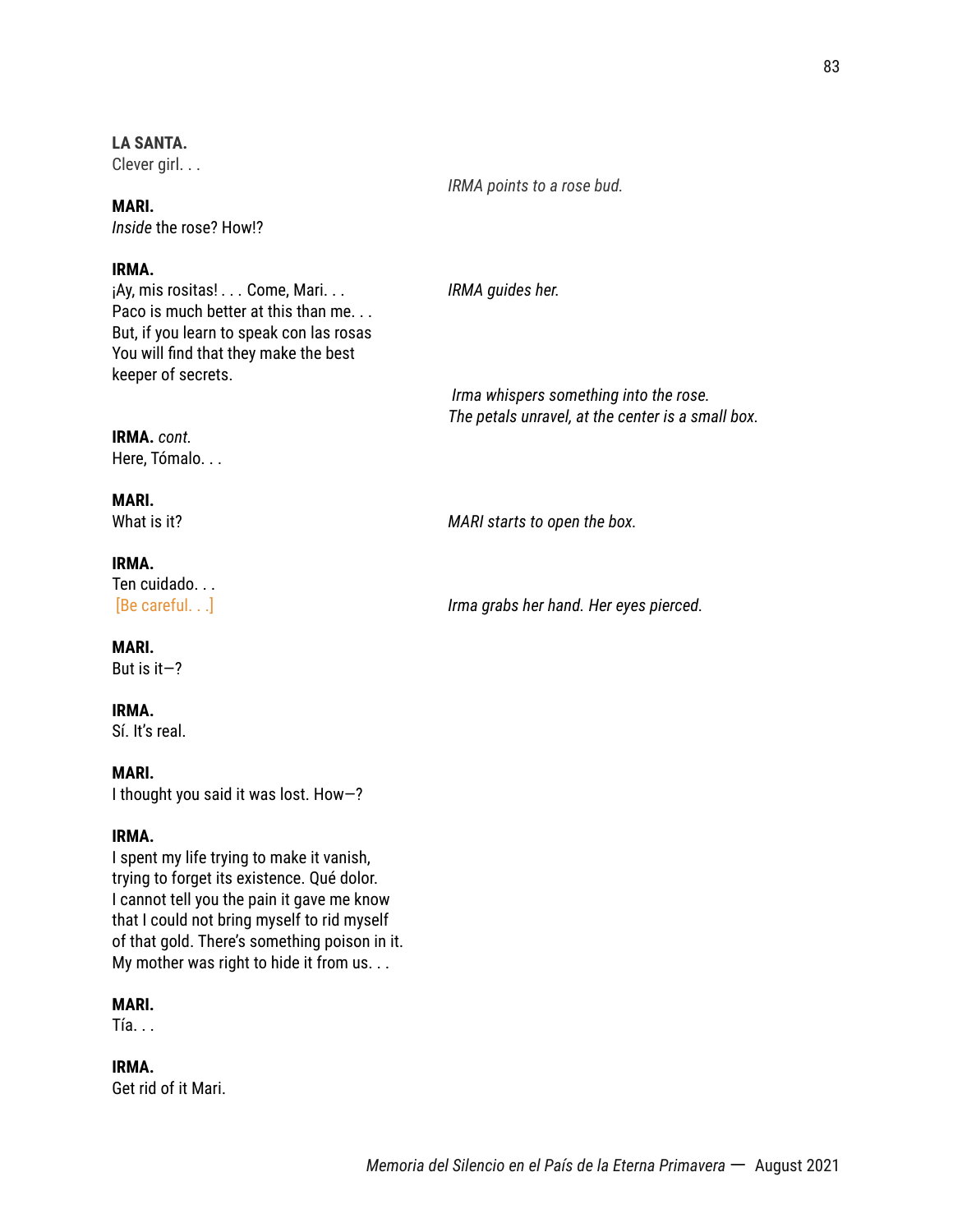### **MARI.**

What—?

### **IRMA.**

The gold, get rid of it! Take it far away from here.

### **MARI.**

But we could be rich!

#### **IRMA.**

No, Mari, no. Life makes us rich.

### **IRMA.** *cont.*

El amor, la salud, nuestras memorias y familia, [Our Love, our family, health, our memories] Esas son las ricuras de vida que valen la pena. [those are the riches of life worth our worries.] Not money. Ni poder. Han sido años my whole [Nor poder. It has been years, almost my all life] Life fighting this curse, this greed, this. . . shame. I want to tell you something important. When I stole la mamita's gold. I thought I was going to change everything. That our whole family would be rich, rich, rich. And we could be happy. . . Instead I grew distrustful and afraid, a recluse. I was so afraid of you turning into a recluse too. But the roses have a way of hiding us, I think. . . What is happening to las rosas? Casi se mueren. [they're almost dead]

# **LA SANTA.**

They will spring back. . .

### **IRMA.**

A, ya es tiempo. . . [Ah, it's time. . .]

#### **MARI.**

Where are you going?

### **IRMA.**

. . . A subir las rosas. [. . .to climb the roses.]

# **LA NIÑA.**

Don't worry, I'll watch her!

*IRMA rises, LA NIÑA follows close behind.*

*IRMA gives the box a last goodbye, then embraces MARI.*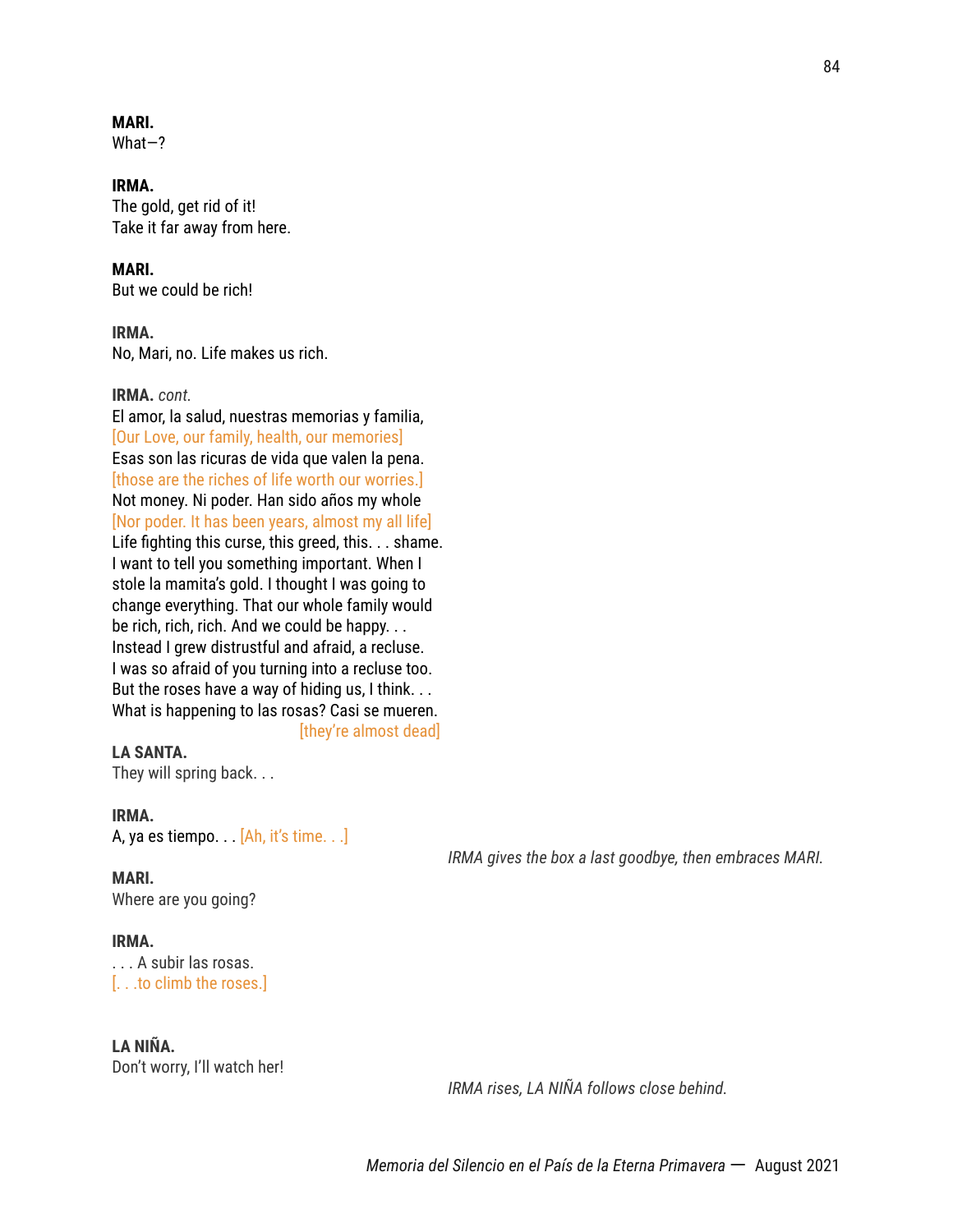### *MARI opens the box. The earth quakes.*

# **LA SANTA.**

Mind your Tia's wishes, Marialena. . . The curse of gold is a curse of blood.

*LA SANTA vanishes.*

*MARI closes the box.*

*PACO enters, then the entire wedding party. LUPITA, FERNANDO, LOS BOLOS. . .*

### **PACO.**

Mari? Mari what happened? I thought I heard something--- Que paso con Irma? Why is---

### **MARI.**

It was hidden inside the roses.

### **PACO.**

What?

### **MARI.**

She hid it. Tia Irma hid it but she forgot and then just now. Tia Irma remember she'd hid it in a rosebud years ago but the roses grew so high, much higher than she remembered. So she climbed. . .

### **PACO.**

No---

### **MARI.**

She brought it back down, safe. To show me but then she was really tired--- And so she was just resting. . .

# **PACO.**

Let's bring her inside, then. Yes? Yes, okay.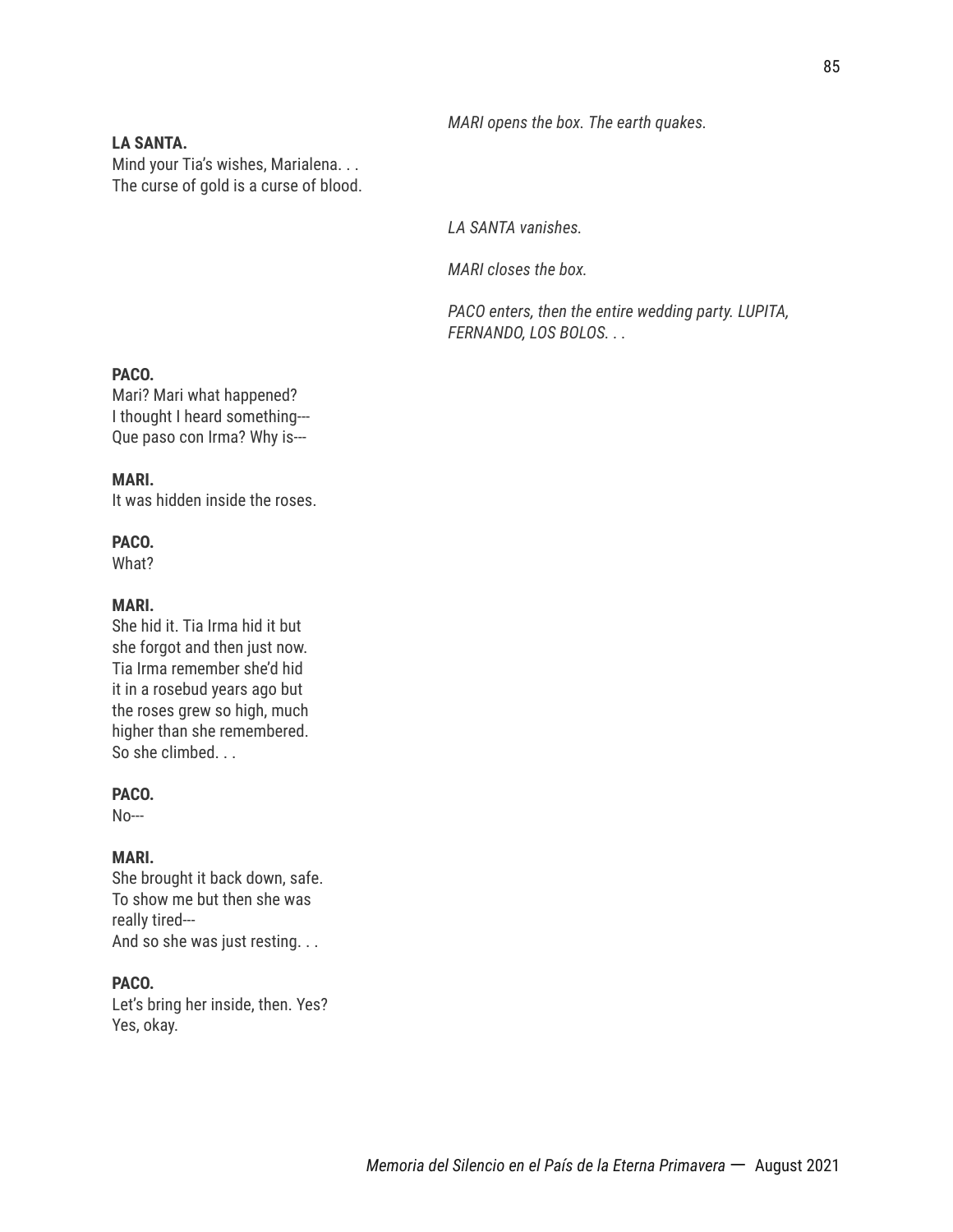*The next morning. A brisk sunrise.*

*It feels as though time has suspended for a minute.*

*Then, howls of street dogs break the silence.*

*It grows into an orchestral swell of beastial keening.*

*MARI, LUPITA and PACO emerge from the home.*

*They sit together and the howls petter off into a melody.*

*LOS VIEJOS BOLOS enter in procession, humming "Cucurrucucú Paloma" even as one speaks, the others keep humming in tune.*

### **VIEJO 1.** We heard Doña Irma...

**VIEJO 3.** So we've come to sing.

**VIEJO 2.**

And drink to her! *VIEJO 2 offers a large jug of. . . something brown.*

# **LUPITA.**

Hay, no, que asco—! [Ugh how gross—!]

# **PACO.** *Chuckling.* Let them be Lupita. . . Men with no family make a family con el mundo, va'a? Es un gusto verlos, amigos. And thank you for this . . [It's good to see you friends.]

It looks. . . muy potente. Lupi, can you take this inside? Or better yet, maybe take it to share with Nando, as. . . I am not one to drink y Mari is, eh, not quite old enough.

# **LUPITA.**

Nando left.

# **ALL.**

What!? *Hush*

# **LUPITA.**

I. . . asked him to.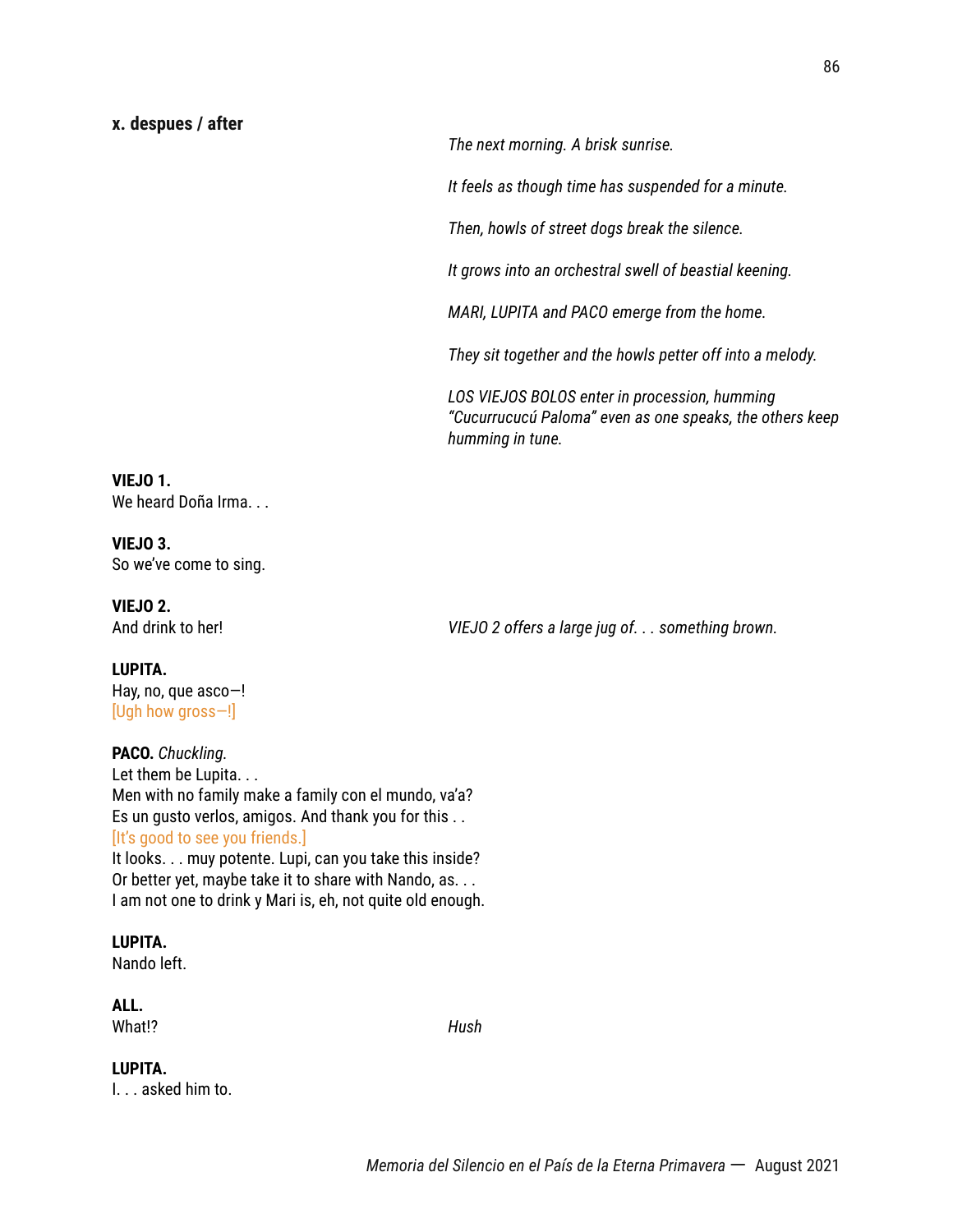**VIEJO BOLO 3.** *DICEN QUE POR LAS NOCHES [THEY SAY THAT IN THE NIGHT] NOMÁS SE LE IBA EN PURO LLORAR [ALL HE DID WAS CRY]*

### **VIEJO BOLO 1.**

*DICEN QUE NO COMÍA [THEY SAY HE DID NOT EAT] NOMÁS SE LE IBA EN PURO TOMAR [ALL HE DID WAS DRINK]*

### **VIEJO BOLO 2.**

*JURAN QUE EL MISMO CIELO [THEY SAY THAT THE SKY ITSELF] SE ESTREMECÍA AL OÍR SU LLANTO [TREMBLED AT THE SOUND OF HIS CRIES] CÓMO SUFRIÓ POR ELLA [HOW HE SUFFERED FOR HER.]*

### **VIEJO BOLO 3.**

*QUE HASTA EN SU MUERTE [THAT EVEN IN HER DEATH] LA FUE LLAMANDO [KEPT CALLING AFTER]*

### **ALL BOLOS.**

*AY, AY, AY, AY, CANTABA [AY, AY, AY, AY, HE SANG] AY, AY, AY, AY, GEMÍA [AY, AY, AY, AY, HE LAUGHED] AY, AY, AY, AY, AY, AY, LLORABA [AY, AY, AY, AY, HE SOBBED] DE PASIÓN MORTAL MORÍA [OF MORTAL PASSION HE WAS DYING]*